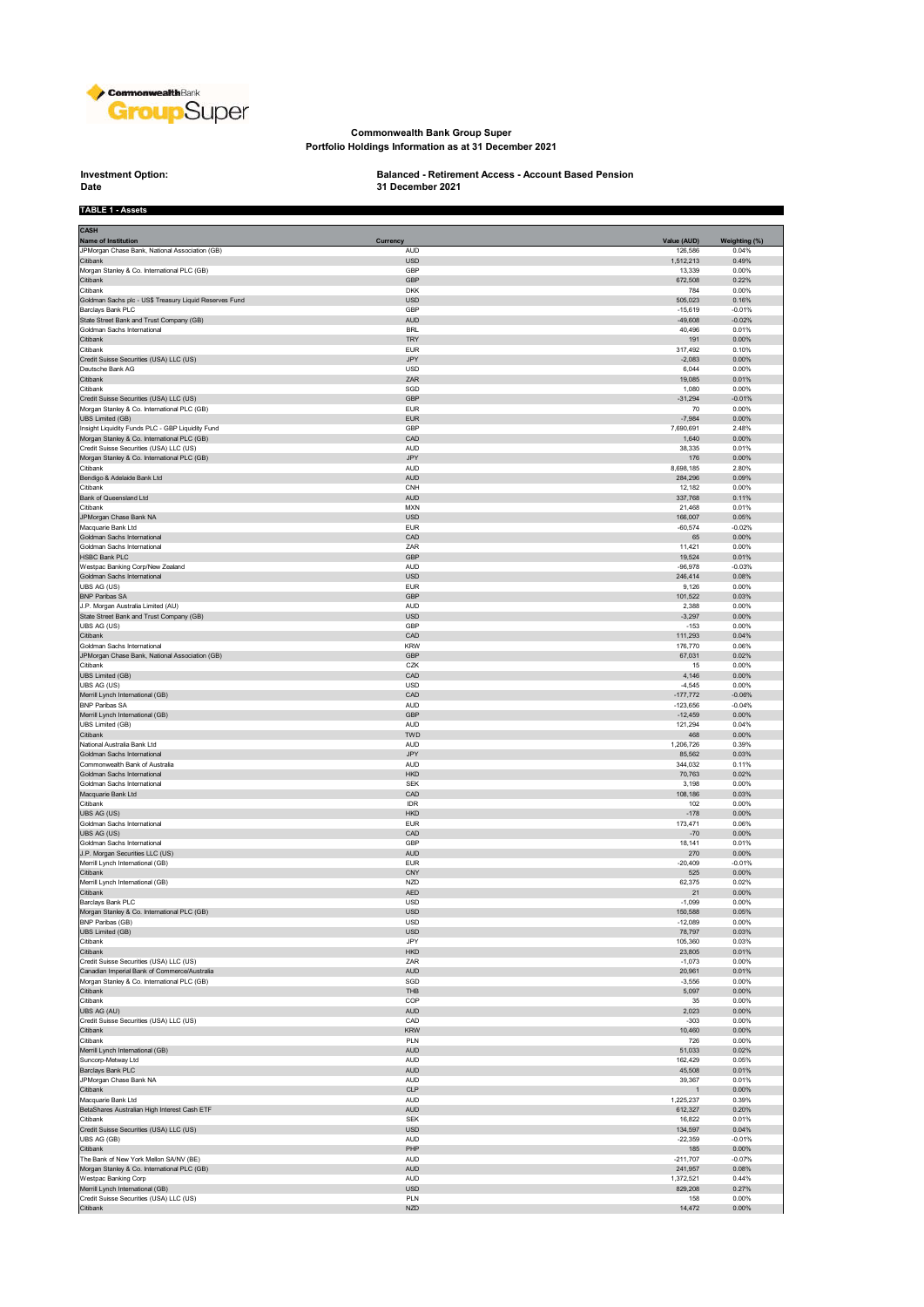| Goldman Sachs International                      | <b>AUD</b> | 8.740      | 0.00%    |
|--------------------------------------------------|------------|------------|----------|
| Citibank                                         | <b>ILS</b> | 411        | 0.00%    |
| Macquarie Bank Ltd                               | <b>USD</b> | $-957.687$ | $-0.31%$ |
| Australia & New Zealand Banking Group Ltd        | <b>AUD</b> | 791.112    | 0.25%    |
| Goldman Sachs International                      | CHF        | 29.564     | 0.01%    |
| Citibank                                         | <b>BRL</b> | 18,293     | 0.01%    |
| Insight Liquidity Funds PLC - USD Liquidity Fund | <b>USD</b> | 5,370,222  | 1.73%    |
| Credit Suisse Securities (USA) LLC (US)          | <b>NZD</b> | 18,558     | 0.01%    |
| Credit Suisse Securities (USA) LLC (US)          | CHF        | 4.638      | 0.00%    |
| Credit Suisse Securities (USA) LLC (US)          | <b>SEK</b> | 3,218      | 0.00%    |
| Bank of America NA                               | <b>AUD</b> | $-236.179$ | $-0.08%$ |
| Insight Liquidity Funds PLC - EUR Cash Fund      | <b>EUR</b> | 1,915,119  | 0.62%    |
| Citibank                                         | CHF        | 5.475      | 0.00%    |
| <b>UBS Limited (GB)</b>                          | <b>JPY</b> | 13.178     | 0.00%    |
| Credit Suisse Securities (USA) LLC (US)          | <b>MXN</b> | $-1.208$   | 0.00%    |
| Macquarie Bank Ltd                               | GBP        | 15,226     | 0.00%    |
| Morgan Stanley & Co. International PLC (GB)      | CHF        | 3,084      | 0.00%    |
| Bank of America NA                               | <b>USD</b> | 115,945    | 0.04%    |
| Citibank                                         | <b>NOK</b> | 4,896      | 0.00%    |
| Citibank                                         | <b>INR</b> | 2.014      | 0.00%    |
| Citibank                                         | QAR        | 49         | 0.00%    |
| Citibank                                         | <b>MYR</b> | 4.231      | 0.00%    |
| Credit Suisse Securities (USA) LLC (US)          | <b>EUR</b> | $-11,198$  | 0.00%    |
| Credit Suisse Securities (USA) LLC (US)          | <b>NOK</b> | 613        | 0.00%    |
| <b>UBS Limited (GB)</b>                          | GBP        | 14,422     | 0.00%    |
|                                                  |            |            |          |
| Total                                            |            | 34,828,049 | 11.21%   |

| Held directly or by associated entities or by PSTs                                          |                  |                   |
|---------------------------------------------------------------------------------------------|------------------|-------------------|
| <b>Externally managed</b><br>Name of Fund Manager                                           | Value (AUD)      | Weighting (%)     |
| Western Australian Treasury Corp                                                            | 350,392          | 0.11%             |
| Denmark Government Bond                                                                     | 23,958           | 0.01%             |
| CYBG PLC                                                                                    | 26,146           | 0.01%             |
| Mexican Bonos                                                                               | 5,209            | $0.00\%$          |
| QBE Insurance Group Ltd                                                                     | 87,840           | 0.03%             |
| Dell Bank International DAC                                                                 | 41,612           | 0.01%             |
| Crown City CLO II                                                                           | 30,472           | 0.01%             |
| Medallion Trust Series 2012-1<br>Bank of Ireland Group PLC                                  | 1,208<br>35,679  | 0.00%<br>0.01%    |
| <b>ING Groep NV</b>                                                                         | 18,811           | 0.01%             |
| Indonesia Treasury Bond                                                                     | 17,647           | 0.01%             |
| Westpac Banking Corp/New Zealand                                                            | 72,483           | 0.02%             |
| Paragon Mortgages No 12 PLC                                                                 | 59,248           | 0.02%             |
| Navient Student Loan Trust 2017-2                                                           | 62,078           | 0.02%             |
| BNY Mellon Efficient U.S. High Yield Beta Fund                                              | 237,359          | 0.08%             |
| Morgan Stanley                                                                              | 14,675           | 0.00%             |
| <b>TOTAL SA</b><br>METLIFE SECURITIZATION TRUST 2019-1                                      | 22,311<br>19,470 | 0.01%<br>0.01%    |
| AFG 2021-2 Trust                                                                            | 61,238           | 0.02%             |
| Simon Property Group LP                                                                     | 10,587           | 0.00%             |
| ABN AMRO Bank NV                                                                            | 13,562           | 0.00%             |
| Mattel Inc                                                                                  | 5,632            | 0.00%             |
| ADO Properties SA                                                                           | 10,675           | 0.00%             |
| GTA Finance Co Pty Ltd                                                                      | 19,438           | 0.01%             |
| SASOL Financing USA LLC                                                                     | 11,940           | 0.00%             |
| Iberdrola Finanzas SA<br>T-Mobile USA Inc                                                   | 6,245            | 0.00%<br>0.01%    |
| International Flavors & Fragrances Inc                                                      | 39,466<br>22,440 | 0.01%             |
| Japan Government Thirty Year Bond                                                           | 122,159          | 0.04%             |
| <b>CSC Holdings LLC</b>                                                                     | 11,502           | 0.00%             |
| Standard Chartered PLC                                                                      | 43,122           | 0.01%             |
| Fidelity National Information Services Inc                                                  | 6,349            | 0.00%             |
| Allianz SE                                                                                  | 23,301           | 0.01%             |
| Enel Finance International NV                                                               | 12,078           | 0.00%             |
| BP Capital Markets PLC                                                                      | 36,794           | 0.01%             |
| BENCHMARK 2018-B6 Mortgage Trust<br>Tesco Corporate Treasury Services PLC                   | 8,563<br>18,461  | 0.00%<br>0.01%    |
| Llitst Finance Pty Ltd                                                                      | 16,891           | 0.01%             |
| Westpac Banking Corp                                                                        | 298,810          | 0.10%             |
| Banco Mercantil del Norte SA/Grand Cayman                                                   | 11,041           | $0.00\%$          |
| Credit Suisse Group Funding Guernsey Ltd                                                    | 12,667           | 0.00%             |
| Teledyne Technologies Inc                                                                   | 23,189           | 0.01%             |
| Pacific Gas & Electric Co<br>Targa Resources Partners LP / Targa Resources Partners Finance | 24,159           | 0.01%             |
| Corr                                                                                        | 9,408            | 0.00%             |
| Australia & New Zealand Banking Group Ltd/United Kingdom<br>Occidental Petroleum Corp       | 66,952<br>16,441 | 0.02%<br>0.01%    |
| GPT Wholesale Office Fund No 1                                                              | 20,850           | 0.01%             |
| ING Bank Australia Ltd                                                                      | 20,037           | 0.01%             |
| Saudi Government International Bond                                                         | 10,902           | 0.00%             |
| Sabine Pass Liquefaction LLC                                                                | 27,756           | 0.01%             |
| ZF Finance GmbH                                                                             | 19,540           | 0.01%             |
| Royal Bank of Scotland Group PLC                                                            | 107,267          | 0.03%             |
| <b>United Airlines Inc.</b><br>Bank of Nova Scotia/The                                      | 9,312<br>34,973  | 0.00%<br>0.01%    |
| Isle of Man Government International Bond                                                   | 9,131            | 0.00%             |
| Singapore Government Bond                                                                   | 33,175           | 0.01%             |
| Ginnie Mae                                                                                  | $-67$            | 0.00%             |
| ArcelorMittal                                                                               | 5,828            | 0.00%             |
| Victoria Power Networks Finance Pty Ltd                                                     | 124,504          | 0.04%             |
| Barclays Bank PLC                                                                           | 964,379          | 0.31%             |
| Fannie Mae                                                                                  | 49               | 0.00%             |
| Benchmark 2019-B13 Mortgage Trust<br>Arconic Inc                                            | 9,544<br>5,563   | $0.00\%$<br>0.00% |
| Enel SpA                                                                                    | 41,118           | 0.01%             |
| Hewlett Packard Enterprise Co                                                               | 27,584           | 0.01%             |
| Blackstone Property Partners Europe Holdings Sarl                                           | 54,726           | 0.02%             |
| Banco Santander SA                                                                          | 136,470          | 0.04%             |
| WaMu Mortgage Pass-Through Certificates Series 2005-AR6 Trust                               | 6,337            | $0.00\%$          |
| Cantor Commercial Real Estate Lending 2019-CF2                                              | 13,920           | 0.00%             |
| Magnetite XVI Ltd                                                                           | 144,957          | 0.05%             |
| Virgin Media Secured Finance PLC                                                            | 7,758            | 0.00%             |

Netflix Inc 5,697 0.00% من 5,697 0.00% من 5,697 0.00% من 5,697 0.00% من 5,697 0.00% من 5,697 0.00% من 5,697 0.<br>المرحلة المرحلة المرحلة 292,204 292,204 0.09% من ترجم المرحلة المرحلة المرحلة المرحلة المرحلة المرحلة 292,204

**FIXED INCOME** ent in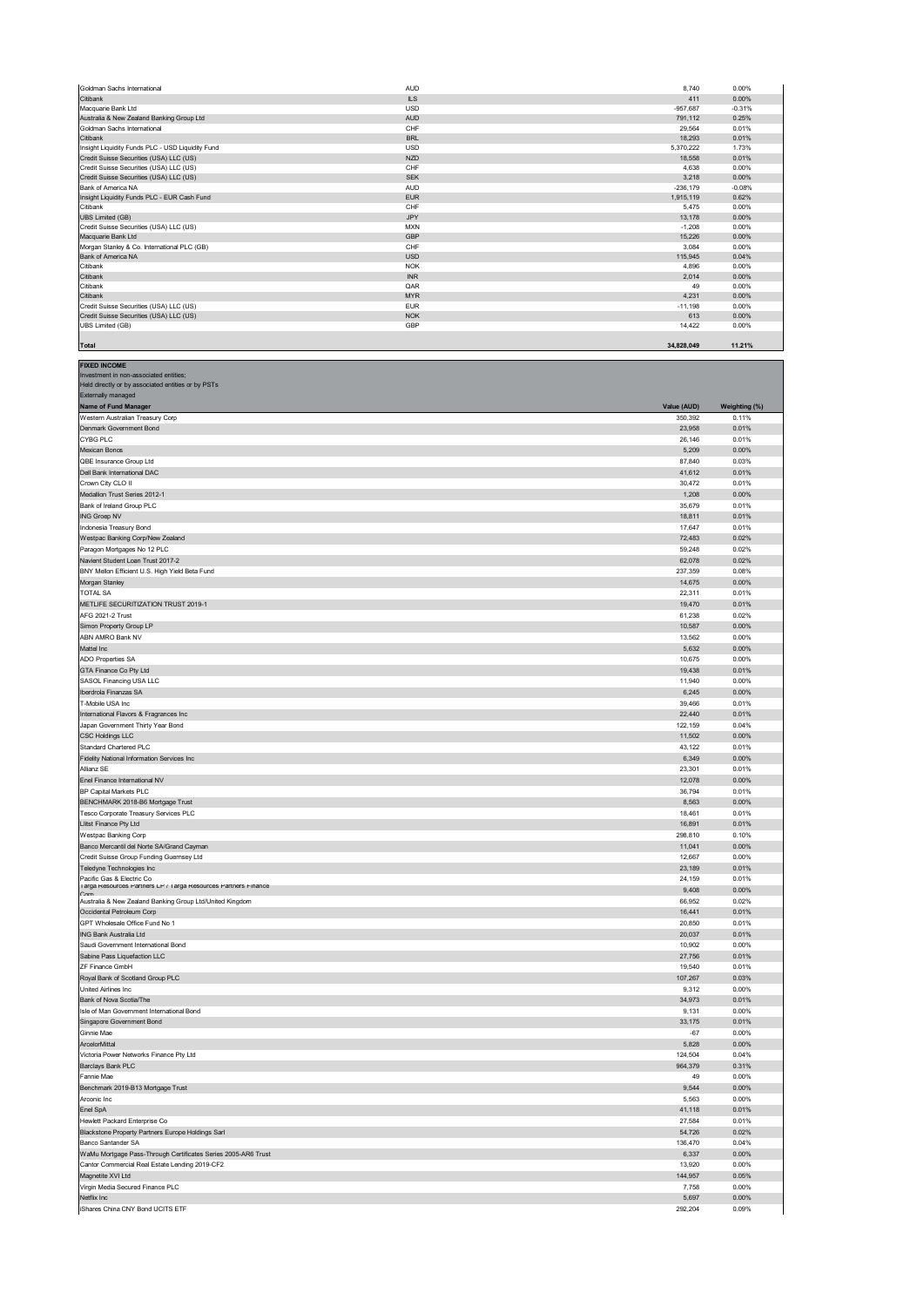| AGI Finance Pty Ltd                                                              | 157,712           | 0.05%             |
|----------------------------------------------------------------------------------|-------------------|-------------------|
| Vicinity Centres Trust                                                           | 155,429           | 0.05%             |
| Akelius Residential Property Financing BV<br>Vistra Operations Co LLC            | 13,407<br>14,459  | $0.00\%$<br>0.00% |
| Perth Airport Pty Ltd                                                            | 9,053             | 0.00%             |
| Firstmac Mortgage Funding Trust No. 4 Series 2-2020                              | 45,682            | 0.01%             |
| Cellnex Finance Co SA                                                            | 30,644            | 0.01%             |
| European Investment Bank                                                         | 57,143            | 0.02%             |
| Insurance Australia Group Ltd                                                    | 87,208            | 0.03%             |
| Scania CV AB<br>CANPACK SA / Eastern PA Land Investment Holding LLC              | 15,777<br>8,212   | 0.01%<br>0.00%    |
| Woolworths Group Ltd                                                             | 72,287            | 0.02%             |
| APPF Commercial Finance Pty Ltd                                                  | 27,437            | 0.01%             |
| Asciano Finance Ltd                                                              | 83,729            | 0.03%             |
| Quintiles IMS Inc                                                                | 7,850             | 0.00%             |
| First-Citizens Bank & Trust Co                                                   | 27,673            | 0.01%             |
| Telefonica Europe BV<br>Ausgrid Finance Pty Ltd                                  | 18,310<br>122,549 | 0.01%<br>0.04%    |
| Commerzbank AG                                                                   | 39,418            | 0.01%             |
| Heimstaden Bostad Treasury BV                                                    | 17,324            | 0.01%             |
| Aurizon Network Pty Ltd                                                          | 42,925            | 0.01%             |
| FCC Aqualia SA                                                                   | 12,302            | 0.00%             |
| Kingdom of Belgium Government Bond                                               | 41,724            | 0.01%             |
| Avolon Holdings Funding Ltd<br><b>HBS Trust 2017-1</b>                           | 8,806<br>60,984   | 0.00%<br>0.02%    |
| Freeport-McMoRan Inc                                                             | 14,535            | 0.00%             |
| Iliad Holding SAS                                                                | 41,929            | 0.01%             |
| Firstmac Mortgage Funding Trust No 4 Series 2-2014                               | 21,704            | 0.01%             |
| <b>Lukoil Securities BV</b>                                                      | 34,949            | 0.01%             |
| Australian Gas Networks Ltd                                                      | 65,015            | 0.02%             |
| NSW Electricity Networks Finance Pty Ltd<br>CaixaBank SA                         | 83,619<br>40,000  | 0.03%<br>0.01%    |
| Qantas Airways Ltd                                                               | 63,823            | 0.02%             |
| Japan Government Twenty Year Bond                                                | 223,622           | 0.07%             |
| <b>Highland Holdings Sarl</b>                                                    | 10,951            | 0.00%             |
| DWPF Finance Pty Ltd                                                             | 8,535             | 0.00%             |
| Kraft Heinz Foods Co<br>Deutsche Telekom International Finance BV                | 13,439            | 0.00%             |
| Progress 2019-1 Trust                                                            | 28,223<br>36,001  | 0.01%<br>0.01%    |
| Republic of Austria Government Bond                                              | 22,869            | 0.01%             |
| Agence Francaise de Developpement                                                | 30,563            | 0.01%             |
| Anheuser-Busch InBev SA/NV                                                       | 12,016            | 0.00%             |
| Essilor International Cie Generale d'Optique SA                                  | 22,477            | 0.01%             |
| Indonesia Government International Bond                                          | 134,144           | 0.04%             |
| Citizens Bank NA/Providence RI<br>Progress 2021-1 Trust                          | 13,919<br>50,847  | 0.00%<br>0.02%    |
| METRO Finance 2020-1 Trust                                                       | 27,767            | 0.01%             |
| Idol 2014-1 Trust                                                                | 46,959            | 0.02%             |
| BNY Mellon Global Funds PLC - Bny Mellon Efficient US Fallen Angels<br>Reta Fund | 353,348           | 0.11%             |
| Pioneer Natural Resources Co                                                     | 2,687             | 0.00%             |
| Banco Bilbao Vizcaya Argentaria SA                                               | 70,145            | 0.02%             |
|                                                                                  |                   |                   |
| Bank of America Corp                                                             | 20,884            | 0.01%             |
| Scentre Group Trust 2                                                            | 111,643           | 0.04%             |
| Ginnie Mae II Pool<br>AIG Global Funding                                         | 368,632<br>4,202  | 0.12%<br>0.00%    |
| Schroder International Selection Fund - Global Corporate Bond                    | 751,544           | 0.24%             |
| Towers Watson & Co                                                               | 23,078,248        | 7.43%             |
| Becton Dickinson and Co                                                          | 18,348            | 0.01%             |
| Italy Buoni Poliennali Del Tesoro                                                | 358,456           | 0.12%             |
| Vmed O2 UK Financing I PLC<br>Canadian Imperial Bank of Commerce                 | 95,059<br>60,261  | 0.03%<br>0.02%    |
| Volvo Treasury AB                                                                | 28,259            | 0.01%             |
| MasTec Inc                                                                       | 23,237            | 0.01%             |
| CIP Funaing Pty Ltd                                                              | 19,900            | <b>0.01%</b>      |
| Aurizon Finance Pty Ltd                                                          | 17,434            | 0.01%             |
| Triton Bond Trust 2021-2 in respect of Series 1                                  | 68,176            | 0.02%             |
| Wintershall Dea Finance BV<br>Series 2021-1 Harvey Trust                         | 6,359<br>37,235   | $0.00\%$<br>0.01% |
| GPT Wholesale Shopping Centre Fund No 1                                          | 20,918            | 0.01%             |
| Steele Creek CLO 2019-1 LTD                                                      | 30,432            | 0.01%             |
| WP Carey Inc                                                                     | 8,289             | $0.00\%$          |
| New South Wales Treasury Corp                                                    | 2,164,315         | 0.70%             |
| Marble Point Clo X Ltd<br><b>Barclays PLC</b>                                    | 16,614<br>128,183 | 0.01%<br>0.04%    |
| Credit Suisse Group AG                                                           | 41,870            | 0.01%             |
| Adevinta ASA                                                                     | 6,446             | 0.00%             |
| CVS Health Corp                                                                  | 5,461             | $0.00\%$          |
| Prosus NV                                                                        | 21,596            | 0.01%             |
| Airservices Australia                                                            | 40,757            | 0.01%             |
| Progress 2014-1 Trust<br>Japan Government Two Year Bond                          | 44,060<br>351,965 | 0.01%<br>0.11%    |
| Medtronic Global Holdings SCA                                                    | 9,455             | 0.00%             |
| Heathrow Funding Ltd                                                             | 12,490            | 0.00%             |
| Export-Import Bank of Korea                                                      | 20,046            | 0.01%             |
| Danske Bank A/S                                                                  | 37,935            | 0.01%             |
| Mexico City Airport Trust<br>TORRENS Series 2014-1 Trust                         | 22,749<br>36,606  | 0.01%<br>0.01%    |
| Gatwick Funding Ltd                                                              | 7,466             | 0.00%             |
| PUMA SERIES 2021-2                                                               | 109,000           | 0.04%             |
| DEXUS Finance Pty Ltd                                                            | 12,267            | 0.00%             |
| Edith Cowan University                                                           | 9,662             | $0.00\%$          |
| Metro Finance 2021-1 Trust                                                       | 29,122            | 0.01%             |
| Legal & General Group PLC<br>Toyota Finance Australia Ltd                        | 11,719<br>108,647 | $0.00\%$<br>0.03% |
| Thailand Government Bond                                                         | 69,836            | 0.02%             |
| Freddie Mac STACR Remic Trust 2020-DNA2                                          | 15,618            | 0.01%             |
| Spain Government Bond                                                            | 213,892           | 0.07%             |
| Asian Development Bank                                                           | 50,455            | 0.02%             |
| Macquarie Bank Ltd<br>Progress 2020-1 Trust                                      | 192,445<br>20,638 | 0.06%<br>0.01%    |
| Connecticut Avenue Securities Trust 2021-R03                                     | 6,441             | $0.00\%$          |
| IDOL 2013-2 Trust<br>Babcock International Group PLC                             | 30,643<br>12,712  | 0.01%<br>$0.00\%$ |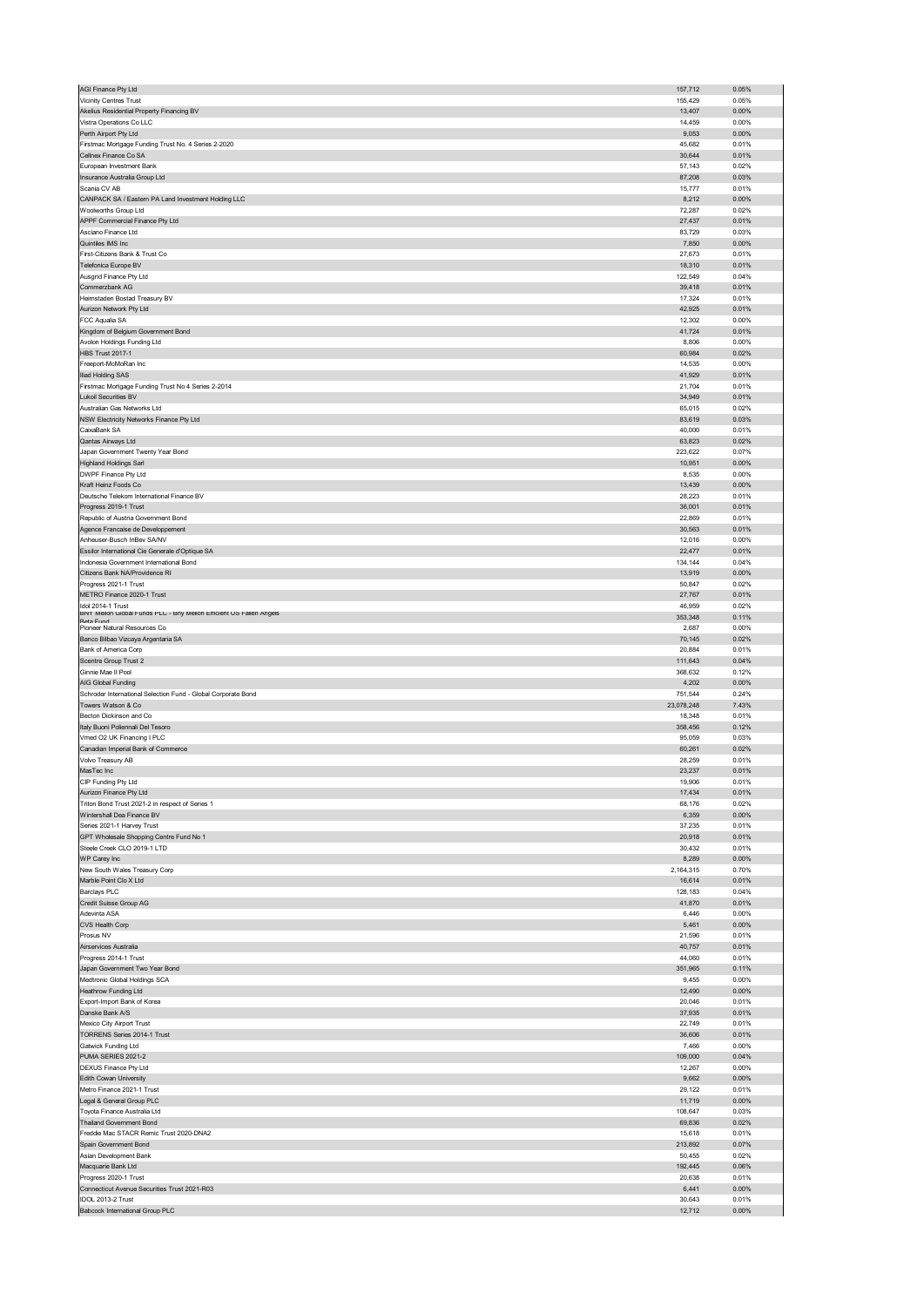| Thermo Fisher Scientific Finance I BV                                                     | 14,015              | 0.00%          |
|-------------------------------------------------------------------------------------------|---------------------|----------------|
| Walgreens Boots Alliance Inc                                                              | 24,756              | 0.01%          |
| JPMorgan Chase & Co                                                                       | 26,380              | 0.01%          |
| Queensland Treasury Corp<br>United Energy Distribution Pty Ltd                            | 3,899,612<br>40,112 | 1.26%<br>0.01% |
| Level 3 Financing Inc                                                                     | 22,189              | 0.01%          |
| National Retail Properties Inc                                                            | 6,690               | 0.00%          |
| JPMorgan Chase Bank NA                                                                    | 25,918              | 0.01%          |
| Light Trust 2018-1                                                                        | 28,420              | 0.01%          |
| PACCAR Financial Corp                                                                     | 13,686              | 0.00%          |
| Mitsubishi UFJ Financial Group Inc                                                        | 18,953              | 0.01%          |
| Malaysia Government Bond                                                                  | 47,980              | 0.02%          |
| Series 2015-1 WST Trust                                                                   | 9,407               | 0.00%          |
| Nederlandse Waterschapsbank NV                                                            | 64,409              | 0.02%          |
| American Express Co<br>KREF 2021-FL2 Ltd                                                  | 4,304<br>27,477     | 0.00%<br>0.01% |
| Credit Suisse AG/New York NY                                                              | 20,284              | 0.01%          |
| Series 2014-1 WST Trust                                                                   | 20,988              | 0.01%          |
| Ameren Corp                                                                               | 2,844               | 0.00%          |
| Patrizia                                                                                  | 51,856              | 0.02%          |
| Mexico Government International Bond                                                      | 32,791              | 0.01%          |
| Air Lease Corp                                                                            | 46,345              | 0.01%          |
| Western Digital Corp                                                                      | 4,174               | 0.00%          |
| Verizon Communications Inc                                                                | 118,438             | 0.04%          |
| Sydney Airport Finance Co Pty Ltd                                                         | 26,128              | 0.01%          |
| Deutsche Bank AG/New York NY                                                              | 51,969              | 0.02%          |
| Mirvac Group Finance Ltd<br>Valeo SA                                                      | 27,482              | 0.01%          |
| Silver Arrow Australia Series 2019-1 Trust                                                | 12,246<br>26,501    | 0.00%<br>0.01% |
| Charter Hall Exchange Finance Pty Ltd                                                     | 67,968              | 0.02%          |
| Series 2018-1 REDS EHP Trust                                                              | 17,327              | 0.01%          |
| Ireland Government Bond                                                                   | 29,137              | 0.01%          |
| Volksbank Wien AG                                                                         | 25,490              | 0.01%          |
| Verus Securitization Trust 2021-8                                                         | 5,502               | 0.00%          |
| Ensemble Investment Corp SA                                                               | 325,027             | 0.10%          |
| Freddie Mac Stacr Remic Trust 2020-DNA1                                                   | 11,807              | 0.00%          |
| Israel Government International Bond                                                      | 15,732              | 0.01%          |
| MPT Operating Partnership LP / MPT Finance Corp                                           | 35,711              | 0.01%          |
| DTE Energy Co                                                                             | 9,055               | 0.00%          |
| Driver Australia Six Trust                                                                | 24,188              | 0.01%          |
| Wells Fargo Commercial Mortgage Trust 2019-C53                                            | 29,069              | 0.01%          |
| AerCap Ireland Capital DAC / AerCap Global Aviation Trust                                 | 44,138              | 0.01%          |
| Korea Treasury Bond<br>Sumitomo Chemical Co Ltd                                           | 89,405<br>768,425   | 0.03%<br>0.25% |
| Freddie Mac STACR REMIC Trust 2020-HQA4                                                   | 4,725               | 0.00%          |
| Abbott Ireland Financing DAC                                                              | 19,153              | 0.01%          |
| CPIF Finance Pty Ltd                                                                      | 71,038              | 0.02%          |
| AbbVie Inc                                                                                | 44,452              | 0.01%          |
| Hyundai Capital America                                                                   | 44,723              | 0.01%          |
| Wells Fargo Commercial Mortgage Trust 2016-C37                                            | 5,118               | 0.00%          |
| Cheniere Energy Partners LP                                                               | 10,102              | 0.00%          |
|                                                                                           |                     |                |
| MPLX LP                                                                                   | 28,102              | 0.01%          |
| Light Trust 2019-1                                                                        | 86,441              | 0.03%          |
| Inflation Linked Korea Treasury Bond                                                      | 33,072              | 0.01%          |
| Wesfarmers Ltd                                                                            | 17,325              | 0.01%          |
| IDOL 2015-1 Trust                                                                         | 19,866              | 0.01%          |
| National Australia Bank Ltd                                                               | 149,831             | 0.05%          |
| Series 2013-2 WST Trust                                                                   | 2,826               | 0.00%          |
| Newell Brands Inc                                                                         | 5,718               | 0.00%          |
| Mueller Water Products Inc<br>Mizuho Bank Ltd/Sydney                                      | 5,846<br>698,596    | 0.00%<br>0.22% |
| <b>HCA</b> Inc                                                                            | 9,220               | 0.00%          |
| Macquarie Group Ltd                                                                       | 8,079               | 0.00%          |
| Mortgage House RMBS Series 2021-2                                                         | b/, b <sub>24</sub> | <b>0.02%</b>   |
| Freddie Mac Pool                                                                          | 157,828             | 0.05%          |
| Ivory Coast Government International Bond                                                 | 19,706              | 0.01%          |
| Glencore Funding LLC                                                                      | 67,868              | 0.02%          |
| Ramsay Health Care Ltd                                                                    | 17,160              | 0.01%          |
| iShares USD High Yield Corp Bond ESG UCITS ETF                                            | 118,321             | 0.04%          |
| ConQuest 2019-2 Trust                                                                     | 80,936              | 0.03%          |
| Telecom Italia SpA/Milano                                                                 | 11,691<br>46,995    | 0.00%<br>0.02% |
| Romanian Government International Bond<br>Ale Direct Property Trust                       | 36,024              | 0.01%          |
|                                                                                           | 50,614              | 0.02%          |
| Lloyds Banking Group PLC<br>Unarter Communications Operating LLU / Unarter Communications | 43,404              | 0.01%          |
| Onerating Canital<br>European Union                                                       | 160,010             | 0.05%          |
| CPPIB Capital Inc                                                                         | 8,612               | 0.00%          |
| Durst Organization Inc/The                                                                | 28,888              | 0.01%          |
| <b>BPCE SA</b>                                                                            | 48,081              | 0.02%          |
| Santander UK Group Holdings PLC                                                           | 44,972              | 0.01%          |
| CNH Industrial Capital Australia Pty Ltd                                                  | 23,922              | 0.01%          |
| Belden Inc                                                                                | 16,315              | 0.01%          |
| Broadcom Inc<br>Korea Development Bank/The                                                | 32,361<br>59,941    | 0.01%<br>0.02% |
| Hongkong & Shanghai Banking Corp Ltd/Sydney The                                           | 39,864              | 0.01%          |
| Metropolitan Life Global Funding I                                                        | 21,713              | 0.01%          |
| Trustee for Series 2021-1 Reds Ehp Trust/ The                                             | 102,760             | 0.03%          |
| VICI Properties LP / VICI Note Co Inc                                                     | 5,939               | 0.00%          |
| Progress Residential 2021-SFR11 Trust                                                     | 7,076               | 0.00%          |
| Zurich Finance Ireland Designated Activity Co                                             | 15,029              | 0.00%          |
| SGSP Australia Assets Pty Ltd                                                             | 49,755              | 0.02%          |
| Heimstaden Bostad AB                                                                      | 70,006              | 0.02%          |
| Peruvian Government International Bond                                                    | 1,923               | 0.00%          |
| Norinchukin Bank/The                                                                      | 24,484              | 0.01%          |
| Federal Home Loan Mortgage Corp                                                           | 47,310              | 0.02%          |
| Atkore International Group Inc<br>Nexi SpA                                                | 5,943               | 0.00%<br>0.00% |
| Aviation Capital Group LLC                                                                | 7,708<br>8,119      | 0.00%          |
| Pilgrim's Pride Corp                                                                      | 5,828               | 0.00%          |
| Haus European Loan Conduit No 39 DAC                                                      | 31,240              | 0.01%          |
| <b>CSMC 2021-NQM8</b>                                                                     | 5,504               | 0.00%          |
| AT&T Inc<br>NXP BV / NXP Funding LLC / NXP USA Inc                                        | 150,495<br>13,853   | 0.05%<br>0.00% |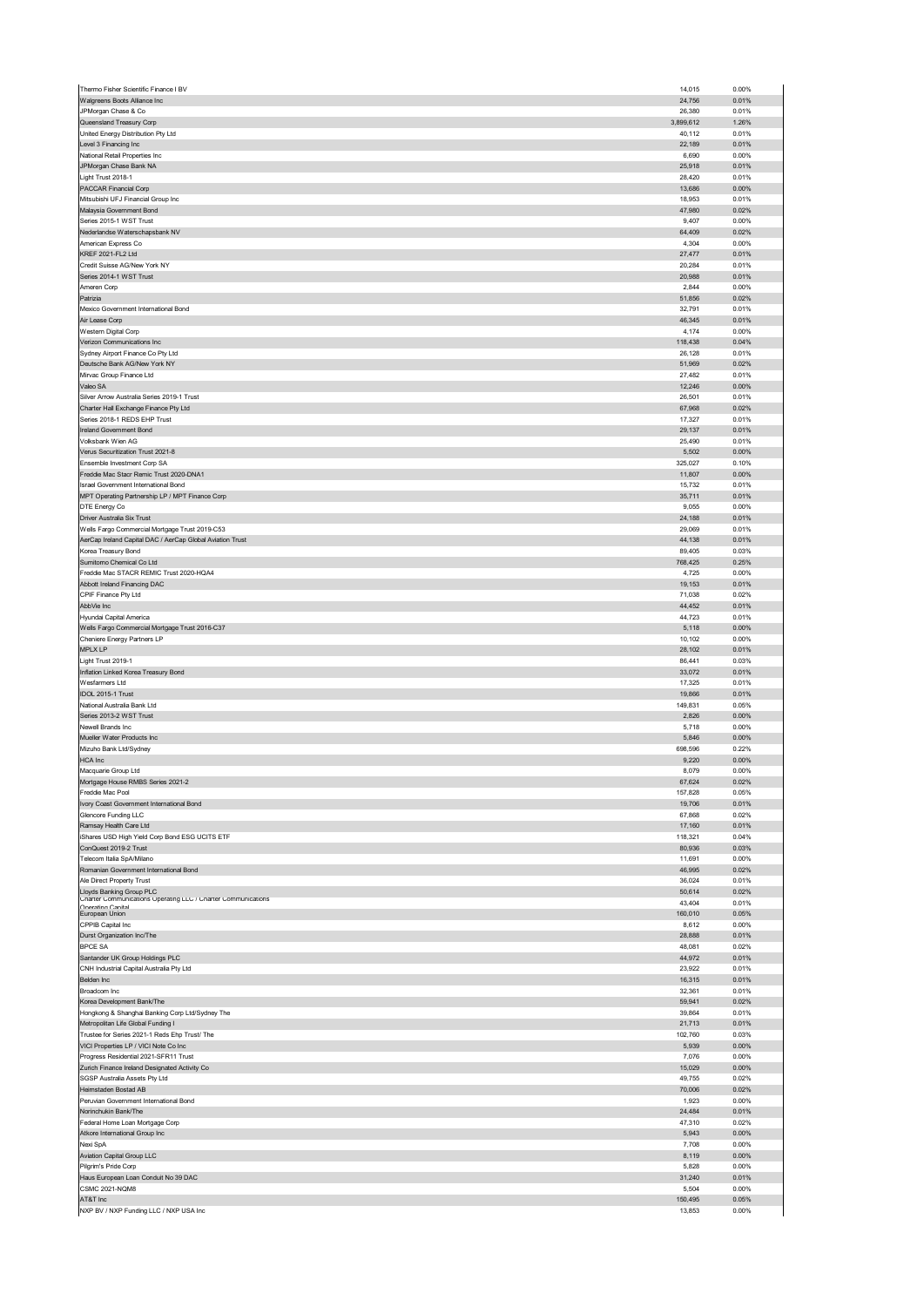| Croatia Government International Bond                                  | 12,412           | 0.00%          |
|------------------------------------------------------------------------|------------------|----------------|
| Schroder international Selection Fund - Emerging Markets Debt          |                  |                |
| Ahenlute Return                                                        | 444,103          | 0.14%          |
| Fannie Mae Pool                                                        | 206,055          | 0.07%          |
| Comcast Corp                                                           | 38,754           | 0.01%          |
| Toronto-Dominion Bank/The                                              | 93,651           | 0.03%          |
| ETSA Utilities Finance Pty Ltd                                         | 30,197           | 0.01%          |
| General Property Trust                                                 | 26,363           | 0.01%          |
| Portugal Obrigacoes do Tesouro OT                                      | 35,047           | 0.01%          |
| AMP Life Ltd                                                           | 29,403           | 0.01%          |
| UniCredit SpA                                                          | 113,625          | 0.04%          |
| Schroder ISF Securitised Credit                                        | 750,663          | 0.24%          |
| Tryon Park CLO Ltd                                                     | 54,054           | 0.02%          |
| Citigroup Commercial Mortgage Trust 2017-P7                            | 5,847            | 0.00%          |
| International Bank for Reconstruction & Development                    | 56,156           | 0.02%          |
| Vermilion Bond Trust 2021 in respect of Series 1                       | 55,075           | 0.02%          |
| Bundesrepublik Deutschland Bundesanleihe                               | 509,988          | 0.16%          |
| Lincoln Financing SARL                                                 | 25,464           | 0.01%          |
| Harbour                                                                | 59,409           | 0.02%          |
| Citycon OYJ                                                            | 23,978           | 0.01%          |
| Air Canada                                                             | 3,168            | 0.00%          |
| Calpine Corp                                                           | 6,759            | 0.00%          |
| Australia & New Zealand Banking Group Ltd                              | 45,182           | 0.01%          |
| Volkswagen International Finance NV                                    | 34,872           | 0.01%          |
|                                                                        |                  |                |
| Qatar Government International Bond                                    | 28,592           | 0.01%          |
| Gazprom OAO Via Gaz Capital SA                                         | 21,416           | 0.01%          |
| Societe Generale SA                                                    | 29,975           | 0.01%          |
| FP Turbo Series 2021-1 Trust                                           | 71,532           | 0.02%          |
| DP World Crescent Ltd                                                  | 13,120           | 0.00%          |
| MF1 2021-FL6 Ltd                                                       | 19,190           | 0.01%          |
| Viridis European Loan Conduit No 38 DAC                                | 29,844           | 0.01%          |
| Origin Energy Finance Ltd                                              | 78,775           | 0.03%          |
| Schroder ISF Asian Credit Opportunities                                | 1,051,735        | 0.34%          |
| <b>UBS AG/London</b>                                                   | 38,719           | 0.01%          |
| American International Group Inc                                       | 1,481            | 0.00%          |
| Tasmanian Public Finance Corp                                          | 332,712          | 0.11%          |
| SLM Student Loan Trust 2003-1                                          | 27,374           | 0.01%          |
| Finsbury Square 2018-2 PLC                                             | 19,779           | 0.01%          |
| DBS Group Holdings Ltd                                                 | 57,093           | 0.02%          |
|                                                                        |                  |                |
| <b>BNP Paribas SA</b>                                                  | 65,657           | 0.02%          |
| Fonterra Co-operative Group Ltd                                        | 13,834           | 0.00%          |
| Huarong Finance 2019 Co Ltd                                            | 10,795           | $0.00\%$       |
| DowDuPont Inc                                                          | 12,222           | 0.00%          |
| Madison Park Funding XXX LTD                                           | 104,076          | 0.03%          |
| Triton Bond Trust 2021 in respect of Series 1                          | 84,291           | 0.03%          |
| General Motors Financial Co Inc                                        | 94,585           | 0.03%          |
| Sirius XM Radio Inc                                                    | 22,472           | 0.01%          |
| Delta Air Lines Inc / SkyMiles IP Ltd                                  | 51,270           | 0.02%          |
| VER Finco Pty Ltd                                                      | 19,233           | 0.01%          |
| Playtech Plc                                                           | 22,295           | 0.01%          |
| Freddie Mac STACR REMIC Trust 2020-DNA5                                | 5,734            | 0.00%          |
|                                                                        | 23,529           | 0.01%          |
|                                                                        |                  |                |
| Berry Global Inc                                                       |                  |                |
| Dell International LLC / EMC Corp                                      | 31,570           | 0.01%          |
| Electricite de France SA                                               | 33,450           | 0.01%          |
| AFG 2021-1 Trust                                                       | 87,181           | 0.03%          |
| <b>BANK 2017-BNK6</b>                                                  | 17,498           | 0.01%          |
| Zip Master Trust Series 2021-1                                         | 125,752          | 0.04%          |
| CFCRE Commercial Mortgage Trust 2016-C6                                | 7,577            | 0.00%          |
| Republic of South Africa Government International Bond                 | 15,792           | 0.01%          |
| Fannie Mae Connecticut Avenue Securities                               | 37,164           | 0.01%          |
| United Technologies Corp                                               | 521              | 0.00%          |
| Qatar Petroleum                                                        | 35,553           | 0.01%          |
| Banijay Entertainment SASU                                             | 13,030           | 0.00%          |
| <b>BANK 2018-BNK14</b>                                                 | 8,619            | 0.00%          |
| L / Mileage Plus Intellectual Property Assets<br>Mileage Plus Holdings | 49,348           | 0.02%          |
| $^{\rm{hd}}$<br>La Mondiale SAM                                        | 6,282            | 0.00%          |
| European Financial Stability Facility                                  |                  |                |
| Realty Income Corp                                                     | 10,047<br>21,491 | 0.00%<br>0.01% |
|                                                                        |                  |                |
| WSO Finance Pty Ltd                                                    | 47,898           | 0.02%          |
| SLG Office Trust 2021-OVA                                              | 19,787           | 0.01%          |
| Woodside Finance Ltd                                                   | 39,046           | 0.01%          |
| Seagate HDD Cayman                                                     | 26,950           | 0.01%          |
| Credit Agricole SA                                                     | 14,573           | 0.00%          |
| New Terminal Financing Co Pty Ltd                                      | 59,799           | 0.02%          |
| Wells Fargo Commercial Mortgage Trust 2021-C59                         | 22,795           | 0.01%          |
| Citibank                                                               | 52,195           | 0.02%          |
| Stratton Mortgage Funding 2019-1 PLC                                   | 50,427           | 0.02%          |
| London Wall Mortgage Capital PLC                                       | 14,927           | $0.00\%$       |
| Primrose Residential 2021-1 DAC                                        | 29,399           | 0.01%          |
| JDE Peet's BV                                                          | 8,166            | $0.00\%$       |
| Landwirtschaftliche Rentenbank                                         | 144,989          | 0.05%          |
| Logicor Financing Sarl                                                 | 32,193           | 0.01%          |
| Vertical Midco GmbH                                                    | 32,968           | 0.01%          |
| Diameter Capital Partners LP                                           | 66,391           | 0.02%          |
| John Deere Financial Ltd                                               | 47,473           | 0.02%          |
| Transurban Queensland Finance Pty Ltd                                  | 60,073           | 0.02%          |
| PUMA Series 2014-2                                                     | 41,853           | 0.01%          |
| Deutsche Bank AG                                                       | 33,517           | 0.01%          |
| Australia Treasury Bill                                                | 2,437,080        | 0.78%          |
|                                                                        |                  |                |
| SFR Group SA                                                           | 64,468<br>14,037 | 0.02%<br>0.00% |
| Moody's Corp                                                           |                  |                |
| Shares EUR High Yield Corp Bond ESG UCITS ETF                          | 503,214          | 0.16%          |
| <b>HSBC Holdings PLC</b>                                               | 46,672           | 0.02%          |
| Network Finance Co Pty Ltd                                             | 107,352          | 0.03%          |
| Anheuser-Busch Cos LLC / Anheuser-Busch InBev Worldwide Inc            | 5,321            | 0.00%          |
| Brazilian Government International Bond                                | 10,701           | $0.00\%$       |
| BioPharma Credit PLC/The Fund                                          | 146,485          | 0.05%          |
| Solaris Trust 2021-1                                                   | 15,820           | 0.01%          |
| National Express Group PLC                                             | 26,872           | 0.01%          |
| American Airlines Inc                                                  | 77,996           | 0.03%          |
| New Zealand Government Bond                                            | 174,847          | 0.06%          |
| Scentre Group Trust 1 / Scentre Group Trust 2                          | 13,268           | $0.00\%$       |
| Zip Master Trust Series 2020-1                                         | 48,509           | 0.02%          |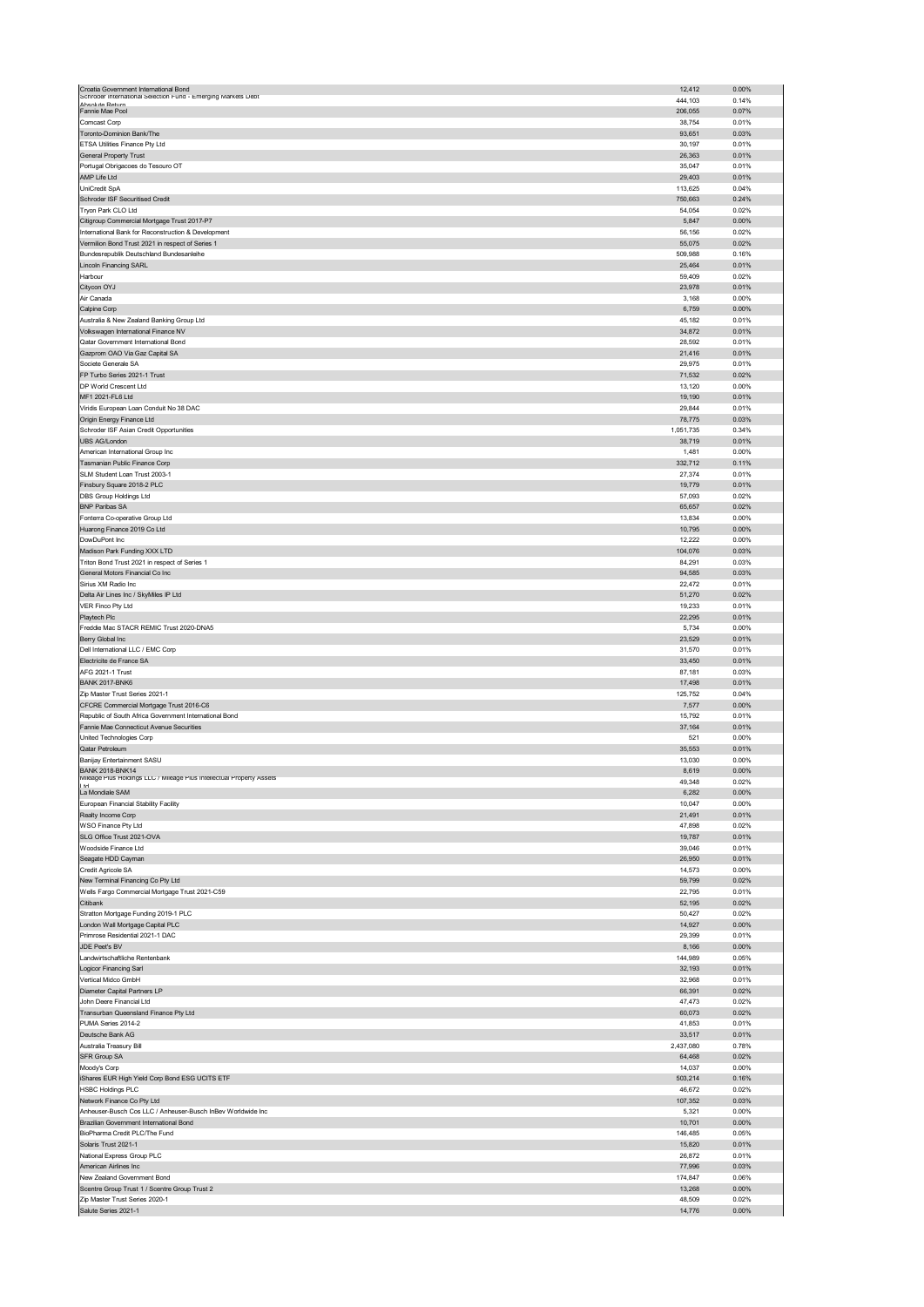| Treasury Corp of Victoria                                        | 1,615,298            | 0.52%           |
|------------------------------------------------------------------|----------------------|-----------------|
| Colombia Government International Bond                           | 9,983                | 0.00%           |
| PACCAR Financial Pty Ltd                                         | 60,881               | 0.02%           |
| Morgan Stanley Capital I Trust 2021-L5                           | 22,914               | 0.01%           |
| Pension Insurance Corp PLC                                       | 12,638               | 0.00%           |
| Optus Finance Pty Ltd                                            | 17,525               | 0.01%           |
| Mahle GmbH                                                       | 6,182                | 0.00%           |
| Japan Government Forty Year Bond                                 | 86,374               | 0.03%           |
| AusNet Services Holdings Pty Ltd                                 | 110,614              | 0.04%           |
| ConnectEast Finance Pty Ltd                                      | 20,903               | 0.01%           |
| Dominican Republic International Bond                            | 12,580               | 0.00%           |
| ONE Gas Inc                                                      | 23,320               | 0.01%           |
| Caltex Australia Ltd                                             | 110,125              | 0.04%           |
| General Motors Co                                                | 11,916               | 0.00%           |
| Commonwealth Bank of Australia                                   | 16,353               | 0.01%           |
| <b>Enterprise Products Operating LLC</b>                         | 14,807               | $0.00\%$        |
| Summer BC Holdco B SARL                                          | 39,793               | 0.01%           |
| Macquarie Bank Ltd/London                                        | 71,823               | 0.02%           |
| Russian Foreign Bond - Eurobond                                  | 96,668               | 0.03%           |
| Mortgage Funding 2008-1 PLC                                      | 3,773                | $0.00\%$        |
| Galaxy Pipeline Assets Bidco Ltd                                 | 53,361               | 0.02%           |
| Province of Ontario Canada                                       | 67,730               | 0.02%           |
| AECOM                                                            | 5,772                | 0.00%           |
| Trinitas CLO XVI Ltd                                             | 200,594              | 0.06%           |
| Boeing Co/The                                                    | 33,735               | 0.01%           |
| Volkswagen Financial Services Australia Pty Ltd                  | 107,497              | 0.03%           |
| Coles Group Treasury Pty Ltd                                     | 85,981               | 0.03%           |
| Mercury NZ Ltd                                                   | 20,093               | 0.01%           |
| <b>APT Pipelines Ltd</b>                                         | 49,320               | 0.02%           |
| Bank 2019-BNK19                                                  | 5,019                | 0.00%           |
| International Finance Corp                                       | 635,357              | 0.20%           |
| South Australian Government Financing Authority                  | 1,257,786            | 0.40%           |
| <b>BWP Trust</b>                                                 | 9,365                | 0.00%           |
| AGL CLO 5 Ltd                                                    | 67,563               | 0.02%           |
| <b>Higher Education Funding I</b>                                | 27,453               | 0.01%           |
| Tudor Rose Mortgages                                             | 52,034               | 0.02%           |
| <b>BANK 2018-BNK10</b>                                           | 9,561                | 0.00%           |
| Firstmac Mortgage Funding Trust No. 4 Series 2021-2              | 65,145               | 0.02%           |
| CSAIL 2018-C14 Commercial Mortgage Trust                         | 11,459               | 0.00%           |
| Ziggo BV                                                         | 20,383               | 0.01%           |
| Wellfleet CLO X LTD                                              | 159,663              | 0.05%           |
| Province of Quebec Canada                                        | 17,153               | 0.01%           |
| STACR Trust 2018-HRP1                                            |                      | 0.00%           |
| Ford Motor Credit Co LLC                                         | 14,149<br>36,295     | 0.01%           |
| Western Sydney University                                        | 22,657               | 0.01%           |
|                                                                  |                      |                 |
| Minerals Technologies Inc                                        | 23,364               | 0.01%           |
| Pinewood Finance Co Ltd                                          | 11,657               | 0.00%           |
| Precise Mortgage Funding 2017-1B PLC                             | 35,058               | 0.01%           |
| Liberty Interactive Corp QVC Group                               | 904                  | 0.00%           |
| SMART ABS Series 2019-1 Trust                                    | 11,107               | 0.00%           |
| Intesa Sanpaolo SpA                                              | 111,980              | 0.04%           |
|                                                                  |                      |                 |
| Kreditanstalt fuer Wiederaufbau                                  | 662,283              | 0.21%           |
| Volkswagen Bank GmbH                                             | 6,595                | 0.00%           |
| Vale Overseas Ltd                                                | 1,300                | 0.00%           |
| MSCI Inc                                                         | 5,693                | 0.00%           |
| AIB Group PLC                                                    | 103,796              | 0.03%           |
| Santos Finance Ltd                                               | 54,941               | 0.02%           |
| Suncorp Group Ltd                                                | 54,783               | 0.02%           |
| Bayerische Landesbank                                            | 12,482               | 0.00%           |
| Freddie Mac Structured Agency Credit Risk Debt Notes             | 12,689               | 0.00%           |
| Bank of Montreal                                                 | 142,725              | 0.05%           |
| National Highways Authority of India                             | 20,442               | 0.01%           |
| Japan Government Ten Year Bond                                   | 524,144              | 0.17%           |
| enchmark 2021-B26 Mor                                            | 19,940               | 0.01%           |
|                                                                  | 25,738               | 0.01%           |
| IHO Verwaltungs GmbH<br>Harben Finance 2017-1 Plc                | 19,932               | 0.01%           |
| Samhallsbyggnadsbolaget i Norden AB                              | 20,194               | 0.01%           |
| Australia Pacific Airports Melbourne Pty Ltd                     | 46,945               | 0.02%           |
| Finsbury Square                                                  | 50,358               | 0.02%           |
| QPH Finance Co Pty Ltd                                           | 73,528               | 0.02%           |
| Springleaf Finance Corp                                          | 6,206                | 0.00%           |
| United Kingdom Gilt                                              | 1,604,835            | 0.52%           |
| WestConnex Finance Co Pty Ltd                                    | 150,777              | 0.05%           |
| Dryden 77 CLO Ltd                                                | 148,609              | 0.05%           |
| Lonsdale Finance Pty Ltd                                         | 133,068              | 0.04%           |
| PHEAA Student Loan Trust 2016-1                                  | 30,197               | 0.01%           |
| EQT Corp                                                         | 956                  | 0.00%           |
| ICG US CLO 2017-1 Ltd                                            | 33,076               | 0.01%           |
| Sedibelo Platinum Mines Ltd                                      | 1,251                | 0.00%           |
| Newmont Mining Corp                                              | 6,903                | $0.00\%$        |
| Computershare US Inc                                             | 20,256               | 0.01%           |
| Bendigo & Adelaide Bank Ltd                                      | 20,220               | 0.01%           |
| DCP Midstream Operating LP                                       | 6,040                | 0.00%           |
| <b>Bellis Acquisition Co PLC</b>                                 | 7,243                | $0.00\%$        |
| Zip Master Trust Series 2021-2                                   | 79,469               | 0.03%           |
|                                                                  |                      | 0.02%           |
| French Republic Government Bond OAT<br>Australia Government Bond | 65,980               | 5.49%           |
| Progress 2012-2 Trust                                            | 17,060,843<br>28,310 | 0.01%           |
|                                                                  |                      |                 |
| Centene Corp                                                     | 7,038                | 0.00%           |
| State of Illinois                                                | 10,282               | $0.00\%$        |
| NBN Co Ltd                                                       | 145,074              | 0.05%           |
| Energy Transfer Equity LP                                        | 12,694               | $0.00\%$        |
| CF Industries Inc                                                | 5,971                | 0.00%           |
| Province of British Columbia Canada                              | 29,075               | 0.01%           |
| DBNGP Finance Co Pty Ltd                                         | 9,547                | 0.00%           |
| United States Treasury Note/Bond                                 | 2,141,307            | 0.69%           |
| Ingevity Corp                                                    | 8,092                | 0.00%           |
| State of California                                              | 27,753               | 0.01%           |
| Valeant Pharmaceuticals International Inc                        | 21,858               | 0.01%           |
| Mill City Mortgage Loan Trust 2017-2                             | 5,684                | $0.00\%$        |
| Energy Partnership Gas Pty Ltd<br>Total                          | 18,736<br>84,463,159 | 0.01%<br>27.19% |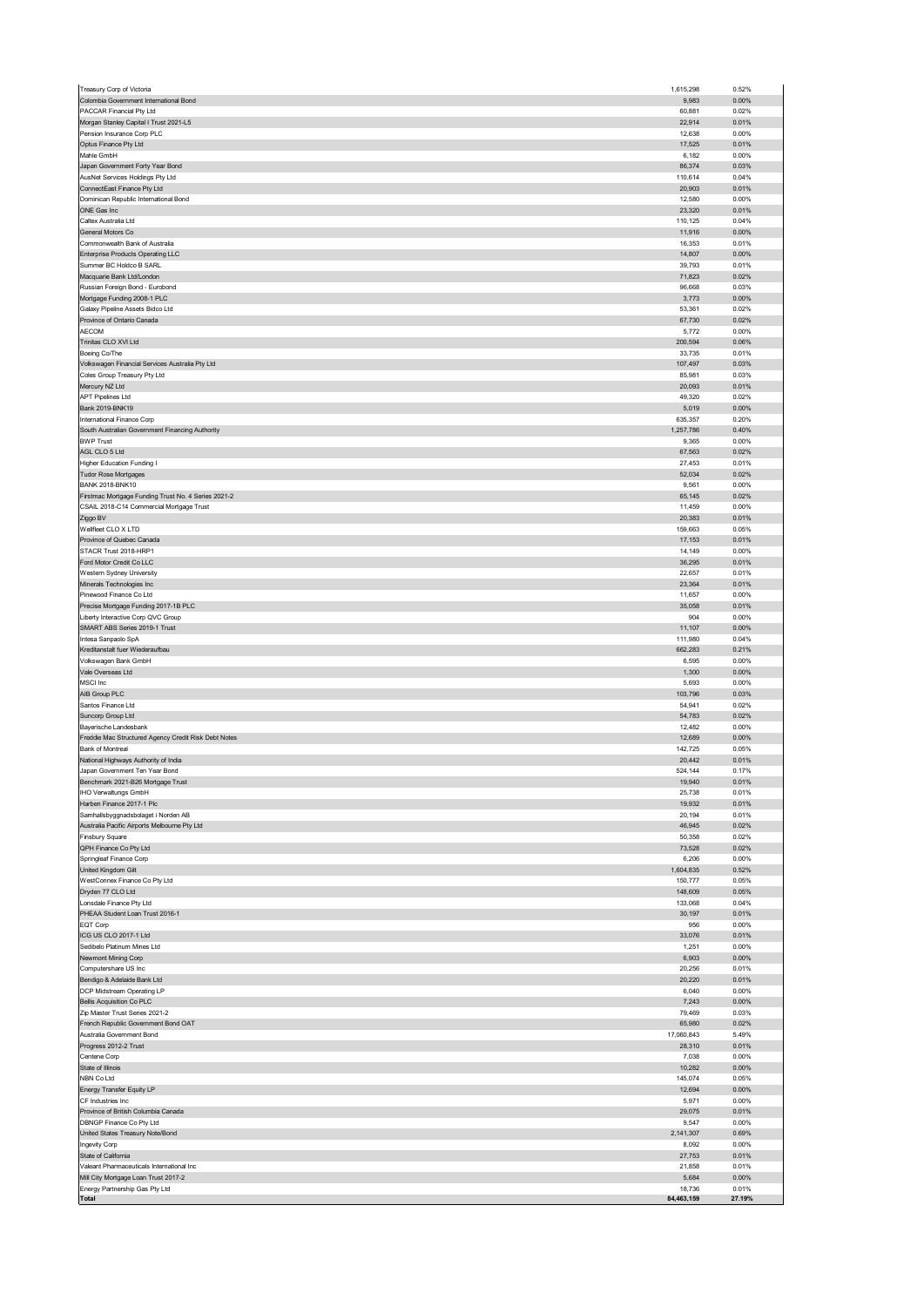| <b>LISTED EQUITY</b><br>Name/kind of investment item           | <b>Security Identifier</b>   | <b>Units held</b>       | Value (AUD)        | Weighting (%)  |
|----------------------------------------------------------------|------------------------------|-------------------------|--------------------|----------------|
| 1Life Healthcare Inc                                           | BBG0026ZDDQ0                 | 2,138                   | 51,656             | 0.02%          |
| 29Metals Ltd<br>3M Co                                          | BBG0118S6QD8<br>BBG000BP52R2 | 28,850<br>115           | 88,571<br>28,107   | 0.03%<br>0.01% |
| 3i Group PLC                                                   | BBG000BZZ876                 | 5,858                   | 158,118            | 0.05%          |
| 3i Infrastructure PLC<br><b>ABB Ltd</b>                        | BBG000QZY041<br>BBG000DM2M32 | 78,298<br>412           | 517,091<br>21,695  | 0.17%<br>0.01% |
| ABN AMRO Bank NV                                               | BBG00BDTXC59                 | 223                     | 4,503              | 0.00%          |
| <b>ABS-CBN Holdings Corp</b><br>ACS Actividades de Construccio | BBG000BF6R34<br>BBG000BMW3R7 | 17,700<br>143           | 5,691<br>5,261     | 0.00%<br>0.00% |
| ADT Inc                                                        | BBG000BP9WJ1                 | 128                     | 1,483              | 0.00%          |
| AEON Financial Service Co Ltd<br>AES Corp/The                  | BBG000DR42B4<br>BBG000C23KJ3 | 27<br>296               | 393<br>9,892       | 0.00%<br>0.00% |
| AGC Inc                                                        | BBG000BG8RD9                 | 59                      | 3,878              | 0.00%          |
| AGCO Corp<br><b>AGNC Investment Corp</b>                       | BBG000DCCZW2<br>BBG000TJ8XZ7 | 11<br>124               | 1,784<br>2,560     | 0.00%<br>0.00% |
| Al-Media Technologies Ltd                                      | BBG00V95C7C8                 | 67,050                  | 47,271             | 0.02%          |
| AIA Group Ltd<br>ALD SA                                        | BBG0016XR1Q8<br>BBG00GO97286 | 36,555<br>599           | 506,893<br>12,116  | 0.16%<br>0.00% |
| ALS Ltd                                                        | BBG000BRV2C5                 | 8,839                   | 115,608            | 0.04%          |
| AMA Group Ltd                                                  | BBG000BRYKK3                 | 2,006                   | 863                | 0.00%          |
| AMC Entertainment Holdings Inc<br>AMC Networks Inc             | BBG000TDCVT6<br>BBG000H01H92 | 42<br>155               | 1,571<br>7,328     | 0.00%<br>0.00% |
| AMETEK Inc                                                     | BBG000B9XG87                 | 1,431                   | 289,443            | 0.09%          |
| AMMB Holdings Bhd<br>AMOREPACIFIC Group                        | BBG000BF49B7<br>BBG000BDQ5M4 | 4,857<br>59             | 5,083<br>3,010     | 0.00%<br>0.00% |
| AMP Ltd                                                        | BBG000C2W693                 | 319,841                 | 323,040            | 0.10%          |
| ANA Holdings Inc<br>ANSYS Inc                                  | BBG000BH20P9<br>BBG000GXZ4W7 | 14<br>90                | 416<br>49,555      | 0.00%<br>0.02% |
| AP Moller - Maersk A/S                                         | BBG000BLYN39                 | 23                      | 112,904            | 0.04%          |
| APA Corp<br>ARB Corp Ltd                                       | BBG00YTS96G2<br>BBG000BFQ4P9 | 393<br>321              | 14,547<br>16,834   | 0.00%<br>0.01% |
| ASE Technology Holding Co Ltd                                  | BBG00JVDCH13                 | 519                     | 2,749              | 0.00%          |
| ASML Holding NV                                                | BBG000C1HT47                 | 316                     | 349,034            | 0.11%          |
| ASOS PLC<br><b>ASR Nederland NV</b>                            | BBG000KL73H8<br>BBG00CWZ0HG5 | 1,595<br>35             | 71,046<br>2,217    | 0.02%<br>0.00% |
| ASX Ltd                                                        | BBG000BQ3V25                 | 1,020                   | 94,791             | 0.03%          |
| AU Optronics Corp<br><b>AUB Group Ltd</b>                      | BBG000C3V3K6<br>BBG000JQB909 | 4,081<br>421            | 4,646<br>10,852    | 0.00%<br>0.00% |
| <b>AURELIUS Equity Opportunities</b>                           | BBG000PN3YM9                 | 167                     | 7,079              | 0.00%          |
| <b>AVEVA Group PLC</b><br>AXA SA                               | BBG000C21Y87<br>BBG000BC8029 | 626<br>4,026            | 39,708<br>164,898  | 0.01%<br>0.05% |
| AbbVie Inc                                                     | BBG0025Y4RY4                 | 278                     | 51,739             | 0.02%          |
| Abbott Laboratories                                            | BBG000B9ZXB4                 | 2,246                   | 434,707            | 0.14%          |
| Absa Group Ltd<br>Abu Dhabi Commercial Bank PJSC               | BBG000BF9DG8<br>BBG000DKRVC9 | 597<br>2,349            | 7,844<br>7,502     | 0.00%<br>0.00% |
| Accent Group Ltd                                               | BBG000CHSVJ9                 | 944                     | 2,312              | 0.00%          |
| Accenture PLC<br>Accor SA                                      | BBG000D9D830<br>BBG000BB4980 | 530<br>1,561            | 301,990<br>69,470  | 0.10%<br>0.02% |
| Activision Blizzard Inc                                        | BBG000CVWGS6                 | 314                     | 28,737             | 0.01%          |
| Acuity Brands Inc<br>Adairs Ltd                                | BBG000BJ5HK0<br>BBG009BJSP55 | 392<br>387              | 114,082<br>1,552   | 0.04%<br>0.00% |
| Adani Enterprises Ltd                                          | BBG000DRTF73                 | 377                     | 11,933             | 0.00%          |
| Adani Green Energy Ltd                                         | BBG00BQZTW52                 | 483                     | 11,898             | 0.00%          |
| Adbri Ltd<br>Adecco Group AG                                   | BBG000BFQ6R2<br>BBG000BSK6S9 | 860<br>35               | 2,426<br>2,472     | 0.00%<br>0.00% |
| Adevinta ASA                                                   | BBG00N6FR9F4                 | 303                     | 5,546              | 0.00%          |
| Adient PLC<br>Adobe Inc                                        | BBG009PN0C87<br>BBG000BB5006 | 317<br>582              | 20,901<br>453,954  | 0.01%<br>0.15% |
| Adore Beauty Group Ltd                                         | BBG00HBPXWQ9                 | 263                     | 1,052              | 0.00%          |
| Advance Auto Parts Inc.<br>Advanced Micro Devices Inc          | BBG000F7RCJ1<br>BBG000BBQCY0 | 321<br>24               | 105,948<br>4,811   | 0.03%<br>0.00% |
| <b>Advantest Corp</b>                                          | BBG000BGN014                 | 1,404                   | 182,839            | 0.06%          |
| Adyen NV                                                       | BBG00L088N79<br>BBG000JN9DM6 | 10                      | 35,870             | 0.01%          |
| Aegon NV<br>Aeon Co Ltd                                        | BBG000BN0FD8                 | 1,374<br>460            | 9,443<br>14,870    | 0.00%<br>0.00% |
| AerCap Holdings NV                                             | BBG000Q9FZL4                 | 97                      | 8,711              | 0.00%          |
| Aeris Resources Ltd<br>Aeroflot PJSC                           | BBG001CMJ1Q4<br>BBG000CT9JX5 | 7,059<br>956            | 1,165<br>5,501     | 0.00%<br>0.00% |
| Affirm Holdings Inc                                            | <b>BRC00V7BD8V1</b>          | 272                     | 37 591             | 0.01%          |
| Aflac Inc<br>Ageas SA/NV                                       | BBG000BBBNC6<br>BBG000BPXHT6 | 122<br>47               | 9,766<br>3,324     | 0.00%<br>0.00% |
| Agile Group Holdings Ltd                                       | BBG000BM9384                 | 4,729                   | 3,529              | 0.00%          |
| Agilent Technologies Inc                                       | BBG000C2V3D6<br>BBG000CZ8PQ6 | 230                     | 50,534             | 0.02%          |
| Agnico Eagle Mines Ltd<br>Agricultural Bank of China Ltd       | BBG000T9PJD5                 | 1,037<br>11,580         | 75,825<br>5,475    | 0.02%<br>0.00% |
| Aimia Inc                                                      | BBG000BVSVK7                 | 321                     | 1,729              | 0.00%          |
| Air Canada<br>Air Liquide SA                                   | BBG000PV7F57<br>BBG000BLGLW1 | 748<br>1,075            | 17,221<br>257,755  | 0.01%<br>0.08% |
| Air Products and Chemicals Inc                                 | BBG000BC4JJ4                 | 59                      | 24,766             | 0.01%          |
| Airbnb Inc<br>Airbus SE                                        | BBG001Y2XS07<br>BBG000CSHLR0 | 20<br>46                | 4,554<br>8,156     | 0.00%<br>0.00% |
| Airtac International Group                                     | BBG0014M8L81                 | 110                     | 5,603              | 0.00%          |
| Aisin Corp<br>Aitken Spence PLC                                | BBG000BMCGL6<br>BBG000FPCT37 | 132<br>12,151           | 6,970<br>6,791     | 0.00%<br>0.00% |
| Ajinomoto Co Inc                                               | BBG000BJ8LL7                 | 335                     | 13,997             | 0.00%          |
| Akamai Technologies Inc                                        | BBG000BJQWD2                 | $\overline{\mathbf{c}}$ | 356                | 0.00%          |
| Akbank TAS<br>Aker BP ASA                                      | BBG000BV9XY9<br>BBG000QJ5Q24 | 2,661<br>426            | 1,984<br>18,038    | 0.00%<br>0.01% |
| Akzo Nobel NV                                                  | BBG000BW45W5                 | 528                     | 79,631             | 0.03%          |
| Albemarle Corp<br>Albertsons Cos Inc                           | BBG000BJ26K7<br>BBG009KG1750 | 32<br>427               | 10,324<br>17,732   | 0.00%<br>0.01% |
| Alcoa Corp                                                     | BBG00B3T3HD3                 | 759                     | 62,169             | 0.02%          |
| Alcon Inc.<br>Alfa SAB de CV                                   | BBG00NPWGYJ9                 | 2,126<br>2,499          | 259,173            | 0.08%<br>0.00% |
| Alibaba Group Holding Ltd                                      | BBG000BQC6W7<br>BBG000NZ2MN0 | 11,866                  | 2,522<br>316,619   | 0.10%          |
| Align Technology Inc                                           | BBG000BRNLL2                 | 60                      | 53,927             | 0.02%          |
| Alimentation Couche-Tard Inc<br>Alkane Resources Ltd           | BBG000DMT4D2<br>BBG000BRN1P2 | 372<br>1,572            | 21,490<br>1,439    | 0.01%<br>0.00% |
| Alleghany Corp                                                 | BBG000BX6BJ3                 | 1                       | 1,177              | 0.00%          |
| Alliance Aviation Services Ltd<br>Alliance Data Systems Corp   | BBG0029TR2P1<br>BBG000BFNR17 | 532<br>46               | 2,182<br>4,194     | 0.00%<br>0.00% |
| Allianz SE                                                     | BBG000BBF8T7                 | 112                     | 36,310             | 0.01%          |
| Allison Transmission Holdings                                  | BBG001KY3845                 | 106                     | 5,303              | 0.00%          |
| Allkem Ltd<br>Allstate Corp/The                                | BBG000TT96V7<br>BBG000BVMGF2 | 16,791<br>104           | 174,625<br>16,782  | 0.06%<br>0.01% |
| Ally Financial Inc                                             | BBG000BC2R71                 | 71                      | 4,631              | 0.00%          |
| Alpargatas SA<br>Alphabet Inc                                  | BBG000BC1CL9<br>BBG009S39JX6 | 365<br>392              | 3,333<br>1,562,950 | 0.00%<br>0.50% |
| Alstom SA                                                      | BBG000DQ7884                 | 25                      | 1,242              | 0.00%          |
| Alteogen Inc<br>Altice USA Inc                                 | BBG007H0XZW6<br>BBG00GFMPRK0 | 54<br>503               | 4,709<br>11,201    | 0.00%<br>0.00% |
| Altium Ltd                                                     | BBG000DTL0Z9                 | 4,053                   | 183,143            | 0.06%          |
| Altius Minerals Corp                                           | BBG000BW8GN7                 | 487                     | 9,237              | 0.00%          |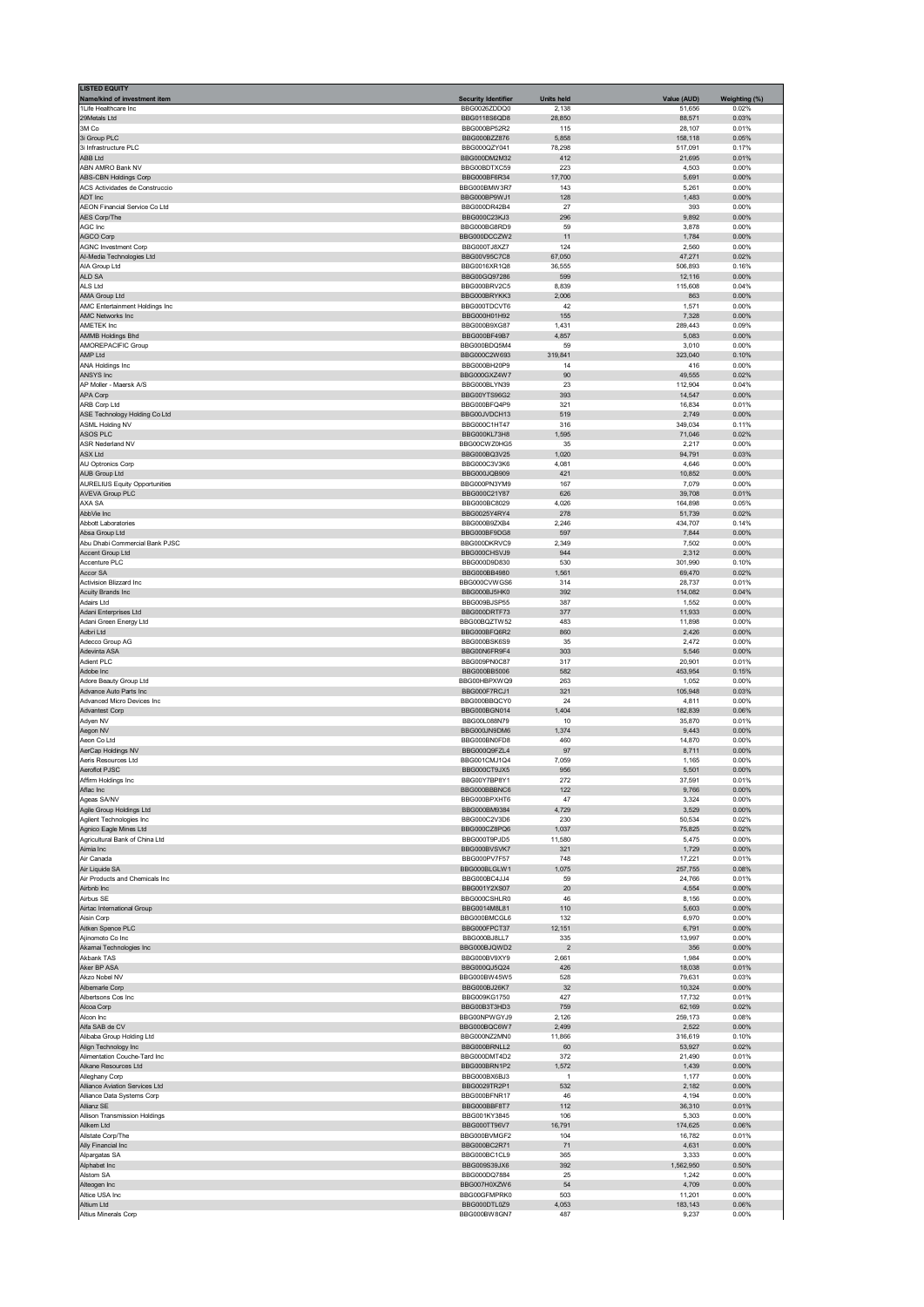| Alumina Ltd                                                      | BBG000C0Y6Y7                 | 259,947         | 484,801             | 0.16%             |
|------------------------------------------------------------------|------------------------------|-----------------|---------------------|-------------------|
| Aluminum Corp of China Ltd                                       | BBG000CN0Y73                 | 928             | 706                 | 0.00%             |
| Amadeus IT Group SA<br>Amazon.com Inc                            | BBG000QSDXN7<br>BBG000BVPV84 | 145<br>338      | 13,490<br>1,551,216 | $0.00\%$<br>0.50% |
| Ambev SA                                                         | BBG000BN5VZ4                 | 8,677           | 33,126              | 0.01%             |
| Ambuja Cements Ltd                                               | BBG000CRXFR7                 | 766             | 5,347               | 0.00%             |
| Amcor PLC                                                        | BBG00LNJRQ09                 | 7,125           | 117,699             | 0.04%             |
| Amdocs Ltd                                                       | BBG000C3MXG5                 | 17              | 1,699               | 0.00%             |
| Amedeo Air Four Plus Ltd<br>American Airlines Group Inc          | BBG008N0NY51<br>BBG005P7Q881 | 17,369<br>1,351 | 9,222<br>33,378     | 0.00%<br>0.01%    |
| American Express Co                                              | BBG000BCQZS4                 | 1,717           | 386,274             | 0.12%             |
| American Financial Group Inc/O                                   | BBG000DPKKK0                 | 11              | 2,120               | 0.00%             |
| American International Group I                                   | BBG000BBDZG3                 | 1,498           | 117,115             | 0.04%             |
| Americanas SA                                                    | BBG000BP7BR0                 | 1,098           | 8,561               | 0.00%             |
| Ameriprise Financial Inc                                         | BBG000G3QLY3<br>BBG000MDCQC2 | 17<br>20        | 7,207<br>3,607      | $0.00\%$<br>0.00% |
| AmerisourceBergen Corp<br>Amgen Inc                              | BBG000BBS2Y0                 | 154             | 47,783              | 0.02%             |
| Amorepacific Corp                                                | BBG000M38MQ3                 | 53              | 10,218              | 0.00%             |
| Amphenol Corp                                                    | BBG000B9YJ35                 | 528             | 63,491              | 0.02%             |
| Ampol Ltd                                                        | BBG000BKC8M7                 | 11,931          | 353,873             | 0.11%             |
| Amundi SA                                                        | BBG009F4JBN5                 | 21              | 2,357               | $0.00\%$          |
| Anadolu Efes Biracilik Ve Malt<br>Analog Devices Inc             | BBG000BGCSN1<br>BBG000BB6G37 | 1,155<br>217    | 3,545<br>52,351     | 0.00%<br>0.02%    |
| Anglo American PLC                                               | BBG000BWF7M0                 | 2,518           | 141,463             | 0.05%             |
| Anglo American Platinum Ltd                                      | BBG000BTXNT5                 | 99              | 15,507              | 0.00%             |
| Anheuser-Busch InBev SA/NV                                       | BBG00DQ4YZ45                 | 680             | 56,580              | 0.02%             |
| Anhui Conch Cement Co Ltd<br>Ansell Ltd                          | BBG000BVKWW0<br>BBG000D9RSX8 | 3,048<br>2,908  | 20,944<br>91,634    | 0.01%<br>0.03%    |
| Anthem Inc                                                       | BBG000BCG930                 | 101             | 64,683              | 0.02%             |
| Antofagasta PLC                                                  | BBG000BD4SC9                 | 2,138           | 53,308              | 0.02%             |
| Aon PLC                                                          | BBG00SSQFPK6                 | 285             | 117,859             | 0.04%             |
| Appen Ltd                                                        | BBG007NJYHP5<br>BBG000B9XRY4 | 660             | 7,364               | 0.00%             |
| Apple Inc<br>Applied Materials Inc                               | BBG000BBPFB9                 | 1,350<br>389    | 329,810<br>84,198   | 0.11%<br>0.03%    |
| Aptiv PLC                                                        | BBG001QD41M9                 | 1,122           | 254,654             | 0.08%             |
| Aquila European Renewables Inc                                   | BBG00PBBHWF2                 | 43,101          | 68,763              | 0.02%             |
| Arca Continental SAB de CV                                       | BBG000BJPM18                 | 240             | 2,105               | $0.00\%$          |
| ArcelorMittal SA                                                 | BBG000BYLJ52                 | 539             | 23,746              | 0.01%             |
| Arch Capital Group Ltd<br>Archer-Daniels-Midland Co              | BBG000HXNN20<br>BBG000BB6WG8 | 44<br>133       | 2,709<br>12,343     | 0.00%<br>0.00%    |
| Argenx SE                                                        | BBG006MF2DW2                 | 62              | 30,787              | 0.01%             |
| Aristocrat Leisure Ltd                                           | BBG000G2SMB6                 | 13,348          | 581,553             | 0.19%             |
| Arkema SA                                                        | BBG000KJS442                 | 12              | 2,239               | 0.00%             |
| Aroundtown SA                                                    | BBG00B6S34Y8                 | 404             | 3,366               | 0.00%             |
| Arrow Electronics Inc<br>Arthur J Gallagher & Co                 | BBG000BCD3D5<br>BBG000BBHXQ3 | 42              | 7,840               | 0.00%             |
| Asahi Group Holdings Ltd                                         | BBG000BFVY31                 | 10<br>340       | 2,352<br>18,149     | 0.00%<br>0.01%    |
| Asahi Intecc Co Ltd                                              | BBG000BYXN05                 | 159             | 4,696               | 0.00%             |
| Asahi Kasei Corp                                                 | BBG000BFYC09                 | 304             | 3,929               | 0.00%             |
| <b>Ascential PLC</b>                                             | BBG00BWCTGG9                 | 6,274           | 47,034              | 0.02%             |
| Ashtead Group PLC                                                | BBG000BD42C6                 | 2,011           | 222,570             | 0.07%             |
| Asian Paints Ltd<br>Assa Abloy AB                                | BBG000CNL074<br>BBG000BGRY70 | 234<br>582      | 14,641<br>24,436    | 0.00%<br>0.01%    |
| Assicurazioni Generali SpA                                       | BBG000BC1V91                 | 678             | 19,768              | 0.01%             |
| Associated British Foods PLC                                     | BBG000BD3SC0                 | 4,785           | 178,990             | 0.06%             |
| Assurant Inc                                                     | BBG000BZX1N5                 | 11              | 2,426               | 0.00%             |
| <b>Assured Guaranty Ltd</b>                                      | BBG000CQB185                 | 37              | 2,586               | 0.00%<br>0.07%    |
|                                                                  |                              |                 |                     |                   |
| Astellas Pharma Inc                                              | BBG000BCLDW3                 | 9,832           | 219,672             |                   |
| Astra International Tbk PT                                       | BBG000BDMXJ1                 | 6,890           | 3,790               | 0.00%             |
| AstraZeneca PLC<br>Asustek Computer Inc                          | BBG000C0YGH4<br>BBG000HPV974 | 4,348<br>155    | 702,876<br>2,899    | 0.23%<br>$0.00\%$ |
| Atacadao SA                                                      | BBG000BPW.IV0                | 1,074           | 4,044               | 0.00%             |
| Atlas Copco AB                                                   | BBG000BB5SQ7                 | 281             | 24,297              | 0.01%             |
| Atlassian Corp PLC                                               | BBG00BDQ1H13                 | 88              | 46,352              | 0.01%             |
| Atomos Ltd<br>Atos SE                                            | BBG00MS383F3<br>BBG000BHPOX8 | 646<br>20       | 685<br>1.198        | $0.00\%$<br>0.00% |
| Atrato Onsite Energy PLC                                         | BBG0135FRBD5                 | 28,236          | 57,599              | 0.02%             |
| Audinate Group Ltd                                               | BBG00GXS6LM9                 | 178             | 1,577               | 0.00%             |
| Aurelia Metals Ltd                                               | BBG000R5D3F1                 | 11,316          | 4,640               | 0.00%             |
| Aurizon Holdings Ltd                                             | BBG00171FVP5<br>BBG000BHLC18 | 84,263          | 294,079             | 0.09%<br>n nn%    |
|                                                                  |                              | 2.131           | 4.156               |                   |
| Australia & New Zealand Bankin<br>Australian Agricultural Co Ltd | BBG000BB79Q7<br>BBG000JWXFW3 | 17,929<br>1,283 | 493,229<br>1,900    | 0.16%<br>0.00%    |
| Australian Ethical Investment                                    | BBG000PKD4T3                 | 668             | 9,207               | 0.00%             |
| Australian Finance Group Ltd                                     | BBG000Q6DRL0                 | 352             | 952                 | 0.00%             |
| Australian Pharmaceutical Indu<br>Australian Strategic Materials | BBG000BW27C5                 | 1,133           | 1,960               | 0.00%             |
| Auto Trader Group PLC                                            | BBG00BN4ZM13<br>BBG0086LKMG1 | 359<br>329      | 3,828<br>4,531      | 0.00%<br>0.00%    |
| AutoNation Inc                                                   | BBG000BBXLW4                 | 79              | 12,697              | 0.00%             |
| AutoZone Inc                                                     | BBG000C7LMS8                 | 69              | 198,280             | 0.06%             |
| Autodesk Inc                                                     | BBG000BM7HL0                 | $\overline{4}$  | 1,709               | $0.00\%$          |
| Autohellas Tourist and Trading<br>Autoliv Inc                    | BBG000C1XKH4<br>BBG000BVLRY8 | 272<br>14       | 3,846<br>1,955      | 0.00%<br>0.00%    |
| Automatic Data Processing Inc                                    | BBG000JG0547                 | 21              | 7,262               | 0.00%             |
| Avantor Inc                                                      | BBG00G2HHYD7                 | 4,979           | 288,600             | 0.09%             |
| Avenue Supermarts Ltd                                            | BBG002PWG795                 | 30              | 2,594               | 0.00%             |
| Avery Dennison Corp                                              | BBG000BCQ4P6                 | 23              | 6,938               | $0.00\%$          |
| Avis Budget Group Inc<br>Aviva PLC                               | BBG000FLPRH1<br>BBG000DCK9D2 | 70<br>2,028     | 20,088<br>15,502    | 0.01%<br>0.00%    |
| Avnet Inc                                                        | BBG000BCPB71                 | 35              | 1,986               | 0.00%             |
| Axis Bank Ltd                                                    | BBG000BD5ZZ7                 | 436             | 5,476               | 0.00%             |
| Axis Capital Holdings Ltd                                        | BBG000FLF615                 | 20              | 1,490               | 0.00%             |
| B3 SA - Brasil Bolsa Balcao<br><b>BAE Systems PLC</b>            | BBG000FYRGX7<br>BBG000BD5TW4 | 58,955<br>8,403 | 162,176<br>86,066   | 0.05%<br>0.03%    |
| <b>BAIC Motor Corp Ltd</b>                                       | BBG007PQF8H7                 | 24,507          | 14,484              | 0.00%             |
| <b>BASF SE</b>                                                   | BBG000BBVT77                 | 346             | 33,451              | 0.01%             |
| BB Seguridade Participacoes SA                                   | BBG004DK6P91                 | 975             | 4,993               | 0.00%             |
| <b>BBMG Corp</b>                                                 | BBG000GMYY92                 | 9,436           | 2,014               | 0.00%             |
| <b>BCI Minerals Ltd</b><br><b>BGF</b> retail Co Ltd              | BBG000BK6540<br>BBG00GW74856 | 1,991<br>22     | 856<br>3,761        | 0.00%<br>0.00%    |
| <b>BHP Group Ltd</b>                                             | BBG000D0D358                 | 32,421          | 1,345,471           | 0.43%             |
| <b>BIM Birlesik Magazalar AS</b>                                 | BBG000BWQN43                 | 7,487           | 47,535              | 0.02%             |
| BJ's Wholesale Club Holdings I                                   | BBG00FQ8T4G3                 | 515             | 47,423              | 0.02%             |
| <b>BNP Paribas SA</b>                                            | BBG000BBXJ95                 | 417             | 39,664              | 0.01%             |
| BOC Hong Kong Holdings Ltd<br>BP PLC                             | BBG000F6F1G3<br>BBG000BT4FC2 | 1,127<br>13,378 | 5,080<br>143,390    | 0.00%<br>0.05%    |
| <b>BPER Banca</b>                                                | BBG000BJ5FG9                 | 564             | 1,608               | 0.00%             |
| <b>BRF SA</b>                                                    | BBG000BGPWS3                 | 1,107           | 6,157               | 0.00%             |
| <b>BWX Ltd</b>                                                   | BBG00B8PZ128                 | 904             | 3,931               | 0.00%             |
| BYD Co Ltd                                                       | BBG000G6RLL9<br>BBG00B2G61D4 | 55              | 2,598               | 0.00%             |
| <b>Baby Bunting Group Ltd</b><br>Baidu Inc                       | BBG000Q1VPS8                 | 325<br>1,240    | 1,828<br>111,819    | 0.00%<br>0.04%    |
| Bajaj Auto Ltd                                                   | BBG000CKDY02                 | 85              | 5,127               | 0.00%             |
| Bajaj Finance Ltd<br><b>Baker Hughes Co</b>                      | BBG000DBLZQ1<br>BBG00GBVBK51 | 55<br>389       | 7,109<br>12,871     | 0.00%<br>$0.00\%$ |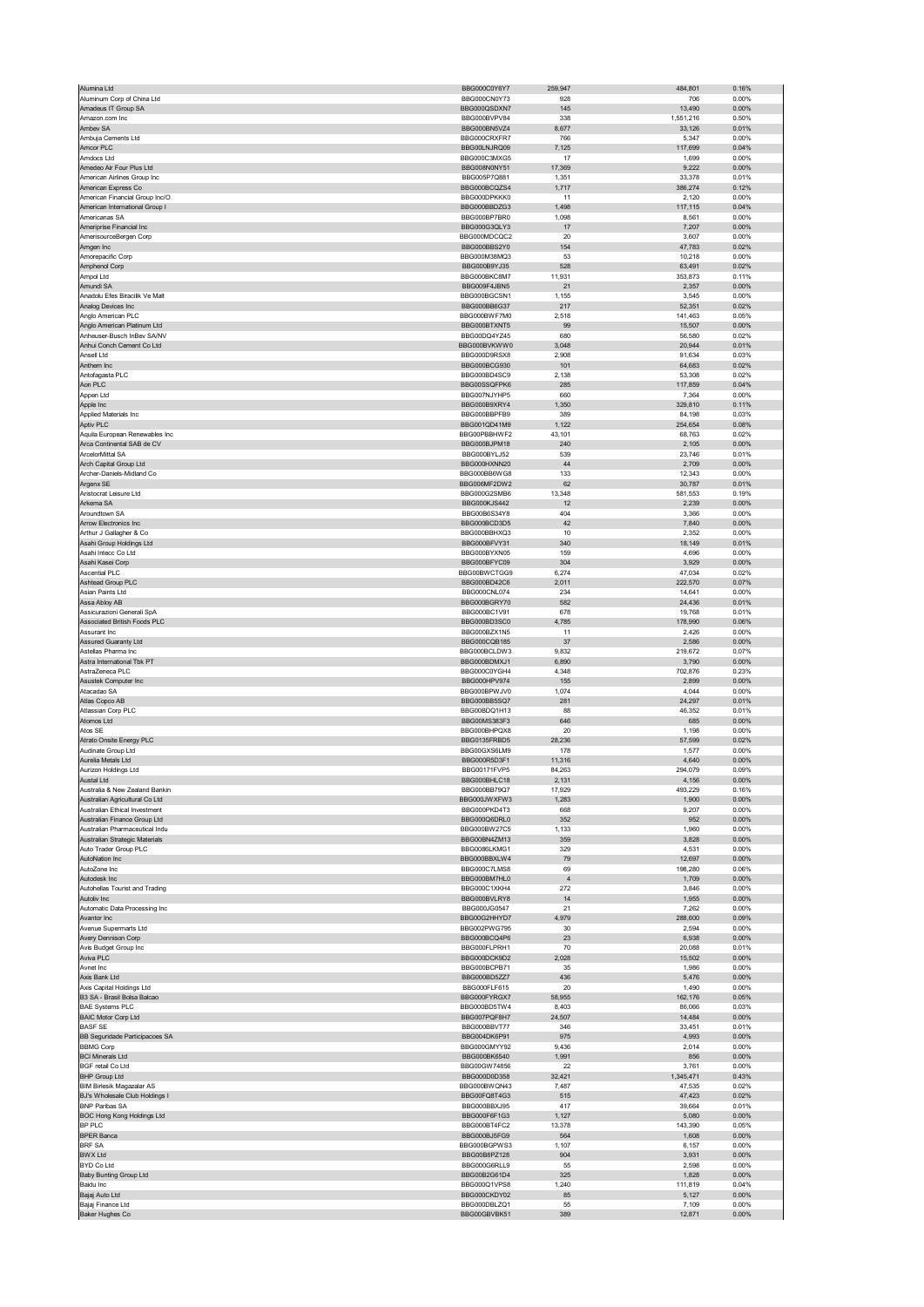| <b>Ball Corp</b>                 | BBG000CNXZC8                 | 115            | 4,946           | 0.00%             |
|----------------------------------|------------------------------|----------------|-----------------|-------------------|
|                                  | BBG000BDDNH5                 | 97             | 12,810          | 0.00%             |
| <b>Baloise Holding AG</b>        | BBG000BVQZ75                 | 8              | 1,771           | 0.00%             |
| Banca IFIS SpA                   | BBG000BDNHG8                 | 448            | 11,951          | 0.00%             |
| <b>Banco BPM SpA</b>             | BBG00FN3C910                 | 3,650          | 15,070          | 0.00%             |
| Banco BTG Pactual SA             | BBG00FZW5NH3                 | 1,338          | 6,937           | 0.00%             |
| Banco Bilbao Vizcaya Argentari   | BBG000H90QG6                 | 3,000          | 24,639          | 0.01%             |
| Banco Bradesco SA                | BBG000BBKQT1                 | 4,376          | 20,758          | 0.01%             |
| Banco Santander Brasil SA        | BBG000QP1F00                 | 1,252          | 9,271           | 0.00%             |
| Banco Santander Chile            | BBG000BCZQ13                 | 60             | 1,345           | 0.00%             |
| Banco Santander SA               | BBG000K65GY5                 | 7,434          | 34,192          | 0.01%             |
| Banco de Chile                   | BBG000BHC3Z1                 | 11,257         | 1,210           | 0.00%             |
| Banco de Sabadell SA             | BBG000BC1543                 | 1,171          | 1,084           | 0.00%             |
| Banco do Brasil SA               | BBG000BG5VC4                 | 228            | 1,621           | 0.00%             |
| Bandai Namco Holdings Inc        | BBG000BKJ7P9                 | $\overline{4}$ | 475             | 0.00%             |
| Bang & Olufsen A/S               | BBG000BSFT05                 | 1,150          | 6,748           | 0.00%             |
| Bangkok Bank PCL                 | BBG000BDGM57                 | 2,485          | 12,382          | 0.00%             |
| Bank Central Asia Tbk PT         | BBG000CC3P00                 | 50,616         | 35,658          | 0.01%             |
| Bank Hapoalim BM                 | BBG000F23M06                 | 199            | 2,822           | 0.00%             |
| Bank Leumi Le-Israel BM          | BBG000BXB0V7                 | 497            | 7,344           | 0.00%             |
| Bank Mandiri Persero Tbk PT      | BBG000CGNY64                 | 20,623         | 13,981          | 0.00%             |
| Bank Negara Indonesia Persero    | BBG000HNGYH0                 | 10,738         | 6,994           | 0.00%             |
| Bank Polska Kasa Opieki SA       | BBG000F714H9                 | 128            | 5,321           | 0.00%             |
| Bank Rakyat Indonesia Persero    | BBG000MJGQ35                 | 59,316         | 23,527          | 0.01%             |
| Bank of America Corp             | BBG000BCTLF6                 | 8,903          | 544,806         | 0.18%             |
| Bank of Beijing Co Ltd           | BBG00709J9F8                 | 1,306          | 1,254           | 0.00%             |
| Bank of China Ltd                | BBG000NQGF05                 | 46,517         | 23,060          | 0.01%             |
| Bank of Communications Co Ltd    | BBG000FTZ082                 | 35,402         | 29,416          | 0.01%             |
| Bank of East Asia Ltd/The        | BBG000BDTKJ2                 | 327            | 646             | 0.00%             |
| Bank of Georgia Group PLC        | BBG00KTG3KG3                 | 37             | 1,154           | 0.00%             |
| Bank of Ireland Group PLC        | BBG00GDCWJB4                 | 4,866          | 37,958          | 0.01%             |
| Bank of Montreal                 | BBG000BXSQ97                 | 78             | 11,548          | 0.00%             |
| Bank of New York Mellon Corp/T   | BBG000BD8PN9                 | 197            | 15,718          | 0.01%             |
| Bank of Nova Scotia/The          | BBG000BXSXH3                 | 181            | 17,669          | 0.01%             |
| Bank of Queensland Ltd           | BBG000ML20Q7                 | 17,525         | 141,774         | 0.05%             |
| Bank of Shanghai Co Ltd          | BBG00GVXBQZ9                 | 228            | 351             | 0.00%             |
| Bapcor Ltd                       | BBG0068LJSL6                 | 868            | 6,086           | 0.00%             |
| <b>Barclays PLC</b>              | BBG000C04D57                 | 11,111         | 38,708          | 0.01%             |
| <b>Barratt Developments PLC</b>  | BBG000BD6DG6                 | 13,745         | 191,538         | 0.06%             |
| Barrick Gold Corp                | BBG000BB07P9                 | 104            | 2,714           | 0.00%             |
| Barry Callebaut AG               | BBG000C35LZ9                 | 10             | 34,519          | 0.01%             |
| <b>Base Resources Ltd</b>        | BBG000HK0Q35                 | 596            | 200             | 0.00%             |
| Bath & Body Works Inc            | BBG000BNGTQ7                 | 57             | 5,515           | 0.00%             |
| Bausch Health Cos Inc            | BBG000DC8RC7                 | 130            | 4,960           | 0.00%             |
| Baxter International Inc         | BBG000BCVJ77                 | 84             | 9,894           | 0.00%             |
| Bayer AG                         | BBG000BBWDG1                 | 2,798          | 205,657         | 0.07%             |
| Bayerische Motoren Werke AG      | BBG000BBX8Q0                 | 256            | 35,416          | 0.01%             |
| BeNext-Yumeshin Group Co         | BBG000CYN6W7                 | 303            | 6,122           | 0.00%             |
| Beach Energy Ltd                 | BBG000MBHMY6                 | 11,487         | 14,474          | 0.00%             |
| Becton Dickinson and Co          | BBG000BCZYD3                 | 542            | 187,546         | 0.06%             |
| Bed Bath & Beyond Inc            | BBG000CSY9H9                 | 1,239          | 24,842          | 0.01%             |
| Bega Cheese Ltd                  | BBG000BXVLV9                 | 825            | 4,677           | 0.00%             |
| BeiGene Ltd                      | BBG00B6WF7T5                 | 11             | 4,117           | 0.00%             |
| <b>Beiersdorf AG</b>             | BBG000BBKL21                 | 116            | 16,435          | 0.01%             |
| Bellevue Gold Ltd                | BBG000K5PKD9                 | 2,071          | 1,750           | 0.00%             |
| Bendigo & Adelaide Bank Ltd      | BBG000BW9FP6                 | 1,417          | 12,891          | 0.00%             |
| Berkeley Group Holdings PLC      | BBG000BD7064                 | 4              | 352             | 0.00%             |
| Berkshire Hathaway Inc           | BBG000DWG505                 | 776            | 318,963         | 0.10%             |
| Best Buy Co Inc                  | BBG000BCWCG1                 | 71             | 9,975           | 0.00%             |
| Betmakers Technology Group Ltd   | BBG00BLSPJX5                 | 1,300          | 1,040           | 0.00%             |
| <b>Bharat Electronics Ltd</b>    | BBG000CP4T57                 | 1,911          | 7,423           | 0.00%             |
| <b>Bharat Forge Ltd</b>          | BBG000CP4ZP1                 | 190            | 2,449           | 0.00%             |
| Bharat Petroleum Corp Ltd        | BBG000CP6CT6                 | 556            | 3,964           | 0.00%             |
| <b>Bid Corp Ltd</b>              | BBG00CP99BP5                 | 2,332          | 65,592          | 0.02%             |
| Bidvest Group Ltd/The            | BBG000BFBR74                 | 233            | 3,807           | 0.00%             |
| Bio-Rad Laboratories Inc         |                              |                | 100,262         | 0.03%             |
|                                  | BBG000DY28W5                 | 96             |                 |                   |
| Biogen Inc                       | BBG000C17X76                 | 334            | 110,086         | 0.04%             |
| <b>BlackRock Inc</b>             | BBG000C2PW58                 | 21             | 26,270          | 0.01%             |
| <b>Blackmores Ltd</b>            | BBG000BK90X6                 | 103            | 9,442           | 0.00%             |
| <b>Blackstone Inc</b>            | BBG000BH0106                 | 102            | 18,169          | 0.01%             |
| <b>Block Inc.</b>                | BBG0018SLC07                 | 181            | 40.250          | 0.01%             |
| <b>BlueBet Holdings Ltd</b>      | <b>BBG011CLL985</b>          | 300            | 441             | 0.00%             |
| <b>BlueScope Steel Ltd</b>       | BBG000KPMQF3                 | 1,296          | 27,081          | 0.01%             |
| Bodycote PLC                     | BBG000BD7YV2                 | 4,182          | 67,430          | 0.02%             |
| Boeing Co/The                    | BBG000BCSST7                 | 48             | 13,174          | 0.00%             |
| <b>Boliden AB</b>                | BBG000C2VT85                 | 205            | 10,881          | 0.00%             |
| <b>Bollore SE</b>                | BBG000BNKMR6                 | 322            | 2,480           | 0.00%             |
| Booking Holdings Inc             | BBG000BLBVN4                 | 164            | 541,979         | 0.17%             |
| Boral Ltd                        | BBG000CBQJR2                 | 895            | 5,458           | 0.00%             |
| BorgWarner Inc                   | BBG000BJ49H3                 | 37             | 2,301           | 0.00%             |
| <b>Boston Scientific Corp</b>    | BBG000C0LW92                 | 4,183          | 244,401         | 0.08%             |
| <b>Bouygues SA</b>               | BBG000BBXV34                 | 241            | 11,876          | 0.00%             |
| BrainChip Holdings Ltd           | BBG0022SXS49                 | 2,630          | 1,789           | 0.00%             |
| <b>Brambles Ltd</b>              | BBG000Q8XH27                 | 20,194         | 214,662         | 0.07%             |
| Braskem SA                       | BBG000BSD386                 | 166            | 2,360           | 0.00%             |
| Bravura Solutions Ltd            | BBG00F461MF2                 | 1,325          | 3,272           | 0.00%             |
| <b>Brenntag SE</b>               | BBG000CVSV53                 | 14             | 1,780           | 0.00%             |
| <b>Breville Group Ltd</b>        | BBG000BV79S1                 | 466            | 14,766          | $0.00\%$          |
| <b>Brickworks Ltd</b>            | BBG000BMCRH7                 | 484            | 11,685          | 0.00%             |
| <b>Bridgestone Corp</b>          | BBG000BG87J7                 | 248            | 14,656          | 0.00%             |
| Brighthouse Financial Inc        | BBG00DYPZ4T0                 | 181            | 12,863          | 0.00%             |
| Bristol-Myers Squibb Co          | BBG000DQLV23                 | 2,777          | 238,109         | 0.08%             |
| Broadcom Inc                     | BBG00KHY5S69                 | 57             | 52,322          | 0.02%             |
| Brookfield Asset Management In   | BBG000C9KL89                 | 25             | 2,111           | 0.00%             |
| Brother Industries Ltd           | BBG000BLR8D9                 | 146            | 3,852           | 0.00%             |
| Brown-Forman Corp                | BBG000BD2NY8                 | 58             | 5,802           | 0.00%             |
| <b>Bunge Ltd</b>                 | BBG000DGPR66                 | 122            | 15,706          | 0.01%             |
| <b>Bunzl PLC</b>                 | BBG000BD7MX6                 | 643            | 34,571          | 0.01%             |
| <b>Burberry Group PLC</b>        | BBG000NSXQ99                 | 31             | 1,062           | 0.00%             |
| Bureau Veritas SA                | BBG000LHT4L5                 | 5,258          | 240,002         | 0.08%             |
| <b>Burlington Stores Inc.</b>    | BBG004S641N5                 | 128            | 51,385          | 0.02%             |
| CBRE Group Inc                   | BBG000C04224                 | 1,197          | 178,585         | 0.06%             |
| CDW Corp/DE                      | BBG001P63B80                 | 9              | 2,490           | 0.00%             |
| <b>CECONOMY AG</b>               | BBG000H4S5W5                 | 833            | 4,939           | 0.00%             |
| CF Industries Holdings Inc       | BBG000BWJFZ4                 | 152            | 14,780          | 0.00%             |
| CGI Inc                          | BBG000BYYC35                 | 56             | 6,876           | 0.00%             |
| CGN Power Co Ltd                 | BBG00732Y4J0                 | 11,933         | 4,989           | 0.00%             |
| CH Robinson Worldwide Inc        | BBG000BTCH57                 | 11             | 1,665           | $0.00\%$          |
| CIMB Group Holdings Bhd          | BBG000BQFHV1                 | 15,546         | 27,973          | 0.01%             |
| CIMIC Group Ltd                  | BBG000BC3DG1                 | 155            | 2,619           | 0.00%             |
| CITIC Ltd                        | BBG000BF0V40                 | 8,365          | 11,364          | 0.00%             |
| CITIC Securities Co Ltd          | BBG001MM1RL0                 | 1,160          | 4,165           | $0.00\%$          |
| CJ CheilJedang Corp              | BBG000RSMDH7                 | 22             | 9,759           | 0.00%             |
| CJ Corp<br>CK Asset Holdings Ltd | BBG000BCRJD5<br>BBG007WDD4B5 | 31<br>1,282    | 2,964<br>11,116 | $0.00\%$<br>0.00% |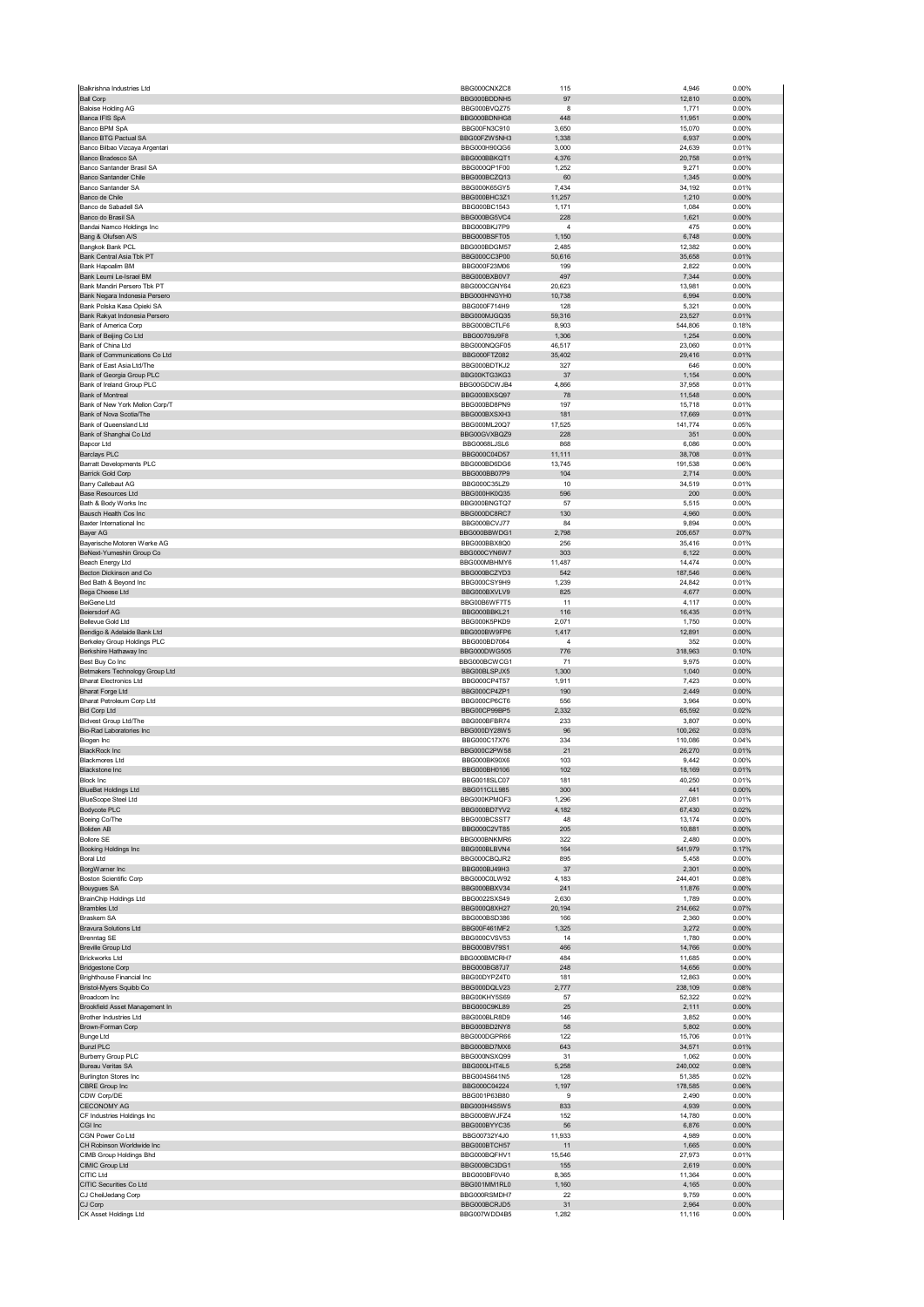| CK Hutchison Holdings Ltd                                      | BBG0087DLDQ6                 | 3,814            | 33,849           | 0.01%          |
|----------------------------------------------------------------|------------------------------|------------------|------------------|----------------|
| CME Group Inc                                                  | BBG000BHLYP4                 | 2,414            | 758,583          | 0.24%          |
| CNH Industrial NV                                              | BBG005C4M644                 | 492              | 13,145           | 0.00%          |
| CNOOC Ltd                                                      | BBG000DCXP06                 | 3,801            | 5,385            | 0.00%          |
| <b>CNP Assurances</b>                                          | BBG000J355V1                 | 218              | 7,417            | 0.00%          |
| CRH PLC                                                        | BBG000BDCN13                 | 4,512            | 328,282          | 0.11%          |
| <b>CRRC Corp Ltd</b><br>CSL Ltd                                | BBG000BGGR86<br>BBG000BKBN81 | 928<br>5,093     | 549<br>1,480,631 | 0.00%<br>0.48% |
| CSN Mineracao SA                                               | BBG00DW0M9Q3                 | 1,202            | 2,001            | 0.00%          |
| CSPC Pharmaceutical Group Ltd                                  | BBG000C3N3B5                 | 3,302            | 4,935            | 0.00%          |
| CSR Ltd                                                        | BBG000BCQ0T0                 | 2,389            | 14,045           | 0.00%          |
| CSX Corp                                                       | BBG000BGJRC8                 | 5,936            | 306,976          | 0.10%          |
| CT Holdings PLC                                                | BBG000BY1FR8                 | 4,754            | 5,368            | 0.00%          |
| CTBC Financial Holding Co Ltd                                  | BBG000N1KTQ7                 | 2,629            | 3,392            | 0.00%          |
| CVS Health Corp                                                | BBG000BGRY34                 | 1,583            | 224,609          | 0.07%          |
| Cadence Design Systems Inc.                                    | BBG000C13CD9                 | 196              | 50,354           | 0.02%          |
| Caesars Entertainment Inc<br>CaixaBank SA                      | BBG0074Q3NK6                 | 89               | 11,451           | 0.00%          |
| Calix Ltd                                                      | BBG000TFZP37<br>BBG0032WNXX6 | 2,314<br>519     | 8,736            | 0.00%<br>0.00% |
| Cameco Corp                                                    | BBG000BXYMJ8                 | 389              | 3,451<br>11,674  | 0.00%          |
| Campbell Soup Co                                               | BBG000BG4202                 | 29               | 1,719            | 0.00%          |
| Canadian Imperial Bank of Comm                                 | BBG000BY34Q2                 | 72               | 11,627           | 0.00%          |
| Canadian National Railway Co                                   | BBG000GLP2C0                 | 1,296            | 219,300          | 0.07%          |
| Canadian Pacific Railway Ltd                                   | BBG000BCVMH9                 | 2,326            | 230,226          | 0.07%          |
| Canadian Tire Corp Ltd                                         | BBG000BYD2V9                 | 17               | 3,392            | 0.00%          |
| Canon Inc                                                      | BBG000BBZM32                 | 508              | 16,979           | 0.01%          |
| Capgemini SE                                                   | BBG000BBY7M5                 | 38               | 12,715           | 0.00%          |
| Capita PLC<br>Capital One Financial Corp                       | BBG000BDCHL4<br>BBG000BGKTF9 | 7,525<br>375     | 5,117<br>74,780  | 0.00%<br>0.02% |
| Capitaland Investment Ltd/Sing                                 | BBG01231SS06                 | 1.823            | 6,343            | 0.00%          |
| Capitec Bank Holdings Ltd                                      | BBG000D4HYB1                 | 351              | 61,756           | 0.02%          |
| Capri Holdings Ltd                                             | BBG0029SNR63                 | 588              | 52,474           | 0.02%          |
| Capricorn Metals Ltd                                           | BBG000C0X7Y6                 | 697              | 2,369            | 0.00%          |
| CarMax Inc                                                     | BBG000BLMZK6                 | 10               | 1,829            | 0.00%          |
| Carbon Revolution Ltd                                          | BBG00QS6J846                 | 52,647           | 53,963           | 0.02%          |
| Cardinal Health Inc                                            | BBG000D898T9                 | 72               | 5,130            | 0.00%          |
| Carlsberg AS                                                   | BBG000BLW5N8                 | 14               | 3,428            | 0.00%          |
| Carnarvon Energy Ltd<br>Carnival Corp                          | BBG000BT7Q71<br>BBG000BF6LY3 | 14,397<br>188    | 4,895<br>5,198   | 0.00%<br>0.00% |
| Carrefour SA                                                   | BBG000BBY8X1                 | 745              | 18,761           | 0.01%          |
| Carrier Global Corp                                            | BBG00RP5HYS8                 | 137              | 10,193           | 0.00%          |
| Casino Guichard Perrachon SA                                   | BBG000BBYC08                 | 92               | 3,338            | 0.00%          |
| Catalent Inc                                                   | BBG005XR47P5                 | 20               | 3,502            | 0.00%          |
| Catapult Group International L                                 | BBG007MKF9M5                 | 52,675           | 81,647           | 0.03%          |
| Catcher Technology Co Ltd                                      | BBG000DB0YY8                 | 153              | 1,189            | 0.00%          |
| Caterpillar Inc                                                | BBG000BF0K17                 | 283              | 80,396           | 0.03%          |
| Cathay Financial Holding Co Lt                                 | BBG000LMMWC9                 | 2,408            | 7,483            | 0.00%          |
| Cathay Pacific Airways Ltd<br>Cedar Woods Properties Ltd       | BBG000BDTXH6<br>BBG000DDCL79 | 331<br>391       | 374<br>2,121     | 0.00%<br>0.00% |
| Celanese Corp                                                  | BBG000JYP7L8                 | 60               | 13,914           | 0.00%          |
| Celltrion Healthcare Co Ltd                                    | BBG0027SL6Q1                 | 170              | 15,802           | 0.01%          |
| Celltrion Inc                                                  | BBG000F7P1Y0                 | 172              | 39,402           | 0.01%          |
| Celltrion Pharm Inc                                            | BBG000L3VNR5                 | 33               | 4,742            | 0.00%          |
| Cemex SAB de CV                                                | BBG000BJK182                 | 15,243           | 56,082           | 0.02%          |
| Cencosud SA                                                    | BBG000PPDZT3                 | 812              | 1,867            | 0.00%          |
| Centene Corp                                                   | BBG000BDXCJ5                 | 129              | 14,579           | 0.00%          |
| Central Japan Railway Co                                       | BBG000JD6QG9                 | 1,145            | 209,915          | 0.07%          |
|                                                                |                              |                  |                  |                |
| Cerner Corp                                                    | BBG000BFDLV8<br>BBG00YD15921 | 74               | 9,462            | 0.00%          |
| Cettire Ltd                                                    |                              | 1,209            | 4,303            | 0.00%          |
| Ceylon Guardian Investment Tru<br>Chalice Mining Ltd           | BBG000F2GV57<br>BBG000MVBFP3 | 2,306<br>962     | 1,627<br>9,236   | 0.00%<br>0.00% |
| Challenger Exploration Ltd                                     | BBG000TGKHT1                 | 2,798            | 825              | 0.00%          |
| Challenger Ltd                                                 | BBG000DY11K4                 | 1,477            | 9,644            | 0.00%          |
| Champion Iron Ltd                                              | BBG000R65Y33                 | 3,652            | 19,891           | 0.01%          |
| Charles Schwab Corp/The                                        | BBG000BSLZY7                 | 3,115            | 360,349          | 0.12%          |
| Charoen Pokphand Foods PCL                                     | BBG000BMC8H9                 | 1,146            | 1,203            | 0.00%          |
| Charter Communications Inc                                     | BBG000VPGNR2                 | 147              | 131,694          | 0.04%          |
| Check Point Software Technolog<br>Chevron Corp                 | BBG000K82ZT8                 | 997              | 159,867          | 0.05%          |
| Chiba Bank Ltd/The                                             | BBG000K4ND22<br>BBG000BHLL18 | 768<br>170       | 123,967<br>1,339 | 0.04%<br>0.00% |
| Chimera Investment Corp                                        | BBG000PFLGY2                 | 53               | 1.100            | 0.00%          |
| China CITIC Bank Corp Ltd                                      | BBG000J7DX33                 | 4,950            | 2,952            | 0.00%          |
| China Cinda Asset Management C                                 | BBG005LZHGL0                 | 16,264           | 4,074            | 0.00%          |
| China Coal Energy Co Ltd                                       | BBG000NYJKS4                 | 1,238            | 982              | 0.00%          |
| China Communications Construct                                 | BBG000M0JS84                 | 2,652            | 1,984            | 0.00%          |
| China Construction Bank Corp                                   | BBG000NW2S18                 | 30,275           | 28,842           | 0.01%          |
| China Eastern Airlines Corp Lt<br>China Everbright Bank Co Ltd | BBG00709HFJ2<br>BBG001R0MC06 | 3,043<br>7,536   | 3,396<br>3,669   | 0.00%<br>0.00% |
| China Feihe Ltd                                                | BBG00QPY7B08                 | 1,260            | 2,324            | 0.00%          |
| China Galaxy Securities Co Ltd                                 | BBG004JC5VD6                 | 1,238            | 978              | 0.00%          |
| China Hongqiao Group Ltd                                       | BBG001DMCGS5                 | 2,353            | 3,417            | 0.00%          |
| China Huarong Asset Management                                 | BBG00B6CF032                 | 7,094            | 1,276            | 0.00%          |
| China Life Insurance Co Ltd                                    | BBG000FD8023                 | 1,598            | 3,642            | 0.00%          |
| China Longyuan Power Group Cor                                 | BBG000P2MRM9                 | 1,878            | 6,031            | 0.00%          |
| China Mengniu Dairy Co Ltd<br>China Merchants Bank Co Ltd      | BBG000PXTGY5<br>BBG000DVPPK1 | 685<br>2,608     | 5,342<br>27,855  | 0.00%<br>0.01% |
| China Minsheng Banking Corp Lt                                 | BBG000DHR8R1                 | 24,045           | 12,641           | 0.00%          |
| China National Building Materi                                 | BBG000BLBWT6                 | 9,635            | 16,250           | 0.01%          |
| China Oilfield Services Ltd                                    | BBG000PH54R1                 | 2,917            | 3,515            | 0.00%          |
| China Overseas Land & Investme                                 | BBG000BGD8W4                 | 1,690            | 5,503            | 0.00%          |
| China Pacific Insurance Group                                  | BBG000KVB7C7                 | 2,192            | 8,180            | 0.00%          |
| China Petroleum & Chemical Cor                                 | BBG000MQF8G6                 | 41,927           | 27,882           | 0.01%          |
| China Railway Construction Cor                                 | BBG000QNN9H7                 | 3,834            | 3,450            | 0.00%          |
| China Railway Group Ltd<br>China Resources Beer Holdings       | BBG000TTDDN6<br>BBG000BKWM80 | 6,033<br>309     | 4,385<br>3,485   | 0.00%<br>0.00% |
| China Resources Cement Holding                                 | BBG000SZV3K8                 | 7,602            | 7,899            | 0.00%          |
| China Resources Land Ltd                                       | BBG000HPNDX5                 | 1,149            | 6,649            | 0.00%          |
| China Resources Power Holdings                                 | BBG000C1DC75                 | 1,282            | 5,902            | 0.00%          |
| China Shenhua Energy Co Ltd                                    | BBG000BX4MS1                 | 3,750            | 13,065           | 0.00%          |
| China Southern Airlines Co Ltd                                 | BBG00709HBR2                 | 2,818            | 4,150            | 0.00%          |
| China State Construction Engin                                 | BBG00709JCW2                 | 2,504            | 2,708            | 0.00%          |
| China Steel Corp                                               | BBG000BDBXZ5                 | 4,001            | 7,031            | 0.00%          |
| China Taiping Insurance Holdin<br>China Vanke Co Ltd           | BBG000BY28H4<br>BBG006KY4KF4 | 901<br>1,527     | 1,700<br>4,887   | 0.00%<br>0.00% |
| China Yangtze Power Co Ltd                                     | BBG00709J6L7                 | 2,004            | 9,841            | 0.00%          |
| Chipotle Mexican Grill Inc                                     | BBG000QX74T1                 | $\overline{2}$   | 5,314            | 0.00%          |
| Chocoladefabriken Lindt & Spru                                 | BBG000BC5J58                 | $\pmb{0}$        | 32,608           | 0.01%          |
| Chongqing Rural Commercial Ban                                 | <b>BBG0018HRM67</b>          | 5,171            | 2,527            | 0.00%          |
| Chow Tai Fook Jewellery Group                                  | BBG00299NPM1                 | 3,297            | 8,155            | 0.00%          |
| Chr Hansen Holding A/S                                         | BBG000QTX0M6                 | 174              | 18,826           | 0.01%          |
| Chubb Ltd                                                      | BBG000BR14K5                 | 1,766            | 469,431          | 0.15%          |
| Chugai Pharmaceutical Co Ltd                                   | BBG000BJVLC1                 | 355              | 15,817           | 0.01%<br>0.00% |
| Church & Dwight Co Inc<br>Cia Siderurgica Nacional SA          | BBG000BFJT36<br>BBG000BT9WZ5 | 61<br>508<br>162 | 8,630<br>3,136   | 0.00%          |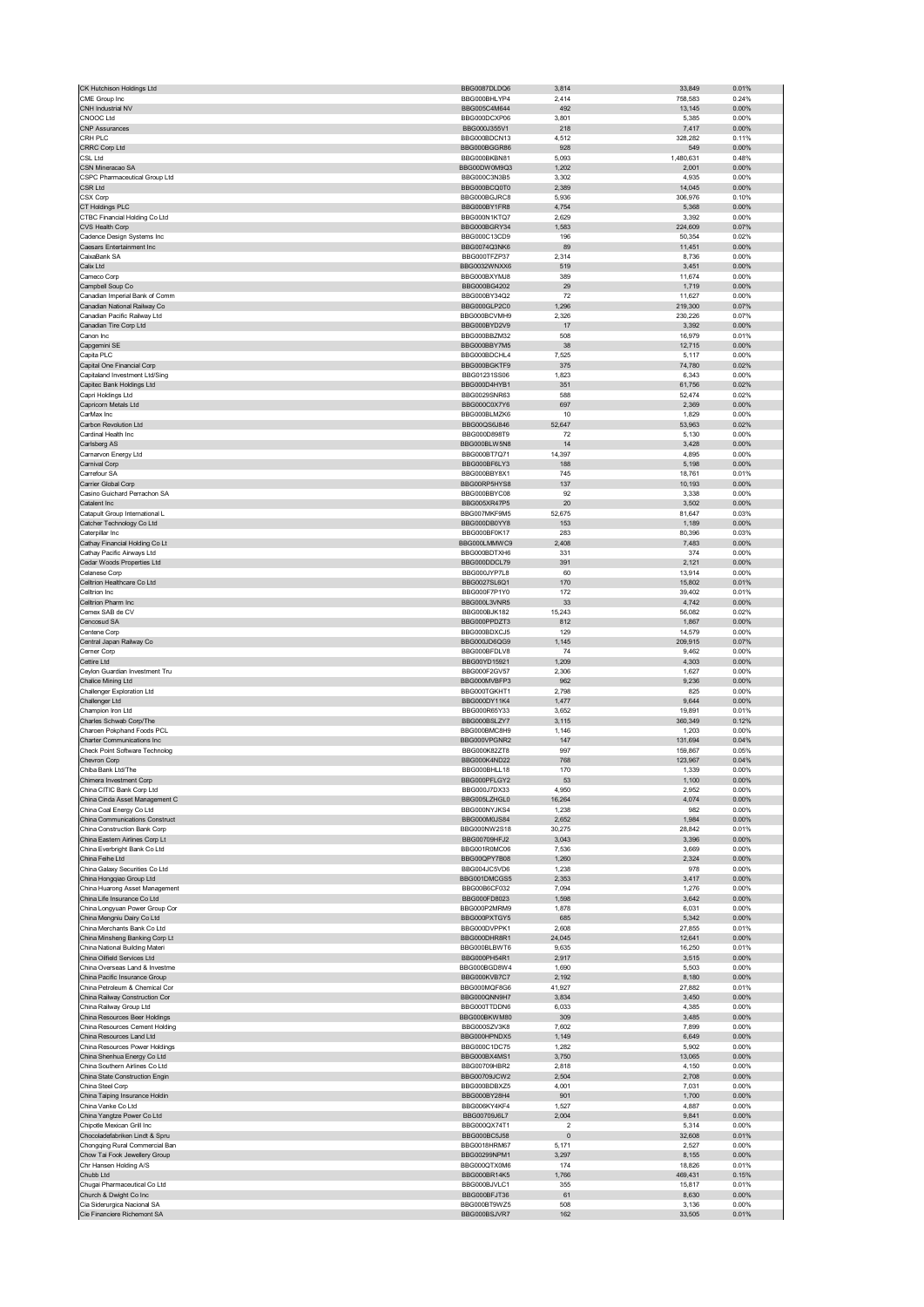| Cie de Saint-Gobain                                   | BBG000BC84V9                 | 32                      | 7,240            | 0.00%          |
|-------------------------------------------------------|------------------------------|-------------------------|------------------|----------------|
|                                                       | BBG000BCCNZ8                 | 502                     | 48,534           | 0.02%          |
| Cielo SA                                              | BBG000QVRYS8                 | 1,850                   | 1,042            | 0.00%          |
| Cigna Corp                                            | BBG00KXRCDP0                 | 105                     | 33,104           | 0.01%          |
| Cincinnati Financial Corp<br>Cintas Corp              | BBG000BFPK65<br>BBG000H3YXF8 | 16<br>18                | 2,524<br>11,072  | 0.00%<br>0.00% |
| Cisco Systems Inc                                     | BBG000C3J3C9                 | 3,175                   | 276,729          | 0.09%          |
| Citigroup Inc                                         | BBG000FY4S11                 | 1,915                   | 159,090          | 0.05%          |
| Citizens Financial Group Inc                          | BBG006Q0HY77                 | 570                     | 37,017           | 0.01%          |
| Citrix Systems Inc                                    | BBG000FQ6PY6                 | 16                      | 2,079            | 0.00%          |
| City Chic Collective Ltd                              | BBG000BD42V5                 | 1,400                   | 7,702            | 0.00%          |
| Cleanaway Waste Management Ltd                        | BBG000F6PFP1                 | 14,817                  | 46,378           | 0.01%          |
| ClearView Wealth Ltd/Australia                        | BBG000BZ6SW6                 | 2,221                   | 1,754            | 0.00%          |
| <b>Clicks Group Ltd</b>                               | BBG000BWY9T8                 | 396                     | 10,772           | 0.00%          |
| Clinuvel Pharmaceuticals Ltd                          | BBG000C41K83                 | 273                     | 7,416            | 0.00%          |
| Clorox Co/The<br>Cloudflare Inc                       | BBG000BFS7D3                 | 29<br>205               | 7,048<br>37,168  | 0.00%<br>0.01% |
| Clover Corp Ltd                                       | BBG001WMKHH5<br>BBG000DGNF37 | 26                      | 45               | 0.00%          |
| CoStar Group Inc                                      | BBG000D7JKW9                 | 44                      | 4,804            | 0.00%          |
| Coal India Ltd                                        | BBG000C45298                 | 1,038                   | 2,804            | 0.00%          |
| Coca-Cola Co/The                                      | BBG000BMX289                 | 4,864                   | 396,111          | 0.13%          |
| Coca-Cola Europacific Partners                        | BBG00B6BFWH9                 | 126                     | 9,690            | 0.00%          |
| Coca-Cola Femsa SAB de CV                             | BBG00N86FP14                 | 841                     | 6,313            | 0.00%          |
| Coca-Cola HBC AG                                      | BBG004HJRJ19                 | 39                      | 1,866            | 0.00%          |
| Cochlear Ltd                                          | BBG000FT0MR1                 | 1,098                   | 237,279          | 0.08%          |
| Codan Ltd/Australia                                   | BBG000C0YHF4<br>BBG000BBDV81 | 889<br>793              | 8,298<br>96,795  | 0.00%<br>0.03% |
| <b>Cognizant Technology Solutions</b><br>Cogstate Ltd | BBG000H3XD72                 | 578                     | 1,398            | 0.00%          |
| Coles Group Ltd                                       | BBG00MK2SRM0                 | 24,858                  | 445,958          | 0.14%          |
| Colgate-Palmolive Co                                  | BBG000BFQYY3                 | 194                     | 22,761           | 0.01%          |
| Colgate-Palmolive India Ltd                           | BBG000CQ3326                 | 155                     | 4,237            | 0.00%          |
| Collins Foods Ltd                                     | BBG001WF3F10                 | 296                     | 3,955            | 0.00%          |
| Coloplast A/S                                         | BBG000BLV8Z0                 | $\overline{\mathbf{c}}$ | 423              | 0.00%          |
| Comcast Corp                                          | BBG000BFT2L4                 | 2,330                   | 161,325          | 0.05%          |
| Comerica Inc                                          | BBG000C75N77                 | 32                      | 3,845            | 0.00%          |
| Commercial Bank PSQC/The                              | BBG000FG8ZR2                 | 1,615                   | 4,119            | 0.00%          |
| Commerzbank AG<br>Commonwealth Bank of Australia      | BBG000BBYDZ8<br>BBG000BS8L64 | 191<br>8,357            | 2,002<br>844,052 | 0.00%<br>0.27% |
| Compass Group PLC                                     | BBG000FNNYW7                 | 117                     | 3.602            | 0.00%          |
| Computershare Ltd                                     | BBG000BKP120                 | 2,776                   | 55,527           | 0.02%          |
| Conagra Brands Inc                                    | BBG000BDXGP9                 | 125                     | 5,848            | 0.00%          |
| Concordia Financial Group Ltd                         | BBG00B0HC6V6                 | 234                     | 1,169            | 0.00%          |
| ConocoPhillips                                        | BBG000BQQH30                 | 2,616                   | 259,677          | 0.08%          |
| Consorcio ARA SAB de CV                               | BBG000LXWD18                 | 11,054                  | 3,187            | 0.00%          |
| <b>Constellation Brands Inc</b>                       | BBG000J1QLT0                 | 30                      | 10,412           | 0.00%          |
| Constellation Software Inc/Can                        | BBG000BMZ5P1                 | 33                      | 83,465           | 0.03%          |
| Container Corp Of India Ltd                           | BBG000DC6HC1                 | 281                     | 3,198            | 0.00%          |
| Contemporary Amperex Technolog                        | BBG00MYKWDB3                 | 31                      | 3,935            | 0.00%          |
| Continental AG<br>Continental Resources Inc/OK        | BBG000BBZ9D0<br>BBG000BHBGN6 | 2,028<br>71             | 295,290<br>4,353 | 0.10%<br>0.00% |
| Cooper Energy Ltd                                     | BBG000M5T289                 | 9,626                   | 2,695            | 0.00%          |
| Copa Holdings SA                                      | BBG000C29813                 | 89                      | 10,145           | 0.00%          |
| Copart Inc                                            | BBG000BM9RH1                 | 33                      | 6,913            | 0.00%          |
| Cordiant Digital Infrastructur                        | BBG00Z160FF7                 | 32,815                  | 69,079           | 0.02%          |
| Corning Inc                                           | BBG000BKFZM4                 | 413                     | 21,141           | 0.01%          |
| Coronado Global Resources Inc                         | BBG00M30ZGN8                 | 2,115                   | 2,623            | 0.00%          |
| Corporate Travel Management Lt                        | BBG00192DRH1                 | 4,853                   | 106,817          | 0.03%          |
| Corteva Inc<br>Cosan SA                               | BBG00BN969C1<br>BBG000QC7H36 | 458<br>796              | 29,777<br>4,261  | 0.01%<br>0.00% |
| Cosmos Pharmaceutical Corp                            | BBG000Q2PV82                 | 32                      | 6,372            | 0.00%          |
| Costa Group Holdings Ltd                              | BBG009HXK7X5                 | 1,179                   | 3,572            | 0.00%          |
| Costco Wholesale Corp                                 | BBG000F6H8W8                 | 367                     | 286,879          | 0.09%          |
| Coterra Energy Inc                                    | BBG000C3GN47                 | 259                     | 6,757            | 0.00%          |
| Country Garden Holdings Co Ltd                        | BBG000QQCY41                 | 6,099                   | 7,446            | 0.00%          |
| Country Garden Services Holdin                        | BBG00L3B3R02                 | 442                     | 3,641            | 0.00%          |
| Covestro AG                                           | BBG009YTYWV7                 | 445                     | 37,686           | 0.01%          |
| Coway Co Ltd                                          |                              |                         | 3,164            | 0.00%          |
|                                                       | BBG000DBD5Z6                 | 37                      |                  |                |
| Credicorp Ltd                                         | BBG000FKX778                 | 668                     | 112,189          | 0.04%          |
| Credit Agricole SA                                    | BBG000DV.I6L9                | 645                     | 12,660           | 0.00%          |
| Credit Corp Group Ltd<br>Credit Saison Co Ltd         | BBG000C0WPF8<br>BBG000BGVW33 | 3,816<br>126            | 127,761<br>1.819 | 0.04%<br>0.00% |
| Credit Suisse Group AG                                | BBG000BVPZL0                 | 488                     | 6,534            | 0.00%          |
| Crown Holdings Inc                                    | BBG000BF6756                 | 25                      | 3,762            | 0.00%          |
| Crown Resorts Ltd                                     | BBG000PFQHS2                 | 1,746                   | 20,882           | 0.01%          |
| Cummins Inc                                           | BBG000BGPTV6                 | 41                      | 12,319           | 0.00%          |
| Currys PLC                                            | BBG000Q950P8                 | 4,226                   | 9,006            | 0.00%          |
| CyberAgent Inc                                        | BBG000BQZ1C5                 | 1,023                   | 23,378           | 0.01%          |
| CyberArk Software Ltd                                 | BBG006Q52QV2                 | 22                      | 5,267            | 0.00%          |
| D-MARKET Elektronik Hizmetler<br>DB Insurance Co Ltd  | BBG0118LTKW0<br>BBG000BD1BC9 | 2,844<br>28             | 7,470<br>1,766   | 0.00%<br>0.00% |
| DBS Group Holdings Ltd                                | BBG000BFDGY6                 | 2,062                   | 68,694           | 0.02%          |
| DDH1 Ltd                                              | BBG009S5BM89                 | 1,032                   | 1,141            | 0.00%          |
| DENTSPLY SIRONA Inc                                   | BBG000BX57K1                 | 11                      | 848              | 0.00%          |
| DGL Group Ltd/Au                                      | BBG010W1SLP6                 | 910                     | 2,847            | 0.00%          |
| <b>DISH Network Corp</b>                              | BBG000C2YHG9                 | 64                      | 2,859            | 0.00%          |
| DMG Mori Co Ltd                                       | BBG000BLJ688                 | 345                     | 8,142            | 0.00%          |
| <b>DNB Bank ASA</b>                                   | BBG011M0SYC3                 | 490                     | 15,429           | 0.00%          |
| DP Eurasia NV<br>DR Horton Inc                        | BBG00GVW8TX1<br>BBG000DQTXY6 | 2,026<br>55             | 3,262<br>8,218   | 0.00%<br>0.00% |
| DS Smith PLC                                          | BBG000BF1LF9                 | 195                     | 1,397            | 0.00%          |
| <b>DSV A/S</b>                                        | BBG000BSNXK5                 | 42                      | 13,417           | 0.00%          |
| DXC Technology Co                                     | BBG00FN64XT9                 | 536                     | 23,747           | 0.01%          |
| DaVita Inc.                                           | BBG000MQ1SN9                 | 39                      | 6,054            | 0.00%          |
| Dabur India Ltd                                       | BBG000D3C4H8                 | 405                     | 4,348            | 0.00%          |
| Dai Nippon Printing Co Ltd                            | BBG000BMJDM5                 | 80                      | 2,767            | 0.00%          |
| Dai-ichi Life Holdings Inc                            | BBG000HRVPM7                 | 340                     | 9,453            | 0.00%          |
| Daiichi Sankyo Co Ltd                                 | BBG000BWPLT1                 | 621                     | 21,694<br>4,820  | 0.01%<br>0.00% |
| Daikin Industries Ltd<br>Daimler Truck Holding AG     | BBG000BLNXT1<br>BBG012SQ7SX1 | 15<br>325               | 16,432           | 0.01%          |
| Dairy Farm International Holdi                        | BBG000BRMBY1                 | 241                     | 948              | 0.00%          |
| Daito Trust Construction Co Lt                        | BBG000BNKQL3                 | 588                     | 92,523           | 0.03%          |
| Daiwa House Industry Co Ltd                           | BBG000BFTDT2                 | 128                     | 5,064            | 0.00%          |
| Daiwa Securities Group Inc                            | BBG000BGW979                 | 1,202                   | 9,316            | 0.00%          |
| Danaher Corp                                          | BBG000BH3JF8                 | 172                     | 77,965           | 0.03%          |
| Danone SA                                             | BBG000BBY1B0                 | 1,229                   | 104,912          | 0.03%          |
| Danske Bank A/S                                       | BBG000BR5TK6                 | 489                     | 11,604           | 0.00%          |
| Daqin Railway Co Ltd<br>Darden Restaurants Inc        | BBG00709J7W3<br>BBG000BBNYF6 | 4,787<br>10             | 6,626<br>2,129   | 0.00%<br>0.00% |
| <b>Dassault Aviation SA</b>                           | BBG000BBR565                 | 9                       | 1,310            | 0.00%          |
| Dassault Systemes SE                                  | BBG000GVXC37                 | 463                     | 37,878           | 0.01%          |
| Data#3 Ltd                                            | BBG000BBPHM3                 | 405                     | 2,382            | 0.00%          |
| Datadog Inc                                           | BBG003NJHZT9                 | 188                     | 46,011           | 0.01%          |
| Davide Campari-Milano NV                              | BBG000G00TW2                 | 1,505                   | 30,255           | 0.01%          |
| De Grey Mining Ltd<br>Deere & Co                      | BBG000N29K41<br>BBG000BH1NH9 | 2,744<br>38             | 3,334<br>17,717  | 0.00%<br>0.01% |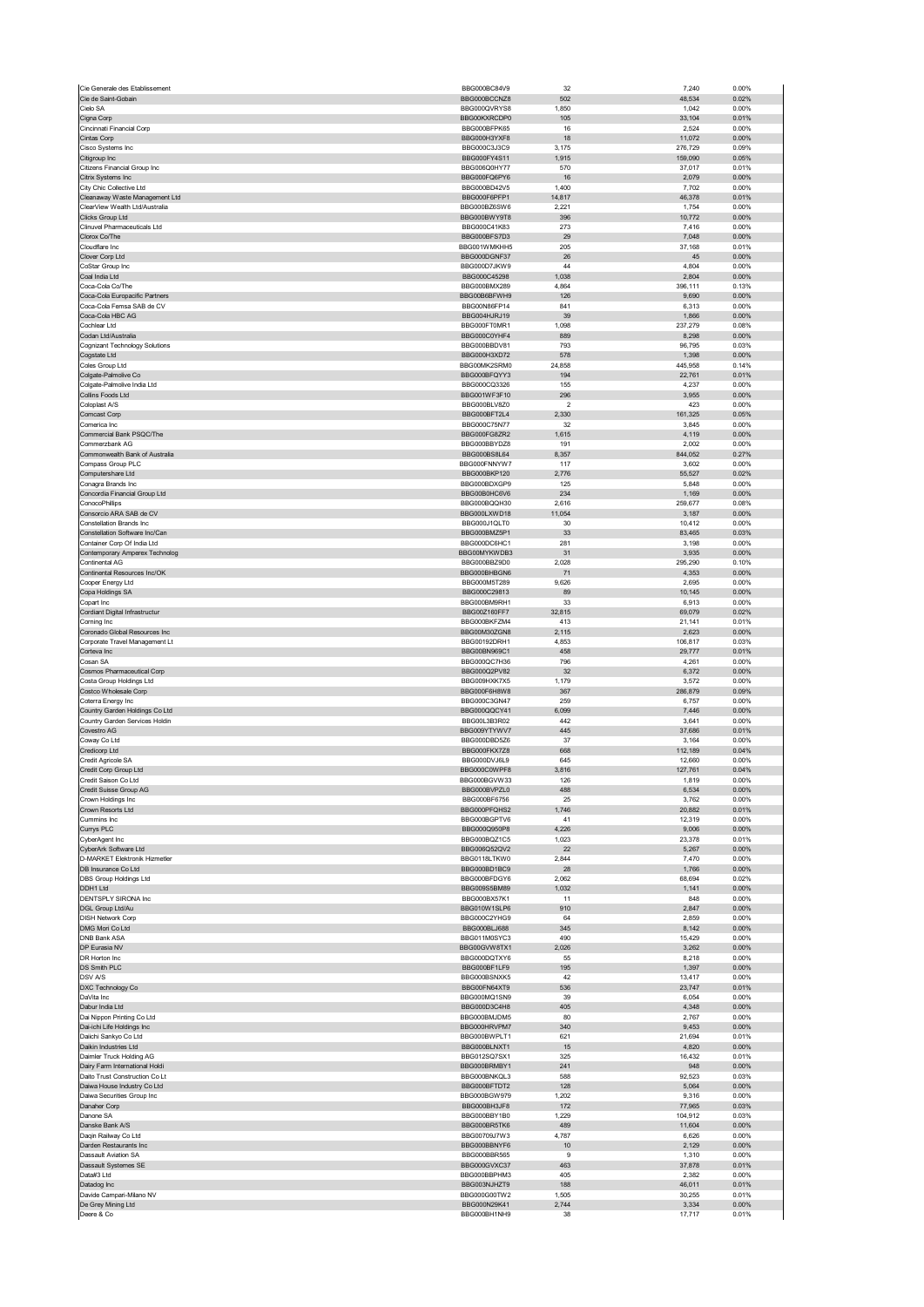| Dell Technologies Inc                               | BBG00DW3SZS1                 | 900             | 69,527            | 0.02%          |
|-----------------------------------------------------|------------------------------|-----------------|-------------------|----------------|
| Delta Air Lines Inc                                 | BBG000R7Z112                 | 1,166           | 62,683            | 0.02%          |
| Delta Electronics Inc<br>Denso Corp                 | BBG000BDXMZ5<br>BBG000BGN9N1 | 169<br>113      | 2,314<br>12,827   | 0.00%<br>0.00% |
| Dentsu Group Inc                                    | BBG000BT53Q3                 | 52              | 2,559             | $0.00\%$       |
| Deterra Royalties Ltd                               | BBG00RTWXWG4                 | 11,293          | 48,559            | 0.02%          |
| Deutsche Bank AG                                    | BBG000BBZTH2                 | 667             | 11,495            | $0.00\%$       |
| Deutsche Boerse AG                                  | BBG000D54HT0                 | 29              | 6,620             | 0.00%          |
| Deutsche Lufthansa AG<br>Deutsche Post AG           | BBG000BC6K90<br>BBG000LW3MC0 | 88<br>558       | 855<br>49,391     | 0.00%<br>0.02% |
| Deutsche Wohnen SE                                  | BBG000GM5V54                 | 26              | 1,515             | 0.00%          |
| Deutz AG                                            | BBG000BN8Y58                 | 444             | 4,567             | 0.00%          |
| Devon Energy Corp                                   | BBG000BBVJZ8                 | 134             | 8,111             | 0.00%          |
| Dexcom Inc                                          | BBG000QTF8K1                 | $\overline{7}$  | 4,896             | 0.00%          |
| Diageo PLC                                          | BBG000BS69D5<br>BBG002PHSYX9 | 5,358<br>108    | 402,858           | 0.13%<br>0.01% |
| Diamondback Energy Inc<br>Diana Shipping Inc        | BBG000BV1NV2                 | 4,089           | 16,062<br>21,877  | 0.01%          |
| Dick's Sporting Goods Inc                           | BBG000F6ZWH2                 | 35              | 5,592             | 0.00%          |
| Dicker Data Ltd                                     | <b>BBG00191RKK9</b>          | 143             | 2,121             | 0.00%          |
| Digital 9 Infrastructure PLC/F                      | BBG00Z3T0YF4                 | 84,535          | 179,217           | 0.06%          |
| Direct Line Insurance Group PL                      | BBG003CZ6DZ9                 | 355             | 1,845             | 0.00%          |
| <b>Discover Financial Services</b><br>Discovery Inc | BBG000QBR5J5<br>BBG000CHWP52 | 50<br>95        | 7,987<br>3,082    | 0.00%<br>0.00% |
| Discovery Ltd                                       | BBG000DD6054                 | 1,514           | 18,731            | 0.01%          |
| Dollar General Corp                                 | BBG000NV1KK7                 | 39              | 12,522            | 0.00%          |
| Dollar Tree Inc                                     | BBG000BSC0K9                 | 290             | 56,070            | 0.02%          |
| Dollarama Inc<br>Domain Holdings Australia Ltd      | BBG000P87B57<br>BBG00HTD4B94 | 106<br>1,919    | 7,309<br>10,841   | 0.00%<br>0.00% |
| Domino's Pizza Enterprises Ltd                      | BBG000BLRB60                 | 1,761           | 207,874           | 0.07%          |
| Domino's Pizza Inc                                  | BBG000P458P3                 | $\overline{2}$  | 1,715             | 0.00%          |
| Dongfeng Motor Group Co Ltd                         | BBG000PCLZV0                 | 928             | 1,061             | 0.00%          |
| DoorDash Inc                                        | BBG005D7QCJ3                 | 13              | 2,715             | 0.00%          |
| Doosan Co Ltd<br>Doosan Heavy Industries & Cons     | BBG000BCX192<br>BBG000C4SV53 | 16<br>28        | 2,148<br>665      | 0.00%<br>0.00% |
| Dover Corp                                          | BBG000BHB3M6                 | 10              | 2,429             | 0.00%          |
| Dow Inc                                             | BBG00BN96922                 | 400             | 31,199            | 0.01%          |
| Downer EDI Ltd                                      | BBG000CPKJJ6                 | 1,841           | 10,972            | 0.00%          |
| Dr Reddy's Laboratories Ltd                         | BBG000CQNB44                 | 37              | 3,333             | 0.00%          |
| DraftKings Inc<br>Drilling Co of 1972 A/S/The       | BBG00TCBG714                 | 75              | 2,839             | 0.00%          |
| DuPont de Nemours Inc                               | BBG00NSHY281<br>BBG00BN961G4 | 44<br>184       | 2,352<br>20,396   | 0.00%<br>0.01% |
| Dubai Islamic Bank PJSC                             | BBG000BFMXR7                 | 753             | 1,517             | 0.00%          |
| Dubber Corp Ltd                                     | BBG000BTCD38                 | 629             | 1,718             | 0.00%          |
| Dufry AG                                            | BBG000HHBQD9                 | 4               | 255               | 0.00%          |
| E-MART Inc                                          | BBG001J399N6                 | 46              | 8,007             | 0.00%<br>0.00% |
| EDP Renovaveis SA<br><b>EML Payments Ltd</b>        | BBG000PRGX02<br>BBG000KSJCT7 | 284<br>887      | 9,719<br>2,865    | 0.00%          |
| <b>ENEOS Holdings Inc</b>                           | BBG000QDR164                 | 6,645           | 34,152            | 0.01%          |
| <b>EOG Resources Inc</b>                            | BBG000BZ9223                 | 1,899           | 232,006           | 0.07%          |
| EPAM Systems Inc                                    | BBG000MHTV89                 | 55              | 50,347            | 0.02%          |
| EQT Corp                                            | BBG000BHZ5J9                 | 73              | 2,188             | 0.00%          |
| <b>EQT Holdings Ltd</b><br>ESR Cayman Ltd           | BBG00BKZZL64<br>BBG00P4RD0R6 | 62<br>601       | 1,641<br>2,794    | 0.00%<br>0.00% |
| <b>EVENT Hospitality and Entertai</b>               | BBG000BGGX29                 | 280             | 4,134             | 0.00%          |
| <b>EXOR NV</b>                                      | BBG00FH38TD5                 | $\overline{c}$  | 300               | 0.00%          |
| Eagers Automotive Ltd                               | BBG000BT8TB9                 | 439             | 5,895             | 0.00%          |
| Eagle Materials Inc                                 | BBG000BJW241<br>BBG000BJ2DR5 | 222<br>29       | 50,767<br>2,427   | 0.02%<br>0.00% |
| East Japan Railway Co                               |                              |                 |                   |                |
|                                                     |                              |                 |                   |                |
| East West Bancorp Inc<br>Eastman Chemical Co        | BBG000CR20B1<br>BBG000BLW530 | 453<br>76       | 49,020<br>12,568  | 0.02%<br>0.00% |
| Eaton Corp PLC                                      | BBG000BJ3PD2                 | 88              | 20,806            | 0.01%          |
| Ebara Corp                                          | BBG000BLN558                 | 845             | 64,526            | 0.02%          |
| Eclat Textile Co Ltd                                | BBG000HCLBQ8                 | 199             | 6,239             | 0.00%          |
| Eclipx Group Ltd                                    | BBG008DWVPJ7                 | 783             | 1,730             | 0.00%          |
| Ecofin US Renewables Infrastru<br>Ecolab Inc        | BBG00Y4YFL21<br>BBG000BHKYH4 | 33,641<br>1,006 | 45,807<br>324,693 | 0.01%<br>0.10% |
| Ecopetrol SA                                        | BBG000QCHTL9                 | 1,896           | 1,724             | 0.00%          |
| Edwards Lifesciences Corp                           | BBG000BRXP69                 | 343             | 61,036            | 0.02%          |
| Eicher Motors Ltd                                   | BBG000CQTR98                 | 126             | 6,041             | 0.00%          |
| Eiffage SA<br>sai Coltr                             | BBG000BC1SB5<br>BBG000BG6E83 | 17              | 2,461<br>8.370    | 0.00%<br>n nn% |
| El Puerto de Liverpool SAB de                       | BBG000BQXXV6                 | 282             | 1,680             | 0.00%          |
| Elanco Animal Health Inc                            | BBG00LJYS1P8                 | 2,059           | 80,374            | 0.03%          |
| Elastic NV                                          | BBG00LWZDYB9                 | 223             | 37,790            | 0.01%          |
| Elders Ltd                                          | BBG000BKCVW5                 | 929             | 11,394            | 0.00%          |
| Electric Power Development Co                       | BBG000P26QQ5                 | 91              | 1,652             | 0.00%          |
| Electro Optic Systems Holdings<br>Electrolux AB     | BBG000DYTNY1<br>BBG000BC1188 | 259<br>202      | 606<br>6,720      | 0.00%<br>0.00% |
| Electronic Arts Inc                                 | BBG000BP0KQ8                 | 335             | 60,852            | 0.02%          |
| Eli Lilly & Co                                      | BBG000BNBDC2                 | 302             | 114,688           | 0.04%          |
| <b>Emaar Properties PJSC</b>                        | BBG000BV4SB0<br>BBG00F7Z9CB3 | 1,823           | 3,338             | 0.00%          |
| Embracer Group AB<br>Emeco Holdings Ltd             | BBG000BVHXT6                 | 598<br>857      | 8,768<br>754      | 0.00%<br>0.00% |
| Emerson Electric Co                                 | BBG000BHX7N2                 | 126             | 16,158            | 0.01%          |
| Emirates NBD Bank PJSC                              | BBG000TGY889                 | 1,581           | 8,024             | 0.00%          |
| Empire Co Ltd                                       | BBG000BYMXV1                 | 156             | 6,553             | 0.00%          |
| Empresas CMPC SA                                    | BBG000BF50K5                 | 419<br>231      | 966               | 0.00%          |
| Empresas COPEC SA<br>Endeavour Group Ltd/Australia  | BBG000BF4Z74<br>BBG006YQKTG8 | 5,181           | 2,454<br>34,922   | 0.00%<br>0.01% |
| Enero Group Ltd                                     | BBG000NPXV94                 | 261             | 1,043             | 0.00%          |
| Eni SpA                                             | BBG000FVRV79                 | 4,209           | 80,450            | 0.03%          |
| Enphase Energy Inc                                  | BBG001R3MNY9                 | 143             | 36,028            | 0.01%          |
| Epiroc AB<br>Equifax Inc                            | BBG00JWT5W30<br>BBG000BHPL78 | 890<br>15       | 30,991<br>6,229   | 0.01%<br>0.00% |
| <b>Equinor ASA</b>                                  | BBG000NSV6T3                 | 1,759           | 64,708            | 0.02%          |
| Equitable Holdings Inc                              | BBG00J7CBVW8                 | 99              | 4,485             | 0.00%          |
| Eregli Demir ve Celik Fabrikal                      | BBG000BVCBJ0                 | 549             | 1,602             | 0.00%          |
| Erste Group Bank AG<br>Esprit Holdings Ltd          | BBG000BMV263<br>BBG000BLPR85 | 194<br>29,179   | 12,525<br>3,655   | 0.00%<br>0.00% |
| EssilorLuxottica SA                                 | BBG000BC16D1                 | 691             | 202,507           | 0.07%          |
| Essity AB                                           | BBG00GV10DH0                 | 678             | 30,411            | 0.01%          |
| Estee Lauder Cos Inc/The                            | BBG000FKJRC5                 | 133             | 67,777            | 0.02%          |
| Etsy Inc                                            | BBG000N7MXL8                 | 15              | 4,658             | 0.00%          |
| Eurazeo SE                                          | BBG000BC18W6                 | 6               | 741               | 0.00%          |
| Eurofins Scientific SE<br>Euronext NV               | BBG000BH7B07<br>BBG006KCQPV9 | 53<br>934       | 9,022<br>133,291  | 0.00%<br>0.04% |
| Everest Re Group Ltd                                | BBG000C1XVK6                 | 405             | 152,493           | 0.05%          |
| Evergreen Marine Corp Taiwan L                      | BBG000BDC3S8                 | 1,171           | 8,297             | 0.00%          |
| Evolution AB                                        | BBG0088M4LQ6                 | 33              | 6,390             | 0.00%          |
| Evolution Mining Ltd<br>Evonik Industries AG        | BBG000NF2249<br>BBG000DD3GQ9 | 4,685<br>88     | 19,023<br>3,933   | 0.01%<br>0.00% |
| Evraz PLC                                           | BBG0027J63T2                 | 1,105           | 12,382            | 0.00%          |
| Expedia Group Inc                                   | BBG000QY3XZ2                 | $\overline{2}$  | 555               | 0.00%          |
| Experian PLC<br>Exponent Inc                        | BBG000FBCMD2<br>BBG000F31Z34 | 142<br>292      | 9,610<br>46,839   | 0.00%<br>0.02% |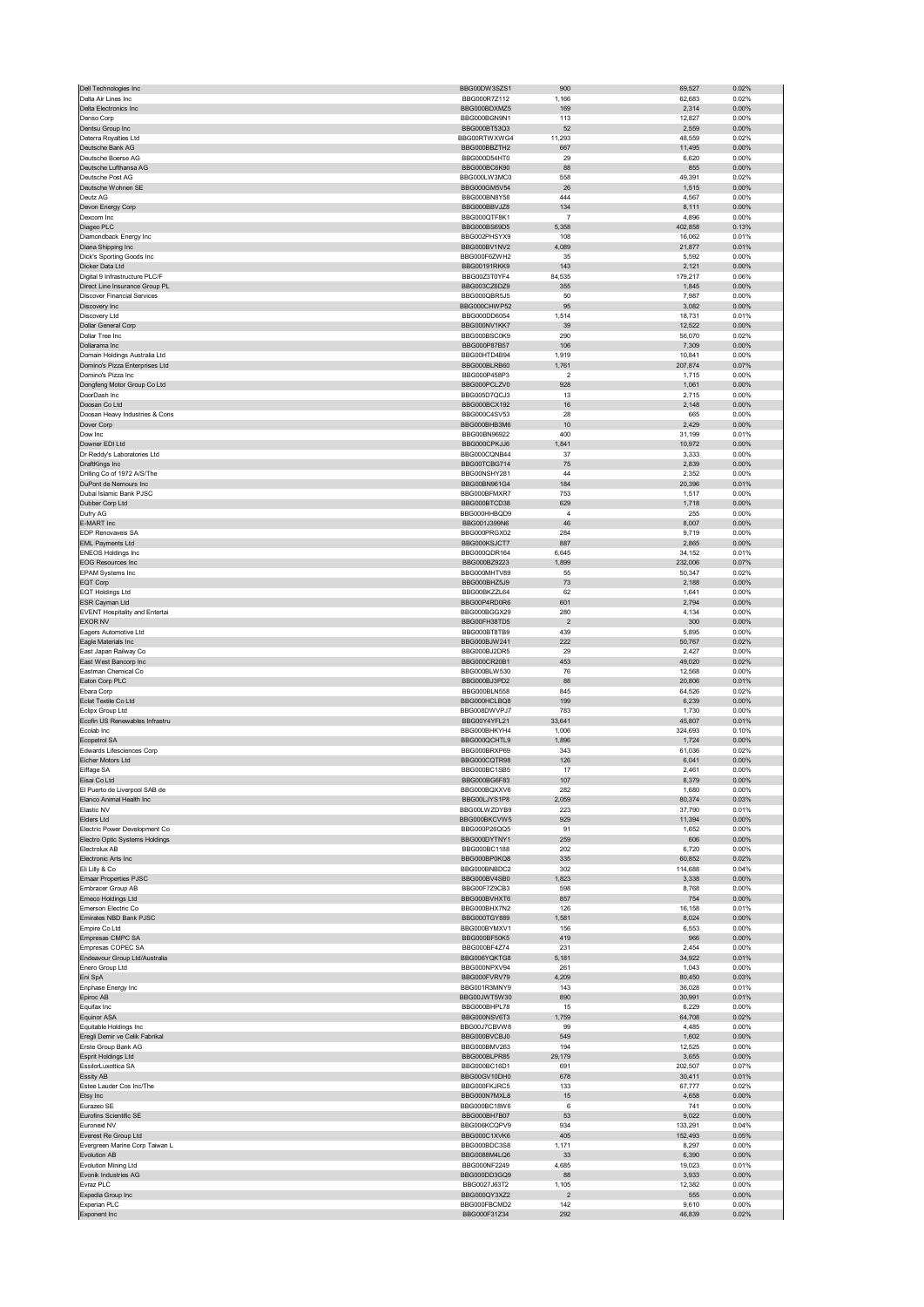|                                                               | BBG000GZQ728                 | 722                     | 60,731           | 0.02%          |
|---------------------------------------------------------------|------------------------------|-------------------------|------------------|----------------|
| F5 Inc                                                        | BBG000CXYSZ6                 | $\overline{\mathbf{c}}$ | 744              | 0.00%          |
| <b>FANUC Corp</b>                                             | BBG000BM3TW6                 | 226                     | 65,876           | 0.02%          |
| FMC Corp                                                      | BBG000BJP882                 | 47                      | 7,168            | 0.00%          |
| FTI Consulting Inc                                            | BBG000K88H58                 | 535                     | 112,981          | 0.04%          |
| FUJIFILM Holdings Corp                                        | BBG000BTG7G3                 | 71                      | 7,195            | 0.00%          |
| Fairfax Financial Holdings Ltd<br>Fairfax India Holdings Corp | BBG000BYQVJ5<br>BBG007MSNQV1 | 24<br>666               | 16,455<br>11,544 | 0.01%<br>0.00% |
| Falabella SA                                                  | BBG000HJFWF6                 | 468                     | 2,099            | 0.00%          |
| Far East Horizon Ltd                                          | BBG001KKX325                 | 1,503                   | 1,835            | 0.00%          |
| Far Eastern New Century Corp                                  | BBG000BCTZT0                 | 1,174                   | 1,711            | 0.00%          |
| Fast Retailing Co Ltd                                         | BBG000CLY9H4                 | $\overline{2}$          | 1,724            | 0.00%          |
| Fastenal Co                                                   | BBG000BJ8YN7                 | 629                     | 55,450           | 0.02%          |
| Faurecia SE                                                   | BBG000BC12V0                 | 48                      | 3,153            | 0.00%          |
| FedEx Corp<br>Feng TAY Enterprise Co Ltd                      | BBG000BJF1Z8                 | 49<br>451               | 17,554           | 0.01%<br>0.00% |
| Ferguson PLC                                                  | BBG000BJBVS4<br>BBG00NZJ0JG0 | 627                     | 5,188<br>153,030 | 0.05%          |
| Ferrari NV                                                    | BBG00BS9K4L1                 | 23                      | 8,327            | 0.00%          |
| Ferroglobe PLC                                                | BBG00B6BGD99                 | 3,105                   | 26,520           | 0.01%          |
| Fidelity National Financial In                                | BBG006N7S6K9                 | 61                      | 4,342            | 0.00%          |
| <b>Fidelity National Information</b>                          | BBG000BK2F42                 | 521                     | 78,199           | 0.03%          |
| Fifth Third Bancorp                                           | BBG000BJL3N0                 | 108                     | 6,465            | 0.00%          |
| FinecoBank Banca Fineco SpA                                   | BBG006C09JD7                 | 1,359                   | 32,812           | 0.01%          |
| Fineos Corp Ltd                                               | BBG00PX8CSR6                 | 366                     | 1,686            | 0.00%          |
| Firefinch Ltd<br>First Abu Dhabi Bank PJSC                    | BBG000Q3DTC3<br>BBG000DHGTK4 | 3,860<br>2,875          | 3,339<br>20,283  | 0.00%<br>0.01% |
| First American Financial Corp                                 | BBG000V78V75                 | 20                      | 2,140            | 0.00%          |
| First Financial Bankshares Inc                                | BBG000BL8476                 | 690                     | 48,227           | 0.02%          |
| First Financial Holding Co Ltd                                | BBG000LY7BY2                 | 1,341                   | 1,634            | 0.00%          |
| First Quantum Minerals Ltd                                    | BBG000BX7818                 | 2,111                   | 69,592           | 0.02%          |
| FirstCash Holdings Inc                                        | BBG0145KL747                 | 158                     | 16,276           | 0.01%          |
| FirstRand Ltd                                                 | BBG000BNTS67                 | 4,237                   | 22,201           | 0.01%          |
| Fisher & Paykel Healthcare Cor                                | BBG000CLWTV6                 | 10,137                  | 309,482          | 0.10%          |
| Flat Glass Group Co Ltd                                       | BBG00BGJYS07                 | 11,564                  | 80,785           | 0.03%          |
| FleetCor Technologies Inc<br>Fletcher Building Ltd            | BBG000GPXKX9<br>BBG000GVQGL6 | $\overline{4}$<br>8,254 | 1,361<br>55,962  | 0.00%<br>0.02% |
| Flex Ltd                                                      | BBG000BP5YT0                 | 68                      | 1,709            | 0.00%          |
| Flight Centre Travel Group Ltd                                | BBG000BCSM38                 | 374                     | 6,588            | 0.00%          |
| Flutter Entertainment PLC                                     | BBG000DWL6M3                 | 1,270                   | 276,059          | 0.09%          |
| Fomento Economico Mexicano SAB                                | BBG000BD33X2                 | 1,087                   | 13,129           | 0.00%          |
| Fomento de Construcciones y Co                                | BBG000BBZ3Z9                 | 517                     | 8,967            | 0.00%          |
| Foot Locker Inc                                               | BBG000BX8DC4                 | 31                      | 1,854            | 0.00%          |
| Ford Motor Co                                                 | BBG000BQPC32                 | 2,209                   | 63,102           | 0.02%          |
| Formosa Chemicals & Fibre Corp                                | BBG000BCW4G9                 | 1,933                   | 7,764            | 0.00%          |
| Formosa Petrochemical Corp<br>Formosa Plastics Corp           | BBG000D0FJX0<br>BBG000BCW5G6 | 391<br>592              | 1,863<br>3,062   | 0.00%<br>0.00% |
| Fortescue Metals Group Ltd                                    | BBG000J47TP2                 | 14,655                  | 281,519          | 0.09%          |
| Fortive Corp                                                  | BBG00BLVZ228                 | 529                     | 55,465           | 0.02%          |
| Fortune Brands Home & Security                                | BBG001B4BV87                 | 13                      | 1,950            | 0.00%          |
| Fox Corp                                                      | BBG00JHNJW99                 | 84                      | 4,284            | 0.00%          |
| Foxtons Group PLC                                             | BBG00563QG83                 | 30,671                  | 22,569           | 0.01%          |
| Franco-Nevada Corp<br>Franklin Resources Inc                  | BBG000RD3CL8<br>BBG000BD0TF8 | 71<br>142               | 13,449<br>6,559  | 0.00%<br>0.00% |
| Frasers Group PLC                                             | BBG000DPM932                 | 537                     | 7,717            | 0.00%          |
| Freeport-McMoRan Inc                                          | BBG000BJDB15                 | 1,743                   | 100,034          | 0.03%          |
| Fresenius Medical Care AG & Co                                | BBG000DHXQT2                 | 723                     | 64,653           | 0.02%          |
| Fresenius SE & Co KGaA                                        | BBG000BS3BJ7                 | 133                     | 7,353            | 0.00%          |
| Fubon Financial Holding Co Ltd                                | BBG000LH09B6                 | 1,796                   | 6,814            | 0.00%          |
| Fujitsu Ltd                                                   | BBG000BGJWM6                 | 25                      | 5,958            | 0.00%          |
| G5 Entertainment AB<br><b>GDS Holdings Ltd</b>                | BBG000BMQJ99<br>BBG00DYK7TL5 | 133<br>42               | 8,027<br>2,723   | 0.00%<br>0.00% |
| <b>GEA Group AG</b>                                           | BBG000BSV6W2                 | 473                     | 35,566           | 0.01%          |
| GF Securities Co Ltd                                          | BBG007WL04J3                 | 1,772                   | 4,646            | 0.00%          |
| GMO Payment Gateway Inc                                       | BBG000BD0YH5                 | 259                     | 44,310           | 0.01%          |
| <b>GN Store Nord AS</b>                                       | BBG000BVGZ03                 | 121                     | 10,488           | 0.00%          |
| GQG Partners Inc                                              | BBG0131F7BW0                 | 58,505                  | 102,970          | 0.03%          |
| <b>GS Holdings Corp</b>                                       | BBG000P3K9R4                 | 58                      | 2,630            | 0.00%          |
| <b>GUD Holdings Ltd</b><br><b>GWA Group Ltd</b>               | BBG000BRSJ32<br>BBG000BHBZY2 | 299<br>706              | 3,401<br>1,942   | 0.00%<br>0.00% |
| <b>GXO Logistics Inc</b>                                      | BBG00YDGX945                 | 2,002                   | 250,054          | 0.08%          |
| Galaxy Entertainment Group Ltd                                |                              |                         |                  |                |
|                                                               | BBG000BG5LL6                 | 1.923                   | 13703            | 0.00%          |
|                                                               | BBG000F7KWG7                 | 190                     | 2,531            | 0.00%          |
| Galp Energia SGPS SA<br>Gap Inc/The                           | BBG000BKLH74                 | 104                     | 2,517            | 0.00%          |
| Garmin Ltd                                                    | BBG000C4LN67                 | 178                     | 33,343           | 0.01%          |
| Gartner Inc                                                   | BBG000BB65D0                 | 92                      | 42,130           | 0.01%          |
| Gazprom PJSC                                                  | BBG000KGYRF8                 | 3,747                   | 47,616           | 0.02%          |
| Geberit AG                                                    | BBG000FHLJD6                 | 13                      | 14,542           | 0.00%          |
| Geely Automobile Holdings Ltd                                 | BBG000BZ3PX4                 | 400                     | 1,503            | 0.00%          |
| Gem Diamonds Ltd<br>Generac Holdings Inc                      | BBG000QWK819<br>BBG000PQ4W72 | 5,086<br>9              | 4,491<br>4,279   | 0.00%<br>0.00% |
| General Dynamics Corp                                         | BBG000BK67C7                 | 29                      | 8,237            | 0.00%          |
| General Electric Co                                           | BBG000BK6MB5                 | 277                     | 36,047           | 0.01%          |
| General Mills Inc                                             | BBG000BKCFC2                 | 152                     | 14,041           | 0.00%          |
| General Motors Co                                             | BBG000NDYB67                 | 505                     | 40,759           | 0.01%          |
| Genmab A/S                                                    | BBG000BKPC99                 | 14                      | 7,553            | 0.00%          |
| Genting Bhd                                                   | BBG000BF3RW5                 | 621                     | 957              | 0.00%          |
| Genting Malaysia Bhd<br>Genuine Parts Co                      | BBG000BDYR29<br>BBG000BKL348 | 17,296                  | 16,445           | 0.01%          |
| Genworth Financial Inc                                        | BBG000J5Q6L2                 | 18<br>1,867             | 3,464<br>10,400  | 0.00%<br>0.00% |
| Genworth Mortgage Insurance Au                                | BBG006DB5P33                 | 44,730                  | 103,773          | 0.03%          |
| George Weston Ltd                                             | BBG000BD1VR9                 | 47                      | 7,503            | 0.00%          |
| Georgia Capital PLC                                           | BBG00KTP3406                 | 35                      | 469              | 0.00%          |
| Gerdau SA                                                     | BBG000N89B84                 | 1,334                   | 8,982            | 0.00%          |
| Giant Manufacturing Co Ltd<br>Gildan Activewear Inc           | BBG000DYGNB0<br>BBG000BQ5ZN1 | 376<br>84               | 6,443<br>4,904   | 0.00%<br>0.00% |
| Gilead Sciences Inc                                           | BBG000CKGBP2                 | 350                     | 34,938           | 0.01%          |
| Givaudan SA                                                   | BBG000DB0Q75                 | $\overline{1}$          | 9,591            | 0.00%          |
| Gjensidige Forsikring ASA                                     | BBG00188QF09                 | 243                     | 8,104            | 0.00%          |
| GlaxoSmithKline PLC                                           | BBG000CT5GJ1                 | 8,247                   | 246,819          | 0.08%          |
| Glencore PLC                                                  | BBG001MM1KV4                 | 8,358                   | 58,380           | 0.02%          |
| Globe Life Inc                                                | BBG000BVD6X4                 | 13                      | 1,641            | 0.00%          |
| GoDaddy Inc<br>Godrej Consumer Products Ltd                   | BBG006MDLY05<br>BBG000H370F0 | 472<br>292              | 55,121<br>5,231  | 0.02%<br>0.00% |
| Gold Fields Ltd                                               | BBG000G5S250                 | 1,408                   | 21,138           | 0.01%          |
| Gold Road Resources Ltd                                       | BBG000PK8TF9                 | 5,137                   | 8,065            | 0.00%          |
| Golden Ocean Group Ltd                                        | BBG00GX8R037                 | 469                     | 5,819            | 0.00%          |
| Goldman Sachs Group Inc/The                                   | BBG000C6CFJ5                 | 272                     | 143,134          | 0.05%          |
| Goodyear Tire & Rubber Co/The                                 | BBG000BKNX95                 | 133                     | 3,894            | 0.00%          |
| Graco Inc<br>GrainCorp Ltd                                    | BBG000BK9W84<br>BBG000C0H499 | 146<br>589              | 16,197<br>4,861  | 0.01%<br>0.00% |
| Grange Resources Ltd                                          | BBG000D7VNB2                 | 3,595                   | 2,715            | 0.00%          |
| Grasim Industries Ltd                                         | BBG000BK6YB9                 | 125                     | 3,764            | 0.00%          |
| Great Eastern Holdings Ltd                                    | BBG000BFBC59                 | 453                     | 9,313            | 0.00%          |
| Great Wall Motor Co Ltd<br>Great-West Lifeco Inc              | BBG000CYZ1K8<br>BBG000BZ2Y20 | 464<br>183              | 2,194<br>7,562   | 0.00%<br>0.00% |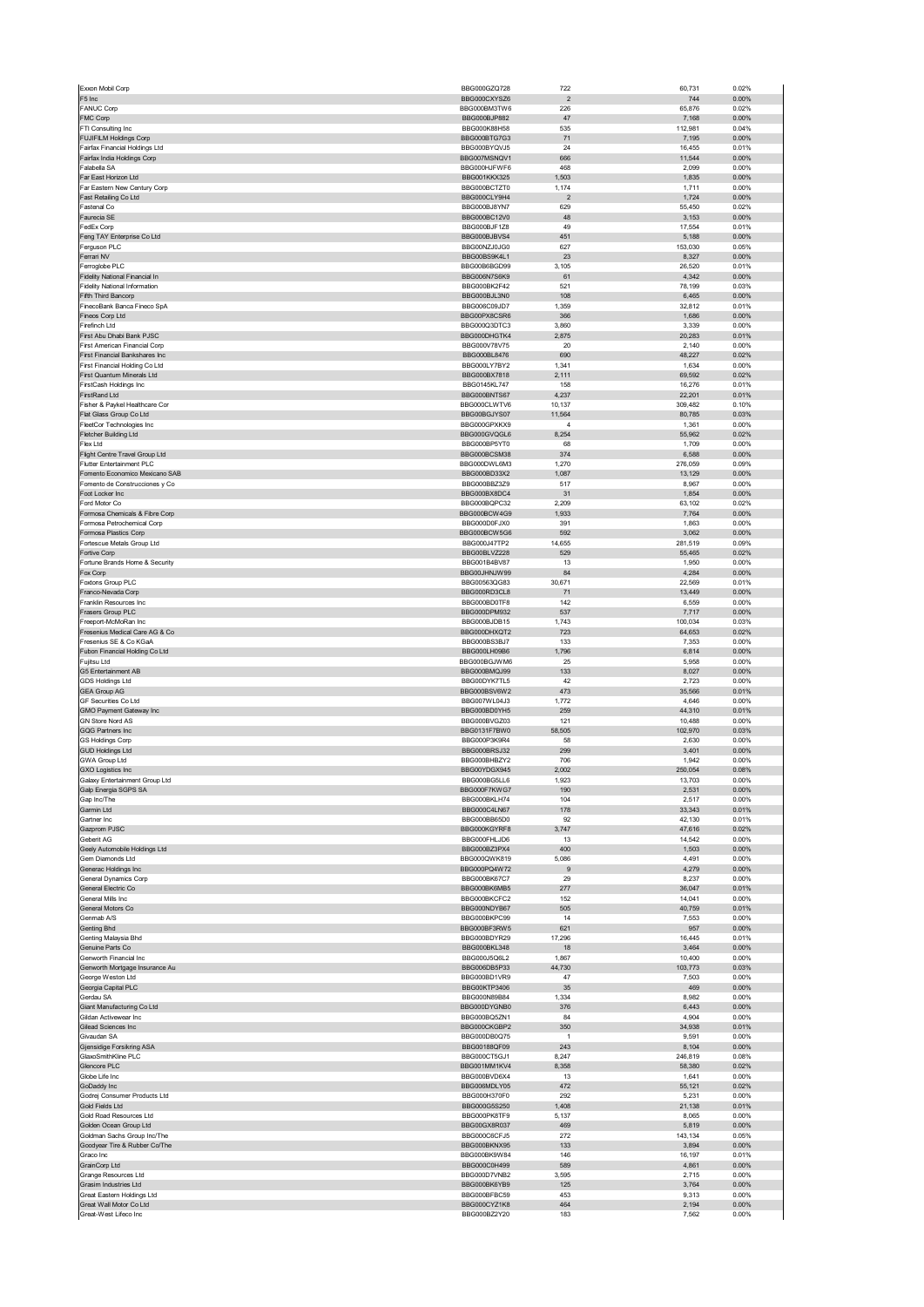| Green Cross Corp/South Korea                                     | BBG000BGY8Z8                 | 13             | 3,194            | 0.00%             |
|------------------------------------------------------------------|------------------------------|----------------|------------------|-------------------|
| Greencoat Renewables PLC                                         | BBG00GZRZBQ5                 | 26,009         | 45,562           | 0.01%             |
| Greenyard NV                                                     | BBG000BXB6B6                 | 120            | 1,881            | 0.00%             |
| Greggs PLC                                                       | BBG000BDKLH1                 | 725            | 45,049           | 0.01%             |
| Grifols SA                                                       | BBG000KXQMX1                 | 228            | 6,024            | 0.00%             |
| Groupe Bruxelles Lambert SA<br>Gruma SAB de CV                   | BBG000BSDBX0<br>BBG000LXPLN4 | 13<br>175      | 1,968<br>3,080   | 0.00%<br>0.00%    |
| Grupo Aval Acciones y Valores                                    | BBG001NNHMV0                 | 5,835          | 2,088            | 0.00%             |
| Grupo Bimbo SAB de CV                                            | BBG000BQC7M6                 | 1,913          | 8,097            | $0.00\%$          |
| Grupo Carso SAB de CV                                            | BBG000BQXSD7                 | 525            | 2,336            | 0.00%             |
| Grupo Financiero Banorte SAB d                                   | BBG000LXL8D8                 | 401            | 3,584            | 0.00%             |
| Grupo Financiero Inbursa SAB d                                   | BBG000LXS146                 | 1,727          | 2,846            | 0.00%             |
| Grupo Mexico SAB de CV                                           | BBG000BQCB47                 | 3,905          | 23,434           | 0.01%             |
| Grupo Televisa SAB                                               | BBG000BJDPF9                 | 1,833          | 5,734            | 0.00%             |
| Guangzhou R&F Properties Co Lt                                   | BBG000H80SY4                 | 1,900          | 972              | 0.00%             |
| Gulf Oil Lubricants India Ltd                                    | BBG005YZYRZ8                 | 278            | 2,324            | 0.00%             |
| Guotai Junan Securities Co Ltd                                   | BBG00GBHRNH6                 | 1,892          | 4,038            | 0.00%             |
| H & M Hennes & Mauritz AB                                        | BBG000BM9JH9                 | 442            | 11,951           | 0.00%             |
| H&R Block Inc                                                    | BBG000BLDV98                 | 181            | 5,874            | 0.00%             |
| <b>HAL Trust</b>                                                 | BBG000BGG9X8                 | 22             | 5,004            | 0.00%             |
| <b>HCL Technologies Ltd</b>                                      | BBG000C68V87                 | 200            | 4,887            | 0.00%             |
| HDFC Bank Ltd                                                    | BBG000NWKS18                 | 2,744          | 245,574          | 0.08%             |
| <b>HEICO Corp</b>                                                | BBG000BL16Q7                 | 1,429          | 283,410          | 0.09%             |
| HMM Co Ltd                                                       | BBG000FQW6G9                 | 98             | 3,036            | 0.00%             |
| HOCHTIEF AG                                                      | BBG000BC3V44                 | 17             | 1,863            | $0.00\%$          |
| HP Inc                                                           | BBG000KHWT55                 | 671            | 34,788           | 0.01%             |
| <b>HSBC Holdings PLC</b>                                         | BBG000BS1N49                 | 4,266          | 35,658           | 0.01%             |
| HT&E Ltd<br>HUB24 Ltd                                            | BBG000BSXX88<br>BBG000RHK9T9 | 825<br>2,777   | 1,733<br>78,594  | 0.00%<br>0.03%    |
| Haci Omer Sabanci Holding AS                                     | BBG000HN1YR5                 | 1,306          | 1,790            | 0.00%             |
| Hackett Group Inc/The                                            | BBG000BBLQV7                 | 606            | 17,124           | 0.01%             |
| Haidilao International Holding                                   | BBG00LWM0XR7                 | 2,497          | 7,754            | 0.00%             |
| Haier Smart Home Co Ltd                                          | BBG00Y6QRDM9                 | 636            | 3,700            | $0.00\%$          |
| Haitong Securities Co Ltd                                        | BBG0029103Q8                 | 3,430          | 4,181            | 0.00%             |
| Halliburton Co                                                   | BBG000BKTFN2                 | 429            | 13,488           | 0.00%             |
| Halma PLC                                                        | BBG000BDLT47                 | 204            | 12,140           | 0.00%             |
| Hamamatsu Photonics KK                                           | BBG000BKP2Q2                 | 563            | 49,398           | 0.02%             |
| Hana Financial Group Inc                                         | BBG000J3FZK6                 | 199            | 9,687            | 0.00%             |
| Hanesbrands Inc                                                  | BBG000D2ZTS8                 | 565            | 12,988           | 0.00%             |
| Hang Lung Group Ltd                                              | BBG000BDWB08                 | 508            | 1,494            | 0.00%             |
| Hang Lung Properties Ltd                                         | BBG000BDTCX4                 | 775            | 2,193            | 0.00%             |
| Hang Seng Bank Ltd                                               | BBG000BDWBR9                 | 240            | 6,036            | 0.00%             |
| Hankook Tire & Technology Co L                                   | BBG002Y0WN38                 | 45             | 2,064            | $0.00\%$          |
| Hankyu Hanshin Holdings Inc                                      | BBG000BH0115                 | 27             | 1,050            | 0.00%             |
| Hanmi Pharm Co Ltd                                               | BBG000QKWS63                 | 16             | 4,975            | 0.00%             |
| Hannover Rueck SE                                                | BBG000MDN4R3                 | 15             | 4,021            | 0.00%             |
| Hansen Technologies Ltd                                          | BBG000BV22G4                 | 462            | 2,469            | 0.00%             |
| Harley-Davidson Inc                                              | BBG000BKZTP3                 | 40             | 2,067            | 0.00%             |
| <b>Hartford Financial Services Gr</b>                            | BBG000G0Z878                 | 1,902          | 180,645          | 0.06%             |
| Harvey Norman Holdings Ltd                                       | BBG000BKF0L2                 | 22,642         | 111,850          | 0.04%             |
| Hasbro Inc                                                       | BBG000BKVJK4                 | 15             | 2,165            | 0.00%             |
| Havells India Ltd                                                | BBG000D44YN2                 | 337            | 8,707            | 0.00%             |
| Hays PLC<br>HeadHunter Group PLC                                 | BBG000BKFPY3                 | 70,791         | 192,809          | 0.06%<br>0.01%    |
| <b>Healius Ltd</b>                                               | BBG00KHGQ0H4<br>BBG000BBDPW7 | 332<br>5,775   | 23,322<br>30,493 | 0.01%             |
| HeidelbergCement AG                                              | BBG000BC1HT0                 | 62             | 5,814            | 0.00%             |
| Heineken Holding NV                                              | BBG000BC36N8                 | 90             | 11,380           | 0.00%             |
|                                                                  |                              |                |                  |                   |
|                                                                  |                              |                |                  |                   |
| Heineken NV                                                      | BBG000BW4R84<br>BBG000BLNNJ4 | 3,378          | 522,283          | 0.17%             |
| Hella GmbH & Co KGaA                                             |                              | $\overline{7}$ | 632              | $0.00\%$          |
| Hellenic Bank PCL                                                | BBG000GJ6MT4                 | 2,300          | 3,072            | 0.00%             |
| HelloFresh SE<br>Helvetia Holding AG                             | BBG003Q1CF78<br>BBG000GR9XT9 | 113<br>9       | 11,932<br>1,490  | 0.00%<br>0.00%    |
|                                                                  | BBG000BDWF36                 | 2,570          | 15,051           | 0.00%             |
| Henderson Land Development Co<br>Hengan International Group Co   | BBG000CJXNB5                 | 674            | 4,774            | 0.00%             |
| Henkel AG & Co KGaA                                              | BBG000BC3925                 | 1,575          | 174,703          | 0.06%             |
| Henry Schein Inc                                                 | BBG000BNMMJ3                 | 496            | 52,863           | 0.02%             |
| Herbalife Nutrition Ltd                                          | BBG000MM5VL9                 | 167            | 9,375            | 0.00%             |
| Hermes International                                             | BBG000BDYY97                 | 16             | 37,320           | 0.01%             |
| Hero MotoCorp Ltd                                                | BBG000CSDVY4                 | 65             | 2,980            | 0.00%             |
| Hershey Co/The                                                   | BBG000BLHRS2                 | 36             | 9,591            | 0.00%             |
| Hertz Global Holdings Inc                                        | BBG011N57109                 | 5              | 185              | 0.00%             |
| Hess Corp                                                        | BBG000BBD070                 | 146            | 14,851           | 0.00%             |
| Hewlett Packard Enterprise Co                                    | BBG0078W3NQ3                 | 785            | 17,038           | 0.01%             |
| Hexagon AB                                                       | BBG000BF1LW0                 | 1,257          | 27,428           | 0.01%             |
| Hicl Infrastructure PLC                                          | BBG00NR9B1V1                 | 149,057        | 490,390          | 0.16%             |
| Hilton Worldwide Holdings Inc                                    | BBG0058KMH30                 | 11             | 2,371            | 0.00%             |
| Hindalco Industries Ltd                                          | BBG000CSJQQ8                 | 971            | 8,546            | 0.00%             |
| Hindustan Petroleum Corp Ltd                                     | BBG000CSNVZ2<br>BBG000CSMG04 | 569            | 3,078            | 0.00%             |
| Hindustan Unilever Ltd<br>Hino Motors Ltd                        |                              | 517<br>167     | 22,570           | 0.01%             |
|                                                                  | BBG000BGPYD5<br>BBG00H13L4V8 | 118,702        | 1,886<br>276,419 | 0.00%<br>0.09%    |
| Hipgnosis Songs Fund Ltd/The F<br>Hitachi Construction Machinery | BBG000BGGQ06                 | 24             | 965              | 0.00%             |
| Hitachi Ltd                                                      | BBG000C2QRN8                 | 344            | 25,583           | 0.01%             |
| Holcim Ltd                                                       | BBG000BWZDP2                 | 186            | 13,061           | 0.00%             |
| Home Depot Inc/The                                               | BBG000BKZB36                 | 208            | 118,870          | 0.04%             |
| Hon Hai Precision Industry Co                                    | BBG000BHCH17                 | 4,035          | 23,845           | 0.01%             |
| Honda Motor Co Ltd                                               | BBG000C27673                 | 582            | 22,440           | 0.01%             |
| Honeywell International Inc.                                     | BBG000H556T9                 | 98             | 28,221           | 0.01%             |
| Hong Kong Exchanges & Clearing                                   | BBG000BGW354                 | 3,513          | 282,269          | 0.09%             |
| Hong Leong Bank Bhd                                              | BBG000BTPCC6                 | 471            | 2,894            | 0.00%             |
| Hong Leong Financial Group Bhd                                   | BBG000BF4CF6                 | 650            | 3,723            | 0.00%             |
| Hongkong & Shanghai Hotels Ltd                                   | BBG000BDWVZ6                 | 13,714         | 16,574           | 0.01%             |
| Hongkong Land Holdings Ltd                                       | BBG000BFLFW1                 | 608            | 4,346            | 0.00%             |
| Hormel Foods Corp                                                | BBG000BLF8D2                 | 65             | 4,331            | 0.00%             |
| Hosken Consolidated Investment<br>Hotai Motor Co Ltd             | BBG000BFH308<br>BBG000BPMGX5 | 3,552<br>309   | 22,654<br>9,443  | 0.01%<br>0.00%    |
|                                                                  |                              |                |                  |                   |
| Housing Development Finance Co                                   | BBG000CSRXZ4                 | 13,725         | 656,825          | 0.21%             |
| Howden Joinery Group PLC<br>Howmet Aerospace Inc                 | BBG000BRYT97<br>BBG00DYNJGH9 | 2,608<br>49    | 43,790<br>2,128  | 0.01%<br>$0.00\%$ |
| Hoya Corp                                                        | BBG000BGSH67                 | 1.329          | 271,528          | 0.09%             |
| Huatai Securities Co Ltd                                         | BBG008QGHMG4                 | 1,202          | 2,753            | 0.00%             |
| Huaxia Bank Co Ltd                                               | BBG00709HB38                 | 705            | 854              | 0.00%             |
| HubSpot Inc                                                      | BBG000N7MZ06                 | 42             | 38,062           | 0.01%             |
| Hubbell Inc                                                      | BBG000BLK267                 | 437            | 125,284          | 0.04%             |
| Hufvudstaden AB                                                  | BBG000BDSFG7                 | 1,010          | 20,752           | 0.01%             |
| Humana Inc                                                       | BBG000BLKK03                 | 99             | 63,341           | 0.02%             |
| Hummingbird Resources PLC                                        | BBG0019W9XB3                 | 3,281          | 886              | 0.00%             |
| Hunan Valin Steel Co Ltd                                         | BBG00F136Q77                 | 1,713          | 1,893            | 0.00%             |
| Huntington Bancshares Inc/OH                                     | BBG000BKWSR6                 | 330            | 6,992            | 0.00%             |
| Huntington Ingalls Industries                                    | BBG001KJ2HM9                 | 4              | 1,135            | 0.00%             |
| Huntsman Corp                                                    | BBG000NS26Q8                 | 42             | 2,014            | 0.00%             |
| Hyundai Mobis Co Ltd                                             | BBG000BK3C57                 | 27             | 7,809            | 0.00%             |
| Hyundai Motor Co                                                 | BBG000BCVDK5                 | 108<br>98      | 21,064           | 0.01%             |
| Hyundai Steel Co<br><b>ICICI Bank Ltd</b>                        | BBG000BCVFZ4<br>BBG000BBL437 | 1,333          | 4,627<br>18,258  | 0.00%<br>0.01%    |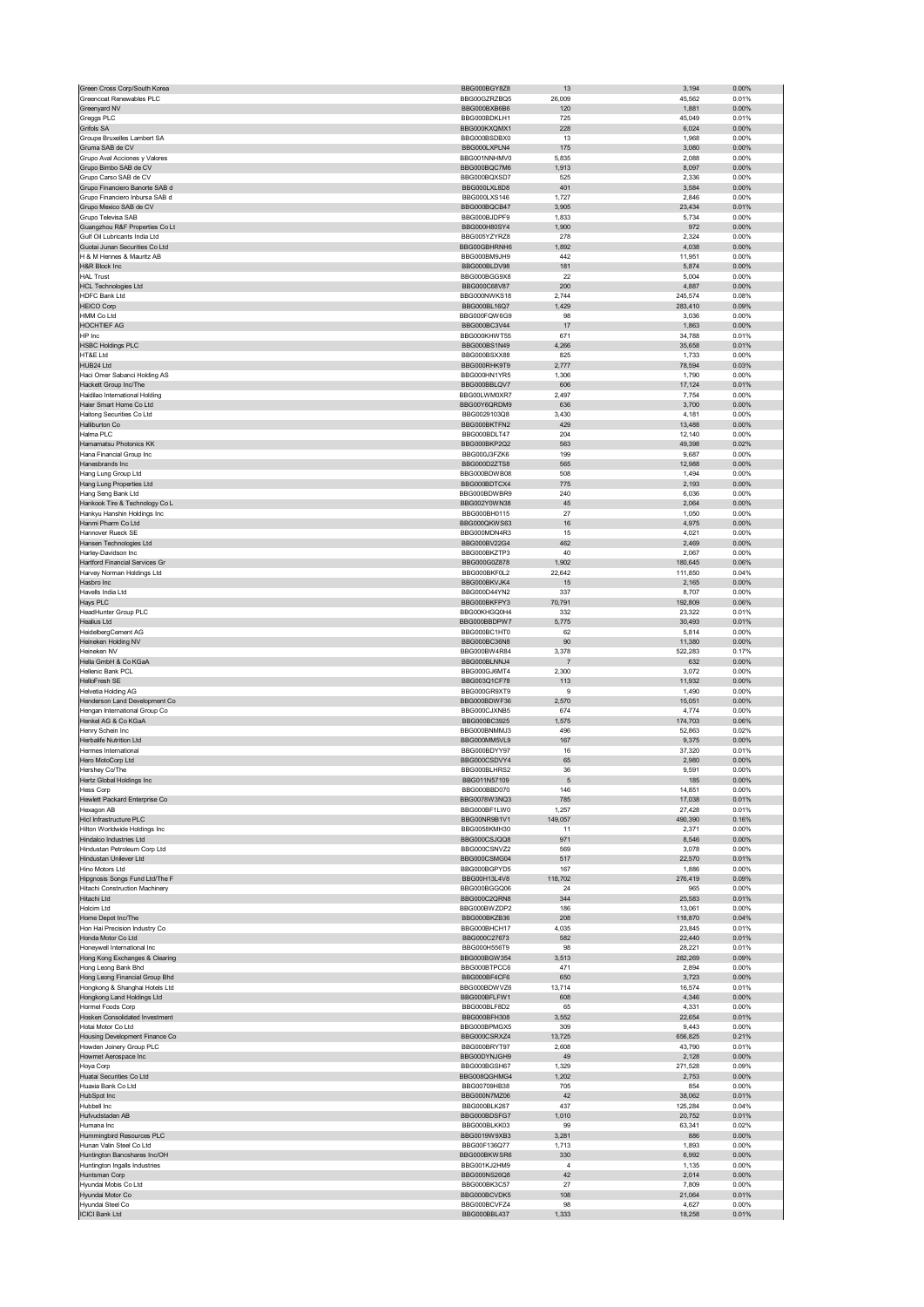| ICL Group Ltd                                                   | BBG000BJCNC8                  | 200             | 2.648            | 0.00%             |
|-----------------------------------------------------------------|-------------------------------|-----------------|------------------|-------------------|
| <b>ICON PLC</b>                                                 | BBG000CTSZQ6                  | 720             | 306,888          | 0.10%             |
| <b>IDEXX Laboratories Inc</b>                                   | BBG000BLRT07                  | 157             | 142,315          | 0.05%             |
| IGM Financial Inc                                               | BBG000BZ6FG2                  | 104             | 5,178            | $0.00\%$          |
| <b>IGO Ltd</b>                                                  | BBG000BB1BP9                  | 30,437          | 349,114          | 0.11%<br>$0.00\%$ |
| IHI Corp<br>ING Groep NV                                        | BBG000BM7CD0<br>BBG000BW4SZ2  | 62<br>1,092     | 1,726<br>20,906  | 0.01%             |
| IPH Ltd                                                         | BBG007913KZ6                  | 570             | 5,007            | 0.00%             |
| <b>IQVIA Holdings Inc</b>                                       | BBG00333FYS2                  | 164             | 63,539           | 0.02%             |
| <b>IRESS Ltd</b>                                                | BBG000DP09M5                  | 4,142           | 51,776           | 0.02%             |
| <b>ITOCHU Corp</b>                                              | BBG000B9WJ55                  | 209             | 8,776            | 0.00%             |
| <b>ITV PLC</b>                                                  | BBG000DW76R4                  | 17,532          | 36,106           | 0.01%             |
| Idemitsu Kosan Co Ltd                                           | BBG000BD7F98                  | 475             | 16,650           | 0.01%             |
| lida Group Holdings Co Ltd                                      | BBG005CJZ9F9                  | 199             | 6,357            | 0.00%             |
| Illinois Tool Works Inc                                         | BBG000BMBL90                  | 42              | 14,170           | 0.00%             |
| Illumina Inc<br>Iluka Resources Ltd                             | BBG000DSMS70<br>BBG000C13PJ4  | 109<br>2,011    | 56,886           | 0.02%<br>0.01%    |
| Imdex Ltd                                                       | BBG000BQ5WY6                  | 3,150           | 20,311<br>9,292  | 0.00%             |
| Impala Platinum Holdings Ltd                                    | BBG000BTZK82                  | 583             | 11,312           | 0.00%             |
| Imugene Ltd                                                     | BBG000BZ3T48                  | 12,834          | 5,134            | $0.00\%$          |
| Incitec Pivot Ltd                                               | BBG000PTL148                  | 124,518         | 403,439          | 0.13%             |
| Indian Railway Catering & Tour                                  | BBG001HSFFN2                  | 257             | 3,962            | 0.00%             |
| Industria de Diseno Textil SA                                   | BBG000C1W6R5                  | 915             | 40,842           | 0.01%             |
| Industrial & Commercial Bank o                                  | BBG000Q16VR4                  | 18,541          | 14,392           | 0.00%             |
| Industrial Bank Co Ltd                                          | BBG00709J995                  | 736             | 3,031            | 0.00%             |
| Industrial Bank of Korea                                        | BBG000C40K84                  | 62              | 745              | 0.00%             |
| Industrias Penoles SAB de CV<br>Infineon Technologies AG        | BBG000LXSL15<br>BBG000C8L0S4  | 166<br>105      | 2,624<br>6,715   | 0.00%<br>0.00%    |
| Info Edge India Ltd                                             | BBG000HS7804                  | 224             | 23,090           | 0.01%             |
| Infomedia Ltd                                                   | BBG000BZDK82                  | 1,965           | 3,007            | 0.00%             |
| Informa PLC                                                     | BBG000BLHQP7                  | 10,633          | 102,328          | 0.03%             |
| Infosys Ltd                                                     | BBG000BSGQL7                  | 598             | 20,882           | 0.01%             |
| Ingevity Corp                                                   | BBG009LM28K6                  | 487             | 47,996           | 0.02%             |
| Inghams Group Ltd                                               | BBG00DZTFM86                  | 917             | 3,211            | 0.00%             |
| Inmobiliaria del Sur SA                                         | BBG000BH18T9                  | 147             | 1,772            | 0.00%             |
| <b>Innolux Corp</b><br>Innovent Biologics Inc                   | BBG000QY03R0                  | 1,923           | 1,873            | 0.00%             |
| Inpex Corp                                                      | BBG00M8832B5<br>BBG000DJ3642  | 354<br>3,474    | 3,010<br>41,573  | 0.00%<br>0.01%    |
| Insignia Financial Ltd                                          | BBG000P5Q6C5                  | 76,372          | 276,465          | 0.09%             |
| Insurance Australia Group Ltd                                   | BBG000PBLS20                  | 140,054         | 596,628          | 0.19%             |
| <b>Intact Financial Corp</b>                                    | BBG000QDQ4F9                  | 16              | 2,864            | 0.00%             |
| Integral Diagnostics Ltd                                        | BBG00B2FOPN0                  | 453             | 2,240            | 0.00%             |
| Intel Corp                                                      | BBG000C0G1D1                  | 1,104           | 78,174           | 0.03%             |
| InterGlobe Aviation Ltd                                         | BBG000H3G1B2                  | 167             | 6,226            | 0.00%             |
| Intercontinental Exchange Inc                                   | BBG000C1FB75                  | 1,397           | 262,746          | 0.08%             |
| International Business Machine                                  | BBG000BLNNH6                  | 227             | 41,706           | 0.01%             |
| International Consolidated Air                                  | BBG000C04GS5                  | 3,284           | 8,717            | 0.00%             |
| International Flavors & Fragra<br>International Game Technology | BBG000BLSL58<br>BBG0081VHTP3  | 50<br>29        | 10,330<br>1,142  | 0.00%<br>0.00%    |
| International Paper Co                                          | BBG000BM5SR2                  | 184             | 11,858           | 0.00%             |
| International Public Partnersh                                  | BBG000Q4KTS6                  | 222,842         | 705,741          | 0.23%             |
| Interpublic Group of Cos Inc/T                                  | BBG000C90DH9                  | 34              | 1,740            | 0.00%             |
| Intesa Sanpaolo SpA                                             | BBG000BNSF93                  | 13,050          | 46,418           | 0.01%             |
| Intuit Inc                                                      | BBG000BH5DV1                  | 8               | 7,175            | 0.00%             |
| Intuitive Surgical Inc                                          | BBG000BJPDZ1                  | 269             | 133,138          | 0.04%             |
| Invesco Ltd                                                     | BBG000BY2Y78                  | 104             | 3,291            | $0.00\%$          |
|                                                                 |                               |                 | 23,588           | 0.01%             |
| Investor AB                                                     | BBG000BG97S6                  | 682             |                  |                   |
| InvoCare Ltd                                                    | BBG000C63188                  | 358             | 4,207            | 0.00%             |
| Ionis Pharmaceuticals Inc.                                      | BBG000JH6683                  | 829             | 34,703           | 0.01%             |
| Isetan Mitsukoshi Holdings Ltd                                  | BBG000MF3SX0                  | 77              | 785              | 0.00%             |
| <b>Isracard Ltd</b>                                             | BBG00NW1JGV1                  | 0               | 0                | 0.00%             |
| <b>Israel Discount Bank Ltd</b><br><b>Isuzu Motors Ltd</b>      | BBG000HVQG80<br>BBG000BM8G22  | 733<br>234      | 6,781<br>4,004   | $0.00\%$<br>0.00% |
| Itau Unibanco Holding SA                                        | BBG000BF0HQ7                  | 4,066           | 21,032           | 0.01%             |
| Itausa SA                                                       | BBG000BY9ZS5                  | 6,762           | 14,912           | 0.00%             |
| Ito En Ltd                                                      | BBG000BSVM57                  | 29              | 2,072            | $0.00\%$          |
| Ivanhoe Mines Ltd                                               | BBG003CSCHG0                  | 569             | 6,395            | 0.00%             |
| J D Wetherspoon PLC                                             | <b>BBG000BT7S04</b>           | 2,112           | 37,810           | 0.01%             |
| J M Smucker Co/The                                              | BBG000BT1715                  | 31              | 5,779            | 0.00%             |
| J Sainsbury PLC<br>IR HLFi Ltd.                                 | BBG000BF0KW3<br>BBG000BOW.IY5 | 518<br>2217     | 2,663<br>07 134  | 0.00%<br>0.03%    |
| <b>JBS SA</b>                                                   | BBG000N6Q0M7                  | 2,784           | 26,086           | 0.01%             |
| JD.com Inc                                                      | BBG005YHY0Q7                  | 1,882           | 94,807           | 0.03%             |
| JFE Holdings Inc                                                | BBG000BQWB27                  | 210             | 3,678            | 0.00%             |
| JLEN Environmental Assets Grou                                  | BBG005ZHDC56                  | 107,472         | 210,224          | 0.07%             |
| JPMorgan Chase & Co                                             | BBG000DMBXR2                  | 2,463           | 536,479          | 0.17%             |
| JSW Steel Ltd                                                   | BBG000C1ZGP2                  | 611             | 7,411            | 0.00%             |
| JTEKT Corp<br>Jabil Inc                                         | BBG000BLSMV7                  | 138<br>21       | 1,659            | $0.00\%$          |
| Jackson Financial Inc                                           | BBG000BJNGN9<br>BBG00922Y5Z6  | 8               | 2,053<br>467     | 0.00%<br>0.00%    |
| Jacobs Engineering Group Inc                                    | BBG000BMFFQ0                  | 11              | 2,116            | 0.00%             |
| James Hardie Industries PLC                                     | BBG000D01850                  | 10,304          | 569,789          | 0.18%             |
| Janus Henderson Group PLC                                       | BBG000BZY4K1                  | 197             | 11,485           | 0.00%             |
| Japan Airlines Co Ltd                                           | BBG0038LG5T8                  | 338             | 8,874            | $0.00\%$          |
| Japan Petroleum Exploration Co                                  | BBG000CTVC65                  | 159             | 4,762            | 0.00%             |
| Japan Post Holdings Co Ltd                                      | BBG000HS7047                  | 1,545           | 16,546           | 0.01%             |
| Japan Post Insurance Co Ltd<br>Jardine Cycle & Carriage Ltd     | BBG000C15837<br>BBG000BDGG14  | 86<br>453       | 1,904<br>9,521   | 0.00%<br>$0.00\%$ |
| Jardine Matheson Holdings Ltd                                   | BBG000BKGRX9                  | 1,070           | 80,954           | 0.03%             |
| Jefferies Financial Group Inc                                   | BBG000BNHSP9                  | 712             | 37,998           | 0.01%             |
| Jeronimo Martins SGPS SA                                        | BBG000BHWX29                  | 84              | 2,644            | 0.00%             |
| John Keells Holdings PLC                                        | BBG000FNYMJ6                  | 7,751           | 7,886            | 0.00%             |
| John Wood Group PLC                                             | BBG000BCGVQ6                  | 795             | 2,830            | 0.00%             |
| Johns Lyng Group Ltd                                            | BBG00HVW0FB1                  | 1,136           | 10,371           | 0.00%             |
| Johnson & Johnson                                               | BBG000BMHYD1                  | 360<br>225      | 84,691           | 0.03%<br>0.01%    |
| Johnson Controls International<br>Johnson Electric Holdings Ltd | BBG000BVWLJ6<br>BBG000BDXKS7  | 2,224           | 25,213<br>6,481  | 0.00%             |
| Johnson Matthey PLC                                             | BBG000BDNS10                  | 27              | 1,043            | 0.00%             |
| Jollibee Foods Corp                                             | BBG000BKTFZ9                  | 865             | 5,050            | 0.00%             |
| Jones Lang LaSalle Inc                                          | BBG000C2L2L0                  | $\overline{2}$  | 819              | 0.00%             |
| Jubilant Foodworks Ltd                                          | BBG000PPXMG4                  | 58              | 3,831            | 0.00%             |
| Julius Baer Group Ltd                                           | BBG000PJ8DQ5                  | 580             | 53,531           | 0.02%             |
| Jumbo Interactive Ltd                                           | BBG000BLQB52                  | 335             | 6,453            | 0.00%             |
| Juniper Networks Inc                                            | BBG000BY33P5                  | 76              | 3,754            | $0.00\%$          |
| Jupiter Mines Ltd                                               | BBG000QDWX59<br>BBG000BPHXR1  | 5,228<br>1,821  | 1,203<br>115,906 | 0.00%<br>0.04%    |
| KB Financial Group Inc<br><b>KBC Group NV</b>                   | BBG000BMVX65                  | 106             | 12,533           | 0.00%             |
| <b>KE Holdings Inc</b>                                          | BBG00W9L9LX1                  | 69              | 1,909            | 0.00%             |
| KGHM Polska Miedz SA                                            | BBG000CJ6JT5                  | 169             | 8,040            | 0.00%             |
| <b>KION Group AG</b>                                            | BBG000BX9VY9                  | 11              | 1,701            | 0.00%             |
| KKR & Co Inc                                                    | BBG000BCQ6J8                  | 27              | 2,717            | 0.00%             |
| <b>KLA Corp</b>                                                 | BBG000BMTFR4                  | 162             | 95,598           | 0.03%             |
| KMD Brands Ltd<br><b>KOC Holding AS</b>                         | BBG000PQGRY0<br>BBG000BVCWT3  | 67,652<br>3,528 | 96,743<br>10,371 | 0.03%<br>0.00%    |
| KR1 PLC                                                         | BBG000Q7Z863                  | 4,595           | 8,688            | 0.00%             |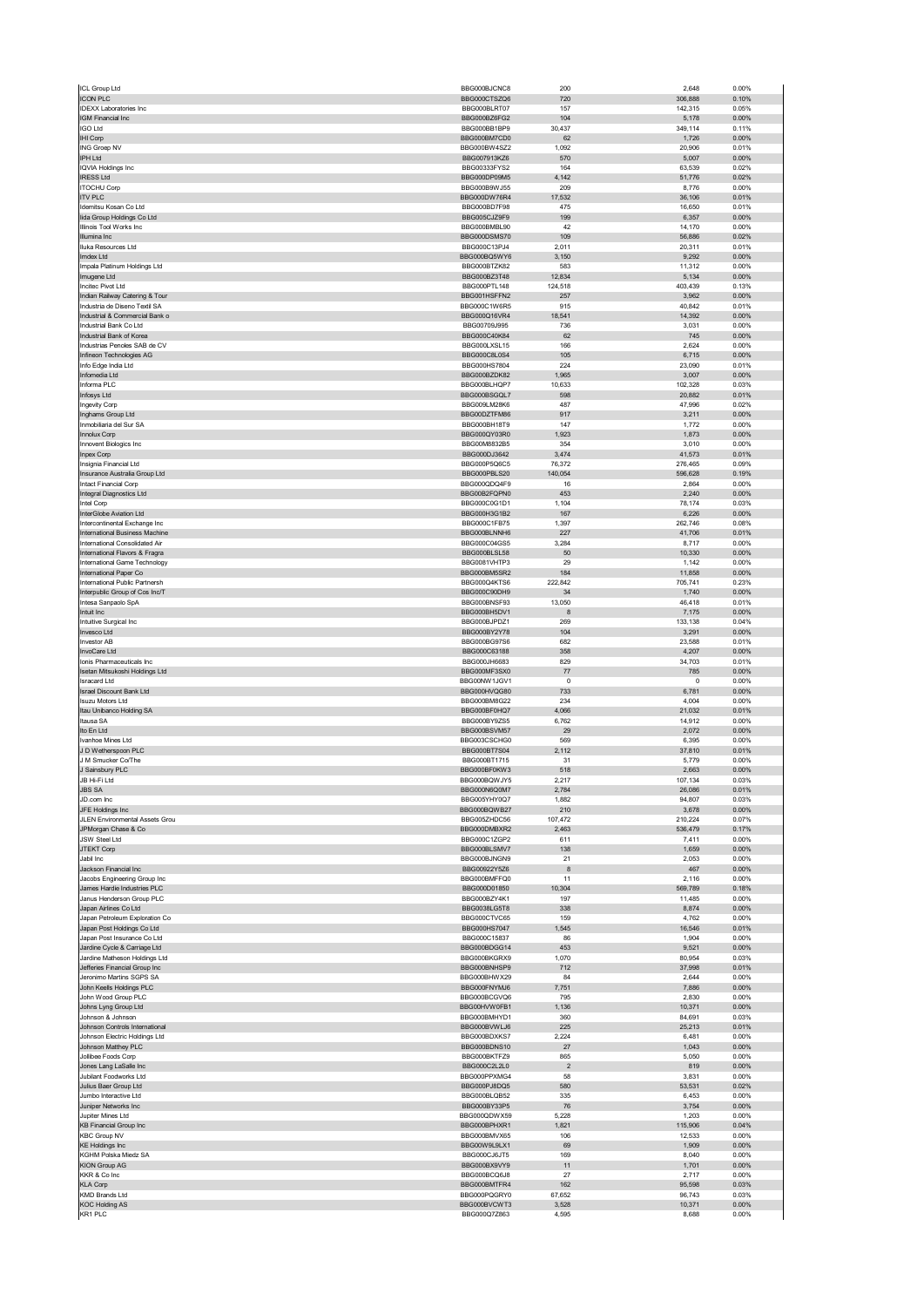| Kajima Corp                                              | BBG000BFRXZ3                 | 624             | 9,850              | 0.00%                   |
|----------------------------------------------------------|------------------------------|-----------------|--------------------|-------------------------|
| Kakao Corp                                               | BBG000C3SL93                 | 75              | 9,812              | 0.00%                   |
| Kao Corp                                                 | BBG000BG5Y92                 | 306             | 21,998             | 0.01%                   |
| Karoon Energy Ltd                                        | BBG000N80D34                 | 4,596           | 7,721              | 0.00%                   |
| Kasikornbank PCL                                         | BBG000BSM796                 | 386             | 2,258              | 0.00%                   |
| Kawasaki Heavy Industries Ltd                            | BBG000BM72Q8                 | 60              | 1,481              | 0.00%                   |
| Kazia Therapeutics Ltd<br>Keisei Electric Railway Co Ltd | BBG000DDCNH4<br>BBG000BN4GC3 | 36,541<br>5,755 | 45,859<br>213,783  | 0.01%<br>0.07%          |
| Kellogg Co                                               | BBG000BMKDM3                 | 88              | 7,809              | 0.00%                   |
| Kelsian Group Ltd                                        | BBG001WW8JB9                 | 349             | 2,578              | 0.00%                   |
| Keppel Corp Ltd                                          | BBG000BFDJJ7                 | 206             | 1,074              | 0.00%                   |
| Kering SA                                                | BBG000BCB150                 | 6               | 6,108              | 0.00%                   |
| Kerry Group PLC                                          | BBG000BHKB48                 | 274             | 48,176             | 0.02%                   |
| Kerry Properties Ltd                                     | BBG000H62G63                 | 2,687           | 9,624              | 0.00%                   |
| Keurig Dr Pepper Inc                                     | BBG000TJM7F0                 | 155             | 7,842              | 0.00%                   |
| KeyCorp                                                  | BBG000BMQPL1                 | 172             | 5,488              | 0.00%                   |
| Keyence Corp<br>Keysight Technologies Inc                | BBG000BQF869<br>BBG0059FN811 | 64<br>801       | 55,321<br>227,435  | 0.02%<br>0.07%          |
| Kia Corp                                                 | BBG000BCL1T3                 | 695             | 66,145             | 0.02%                   |
| Kikkoman Corp                                            | BBG000BJ89N2                 | 88              | 10,209             | 0.00%                   |
| Kimberly-Clark Corp                                      | BBG000BMW2Z0                 | 86              | 16,972             | 0.01%                   |
| Kina Securities Ltd                                      | BBG009HXGTS8                 | 790             | 675                | 0.00%                   |
| Kingfisher PLC                                           | BBG000BKH1W6                 | 592             | 3,730              | 0.00%                   |
| Kinnevik AB                                              | BBG000BP73C4                 | 128             | 6,270              | 0.00%                   |
| Kinross Gold Corp<br>Kirin Holdings Co Ltd               | BBG000BK4N16<br>BBG000BFW551 | 11,148<br>612   | 89,101<br>13,491   | 0.03%<br>0.00%          |
| Knorr-Bremse AG                                          | BBG000FMSMX9                 | 11              | 1,454              | 0.00%                   |
| Kobayashi Pharmaceutical Co Lt                           | BBG000BSYLZ3                 | 40              | 4,295              | 0.00%                   |
| Kobe Bussan Co Ltd                                       | BBG000BX7GB9                 | 2,953           | 157,119            | 0.05%                   |
| Kobe Steel Ltd                                           | BBG000BGBGH5                 | 222             | 1,531              | 0.00%                   |
| Kogan.com Ltd                                            | BBG00D2480S1                 | 8,281           | 73,037             | 0.02%                   |
| Kohľ's Corp                                              | BBG000CS7CT9                 | 764             | 51,876             | 0.02%                   |
| Koito Manufacturing Co Ltd                               | BBG000BMDLF1                 | 15              | 1,125              | 0.00%                   |
| Komatsu Ltd                                              | BBG000BGGD50                 | 1,630           | 52,453             | 0.02%                   |
| Kone Oyj                                                 | BBG000C3VY91                 | 173             | 17,081             | 0.01%                   |
| Konica Minolta Inc<br>Koninklijke Ahold Delhaize NV      | BBG000BKYL35<br>BBG000BBBC58 | 376<br>647      | 2,351<br>30,493    | 0.00%<br>0.01%          |
| Koninklijke DSM NV                                       | BBG000BC0L94                 | 53              | 16,569             | 0.01%                   |
| Koninklijke Philips NV                                   | BBG000JX4KH9                 | 106             | 5,421              | 0.00%                   |
| Korea Shipbuilding & Offshore                            | BBG000DBLYN7                 | 34              | 3,681              | 0.00%                   |
| Korea Zinc Co Ltd                                        | BBG000BGZQ96                 | $\overline{7}$  | 4,207              | 0.00%                   |
| Korean Air Lines Co Ltd                                  | BBG000BDSVK7                 | 120             | 4,082              | 0.00%                   |
| Kose Corp                                                | BBG000DHJ5F9                 | 22              | 3,444              | 0.00%                   |
| Kotak Mahindra Bank Ltd                                  | BBG000CVD592                 | 150             | 4,988              | 0.00%                   |
| Kraft Heinz Co/The                                       | BBG005CPNTQ2                 | 350             | 17,270             | 0.01%                   |
| Kroger Co/The<br>Kubota Corp                             | BBG000BMY992<br>BBG000BGGYY2 | 2,064<br>3,368  | 128,497<br>102,718 | 0.04%<br>0.03%          |
| Kuehne + Nagel International A                           | BBG000HXJ2N8                 | 6               | 2,779              | 0.00%                   |
| Kumba Iron Ore Ltd                                       | BBG000PPVK43                 | 294             | 11,668             | 0.00%                   |
| Kuraray Co Ltd                                           | BBG000BFY586                 | 46              | 554                | 0.00%                   |
| Kweichow Moutai Co Ltd                                   | BBG00709HTQ4                 | 31              | 13,718             | 0.00%                   |
| Kyocera Corp                                             | BBG000C26Y00                 | 40              | 3,415              | 0.00%                   |
| Kyowa Kirin Co Ltd                                       | BBG000BG3926                 | 113             | 4,220              | $0.00\%$                |
| L'Oreal SA                                               | BBG000BC98G6                 | 462             | 301,254            | 0.10%                   |
| L3Harris Technologies Inc<br><b>LANXESS AG</b>           | BBG000BLGFJ9<br>BBG000Q9TVP4 | 23<br>17        | 6,611<br>1,411     | 0.00%<br>0.00%          |
| LEG Immobilien SE                                        | BBG003T0P9C1                 | 22              | 4,203              | 0.00%                   |
| LG Chem Ltd                                              | BBG000HPD1L5                 | 13              | 9,105              | 0.00%                   |
| <b>LG Corp</b>                                           | BBG000BCXCN2                 | 65              | 6,100              | 0.00%                   |
| LG Display Co Ltd                                        | BBG000F5DG01                 | 147             | 4,175              | 0.00%                   |
| <b>LG Electronics Inc</b>                                | BBG000MND269                 | 124             | 19,752             | 0.01%                   |
| LG Household & Health Care Ltd                           | BBG000BB23H5                 | 20              | 23,388             | 0.01%                   |
| LIC Housing Finance Ltd                                  | BBG000DSZX48                 | 7,989           | 54,643             | 0.02%                   |
| LKQ Corp                                                 | BBG000PXDL44                 | 32              | 2,660              | 0.00%                   |
| <b>LSL Property Services PLC</b>                         | BBG000QCS940                 | 1,312           | 10,023             | 0.00%                   |
| <b>LUKOIL PJSC</b><br>LVMH Moet Hennessy Louis Vuitt     | BBG000NN8497<br>BBG000BC7Q05 | 287<br>355      | 35,274<br>403,826  | 0.01%<br>0.13%          |
| Laboratory Corp of America Hol                           | BBG000D9DMK0                 | $\overline{7}$  | 2,932              | 0.00%                   |
| Lam Research Corp                                        | BBG000BNFLM9                 | 75              | 74,466             | 0.02%                   |
| Land & Houses PCL                                        | BBG000BDHYZ7                 | 12,552          | 4,548              | 0.00%                   |
| ark Distilling Co Ltd.                                   | BBG000BTMZ29                 | $\sim$          | 386                | <b>U.UU%</b>            |
| Larsen & Toubro Ltd                                      | BBG000CVM7D3                 | 895             | 31,384             | 0.01%                   |
| Las Vegas Sands Corp                                     | BBG000JWD753                 | 1,762           | 91,234             | 0.03%                   |
| Latitude Group Holdings Ltd<br>Lawson Inc                | BBG00QFL4PY2<br>BBG000CRYS89 | 23,948          | 47,896             | 0.02%<br>0.00%          |
| Lazard Ltd                                               | BBG000BT4C39                 | 27<br>386       | 1,726<br>23,136    | 0.01%                   |
| Lear Corp                                                | BBG000PTLGZ1                 | 39              | 9,893              | 0.00%                   |
| Legal & General Group PLC                                | BBG000BDQCG6                 | 1,059           | 5,870              | 0.00%                   |
| Legend Holdings Corp                                     | BBG009DTJSJ0                 | 2,844           | 5,780              | $0.00\%$                |
| Legrand SA                                               | BBG000NH2RJ4                 | 1,023           | 164,588            | 0.05%                   |
| Leidos Holdings Inc                                      | BBG000C23PB0                 | 11              | 1,292              | 0.00%                   |
| Lendlease Corp Ltd                                       | BBG000BDD6Y3                 | 16,544          | 176,851            | 0.06%                   |
| Lennar Corp                                              | BBG000BN5HF7                 | 75              | 11,979             | 0.00%                   |
| Lennox International Inc<br>Lenovo Group Ltd             | BBG000BB5B84<br>BBG000BG4QM5 | 114<br>5,480    | 50,856<br>8,663    | 0.02%<br>$0.00\%$       |
| Lenta International Co PJSC                              | BBG0062L8TM1                 | 1,114           | 3,837              | 0.00%                   |
| Leonardo SpA                                             | BBG000BVVRJ4                 | 392             | 3,861              | 0.00%                   |
| Liberty Broadband Corp                                   | BBG006GNRZ83                 | 59              | 13,103             | 0.00%                   |
| Liberty Media Corp-Liberty Bra                           | BBG00BFHD1D0                 | $\,6\,$         | 222                | 0.00%                   |
| Liberty Media Corp-Liberty For                           | BBG00BFHDCV6                 | 198             | 17,068             | 0.01%                   |
| Liberty Media Corp-Liberty Sir                           |                              |                 |                    | 0.00%                   |
| Liberty TripAdvisor Holdings I<br>Life360 Inc            | BBG00BFHD827                 | 147             | 10,307             |                         |
| Lifestyle Communities Ltd                                | BBG005DKMJ67                 | 8               | 25                 | 0.00%                   |
|                                                          | BBG00NV88703                 | 391             | 3,793              | 0.00%                   |
|                                                          | BBG000CJ4XY0                 | 243             | 5,043              | 0.00%                   |
| Lincoln National Corp<br>Linde PLC                       | BBG000BNC3Y9<br>BBG00GVR8YQ9 | 63<br>1,058     | 5,880<br>504,260   | 0.00%<br>0.16%          |
| Link Administration Holdings L                           | BBG001BRJBY3                 | 41,023          | 228,497            | 0.07%                   |
| Lion Corp                                                | BBG000BQG001                 | 254             | 4,665              | 0.00%                   |
| Lions Gate Entertainment Corp                            | BBG000K1T0M8                 | 33              | 719                | 0.00%                   |
| Liontown Resources Ltd                                   | BBG000F21113                 | 5,298           | 8,795              | 0.00%                   |
| LivaNova PLC                                             | BBG009LGHG16                 | 143             | 17,207             | 0.01%                   |
| Lixil Corp                                               | BBG000BCJCY6                 | 82              | 2,993              | 0.00%                   |
| Lloyds Banking Group PLC                                 | BBG000BDQGR5                 | 73,677          | 65,608             | 0.02%                   |
| Loblaw Cos Ltd<br>Localiza Rent a Car SA                 | BBG000BZC425<br>BBG000BJ9ZG1 | 150<br>2,225    | 16,896<br>29,124   | 0.01%<br>0.01%          |
| Lockheed Martin Corp                                     | BBG000C1BW00                 | 200             | 97,891             | 0.03%                   |
| Loews Corp                                               | BBG000C45984                 | 203             | 16,138             | 0.01%                   |
| Logan Group Co Ltd                                       | BBG005P687B1                 | 2,917           | 3,067              | 0.00%                   |
| Logo Yazilim Sanayi Ve Ticaret                           | BBG000BP78M2                 | 1,278           | 5,509              | 0.00%                   |
| Lojas Renner SA                                          | BBG000BYWZK7                 | 2,385           | 14,391             | 0.00%                   |
| London Stock Exchange Group PL                           | BBG000BC85S0                 | 1,627           | 210,092            | 0.07%                   |
| Longfor Group Holdings Ltd                               | BBG000CHNH78<br>BBG000NQXR55 | 133             | 858                | 0.00%                   |
| Lonza Group AG<br>Lopez Holdings Corp                    | BBG000BF6M99<br>BBG000BHNW30 | 164<br>38,733   | 188,542<br>3,040   | 0.06%<br>0.00%<br>0.00% |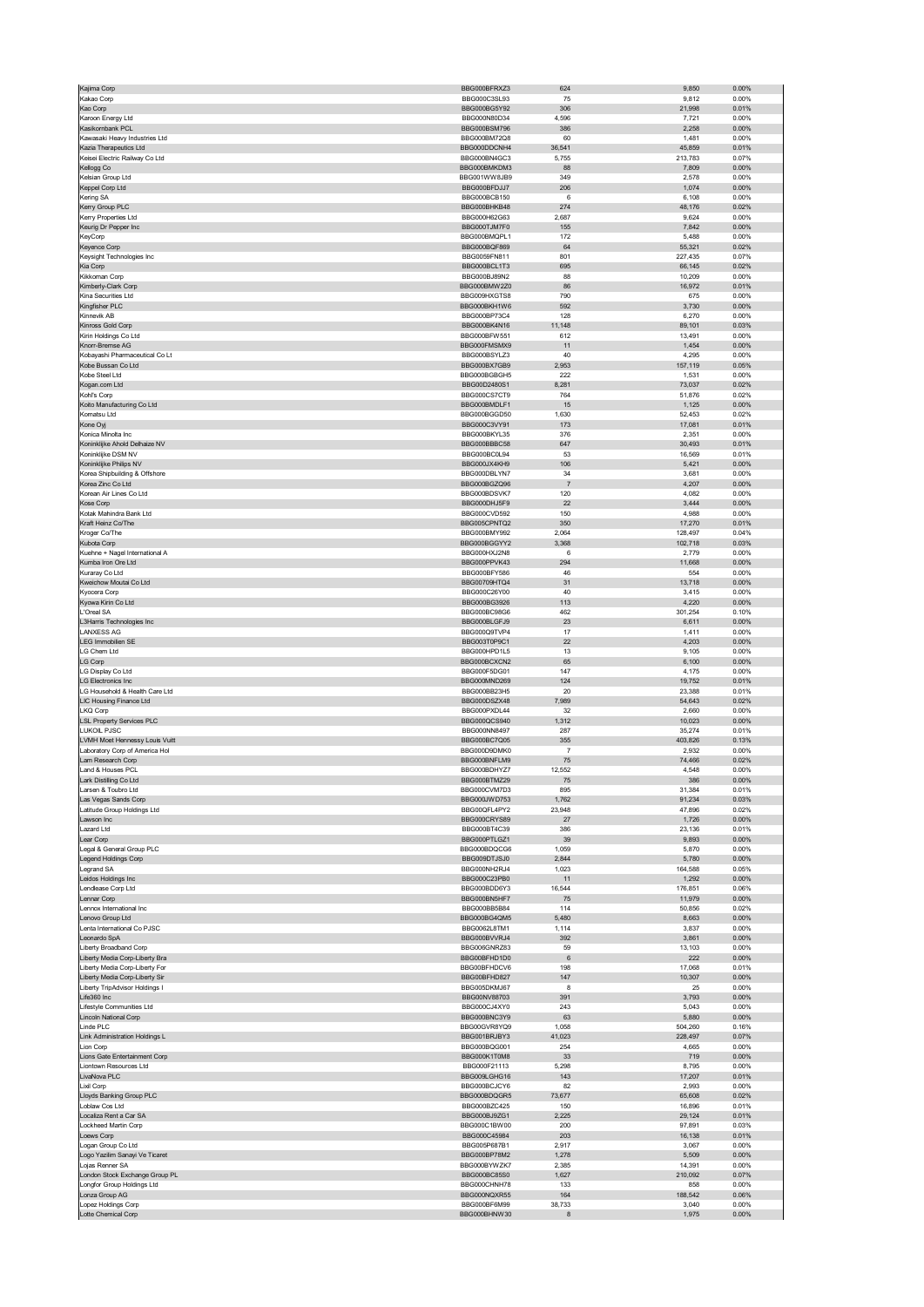|                                                            | BBG000BXDW54                 | 23              | 2,305               | 0.00%             |
|------------------------------------------------------------|------------------------------|-----------------|---------------------|-------------------|
| Louisiana-Pacific Corp                                     | <b>BBG000BNF508</b>          | 130             | 13,984              | 0.00%             |
| Lovisa Holdings Ltd                                        | BBG007NJXFK5                 | 145             | 2,908               | 0.00%             |
| Lowe's Cos Inc<br>Loyalty Ventures Inc                     | BBG000BNDN65<br>BBG012QVD574 | 1,333<br>10     | 473,796<br>432      | 0.15%<br>0.00%    |
| Luceco PLC                                                 | BBG00F0HWVJ4                 | 3,488           | 22,647              | 0.01%             |
| Lululemon Athletica Inc                                    | BBG000R8ZVD1                 | $\overline{7}$  | 3,569               | 0.00%             |
| Lynas Rare Earths Ltd                                      | BBG000BSCDH5                 | 2,552           | 25,953              | 0.01%             |
| LyondellBasell Industries NV                               | BBG000WCFV84                 | 242             | 30,758              | 0.01%             |
| M&G PLC                                                    | BBG00K9ZPS45                 | 1,808           | 6,721               | 0.00%             |
| M&T Bank Corp                                              | BBG000D9KWL9                 | 26              | 5,574               | 0.00%             |
| M3 Inc<br><b>MACA Ltd</b>                                  | BBG000BN34Z6<br>BBG001750HG3 | 186<br>3,926    | 12,844<br>3,219     | 0.00%<br>0.00%    |
| MBIA Inc                                                   | BBG000BNQN34                 | 2,005           | 43.540              | 0.01%             |
| <b>MBK PCL</b>                                             | BBG000DCXT62                 | 45,094          | 24,880              | 0.01%             |
| MEIJI Holdings Co Ltd                                      | BBG000BXR2F4                 | 122             | 9,959               | 0.00%             |
| <b>METRO AG</b>                                            | BBG00CM7XMC5                 | 143             | 2,066               | 0.00%             |
| <b>MGM Resorts International</b>                           | BBG000C2BXK4                 | 1,061           | 65,515              | 0.02%             |
| MMC Norilsk Nickel PJSC                                    | BBG000KRLH06                 | 1,007           | 42,849              | 0.01%             |
| <b>MRF Ltd</b><br>MRV Engenharia e Participacoes           | BBG000CVV6H1<br>BBG000QWT9X3 | 3<br>941        | 4,348<br>2,787      | $0.00\%$<br>0.00% |
| MS&AD Insurance Group Holdings                             | BBG000MD5MH4                 | 261             | 11,054              | $0.00\%$          |
| <b>MSCI</b> Inc                                            | BBG000RTDY25                 | 64              | 54,000              | 0.02%             |
| MTR Corp Ltd                                               | BBG000MKLJD1                 | 740             | 5,466               | 0.00%             |
| Maas Group Holdings Ltd                                    | BBG001WW60C1                 | 22,975          | 121,769             | 0.04%             |
| Macquarie Group Ltd                                        | BBG000GYHHY4                 | 3,983           | 818,195             | 0.26%             |
| Macy's Inc                                                 | BBG000C46HM9                 | 334             | 12,016              | 0.00%             |
| Magazine Luiza SA<br>Magellan Financial Group Ltd          | BBG000PWYLV3<br>BBG000N890K4 | 6,755<br>358    | 12,044<br>7,597     | 0.00%<br>0.00%    |
| Magna International Inc                                    | BBG000CZX2P0                 | 135             | 15,035              | 0.00%             |
| Magnit PJSC                                                | BBG000VFBQG4                 | 113             | 2,334               | 0.00%             |
| Magnitogorsk Iron & Steel Work                             | BBG000Q63JZ4                 | 665             | 11,072              | 0.00%             |
| Mahindra & Mahindra Ltd                                    | BBG000BKW6G6                 | 626             | 9,698               | 0.00%             |
| Makita Corp                                                | BBG000BLVPB8                 | 1,747           | 101,905             | 0.03%             |
| Malayan Banking Bhd                                        | BBG000BF4GM9                 | 5,998           | 16,437              | 0.01%             |
| ManpowerGroup Inc                                          | BBG000BNMHS4                 | 17              | 2,310               | 0.00%             |
| Manulife Financial Corp<br>Mapfre SA                       | BBG000C0QCK8<br>BBG000BCQ2W2 | 416<br>1,750    | 10,919<br>4,943     | 0.00%<br>0.00%    |
| Marathon Oil Corp                                          | BBG000C8H633                 | 460             | 10,398              | 0.00%             |
| Marathon Petroleum Corp                                    | BBG001DCCGR8                 | 456             | 40,105              | 0.01%             |
| Maravai LifeSciences Holdings                              | BBG00Y1DFV91                 | 746             | 42,986              | 0.01%             |
| Marico Ltd                                                 | BBG000GPNZ21                 | 511             | 4,851               | 0.00%             |
| Markel Corp                                                | BBG000FC7366                 | 15              | 25,055              | 0.01%             |
| MarketAxess Holdings Inc                                   | BBG000BJBZ23                 | 90              | 51,059              | 0.02%             |
| Marks & Spencer Group PLC<br>Marriott International Inc/MD | BBG000BDTRV3<br>BBG000BGD7W6 | 814<br>38       | 3,508<br>8,538      | 0.00%<br>0.00%    |
| Marriott Vacations Worldwide C                             | BBG001J2R5H3                 | 22              | 5,039               | 0.00%             |
| Marsh & McLennan Cos Inc                                   | BBG000BP4MH0                 | 53              | 12,553              | 0.00%             |
| Martin Marietta Materials Inc                              | BBG000BGYMH7                 | 16              | 9,600               | 0.00%             |
| Marubeni Corp                                              | BBG000B9Y8X6                 | 806             | 10,781              | 0.00%             |
| Maruti Suzuki India Ltd                                    | BBG000HFDLR7                 | 110             | 15,155              | 0.00%             |
| Masco Corp                                                 | BBG000BNNKG9                 | 138             | 13,354              | 0.00%             |
| Masraf Al Rayan QSC                                        | BBG000M0HMD3                 | 6,419           | 11,251              | 0.00%             |
| Mastercard Inc<br>Match Group Inc                          | BBG000F1ZSQ2<br>BBG00VT0KNC3 | 2,141<br>27     | 1,058,165<br>4,824  | 0.34%<br>0.00%    |
| Matichon PCL                                               | BBG000BKBWX3                 | 3,107           | 1,151               | 0.00%             |
| Mattel Inc                                                 | BBG000BNNYW1                 | 64              | 1,900               | 0.00%             |
| Mayne Pharma Group Ltd                                     | BBG000BLN683                 | 2,475           | 730                 | 0.00%             |
| Mazda Motor Corp                                           | BBG000BMCPZ1                 | 514             | 5,435               | 0.00%             |
| McCormick & Co Inc/MD                                      | BBG000G6Y5W4                 | 31              | 4,111               | 0.00%             |
| McDonald's Corp                                            | BBG000BNSZP1                 | 221             | 81,490              | 0.03%             |
| McKesson Corp                                              | BBG000DYGNW7                 | 76              | 25,831              | 0.01%             |
| McMillan Shakespeare Ltd                                   | BBG000L8XGK4                 | 188<br>100      | 2,275               | 0.00%<br>0.00%    |
| MediaTek Inc<br>Medibank Pvt Ltd                           | BBG000JLDX96<br>BBG000BL8MW8 | 13,857          | 5,914<br>46,421     | 0.01%             |
| Medical Developments Internati                             | BBG000CPBHP3                 | 60              | 300                 | 0.00%             |
| Mediobanca Banca di Credito Fi                             | BBG000BBKYH7                 | 268             | 4,243               | 0.00%             |
| Medtronic PLC                                              | BBG000BNWG87                 | 3,139           | 446,640             | 0.14%             |
| Mega Financial Holding Co Ltd                              | BBG000DPT0K5                 | 1,525           | 2,695               | 0.00%             |
| Megaport Ltd                                               | BBG00BK2TJ50                 |                 | 7,073               | 0.00%             |
|                                                            |                              | 381             |                     |                   |
| Meituan                                                    | BBG00LLV9WW6                 |                 | 3 4 2 7             | 0.00%             |
| Melco Resorts & Entertainment                              | BBG000BHP8J4                 | 263             | 3,682               | 0.00%             |
| Melrose Industries PLC                                     | BBG00B5C2SM5                 | 42,773          | 127,414             | 0.04%             |
| MercadoLibre Inc<br>Mercedes-Benz Group AG                 | BBG000GQPB11<br>BBG000CCVZZ9 | 31<br>651       | 57,372              | 0.02%<br>0.02%    |
| Merck & Co Inc                                             | BBG000BPD168                 | 463             | 68,795<br>48,760    | 0.02%             |
| Merck KGaA                                                 | BBG000BX4S53                 | 31              | 10,985              | 0.00%             |
| Meritz Financial Group Inc                                 | BBG000R4Q930                 | 51              | 2,618               | 0.00%             |
| MetLife Inc                                                | BBG000BB6KF5                 | 221             | 19,030              | 0.01%             |
| Meta Platforms Inc                                         | BBG000MM2P62                 | 385             | 177,920             | 0.06%             |
| Metallurgical Corp of China Lt                             | BBG000BNVDS3                 | 15,093          | 5,299               | 0.00%             |
| Metals X Ltd<br>Metcash Ltd                                | BBG000Q6QCT1<br>BBG000BT7V52 | 2,700<br>54,249 | 1,553<br>244,121    | $0.00\%$<br>0.08% |
| Metro Inc/CN                                               | BBG000BZNSD8                 | 117             | 8,608               | $0.00\%$          |
| Mettler-Toledo International I                             | BBG000BZCKH3                 | 24              | 55,346              | 0.02%             |
| Michelmersh Brick Holdings PLC                             | BBG000FT6L79                 | 12,546          | 29,916              | 0.01%             |
| Micro Focus International PLC                              | BBG000G4KKD2                 | 259             | 2,016               | 0.00%             |
| Microchip Technology Inc                                   | BBG000BHCP19                 | 474             | 56,803              | 0.02%             |
| Micron Technology Inc                                      | BBG000C5Z1S3                 | 788             | 100,998             | 0.03%             |
| Microsoft Corp<br>Middleby Corp/The                        | BBG000BPH459<br>BBG000DQN9R3 | 2,777<br>192    | 1,284,363<br>52,007 | 0.41%<br>0.02%    |
| Midea Group Co Ltd                                         | BBG00DY63KP5                 | 38              | 614                 | 0.00%             |
| Midland Holdings Ltd                                       | BBG000C0K2Y1                 | 24,915          | 4,132               | 0.00%             |
| Midland IC&I Ltd                                           | BBG000DR25W6                 | 26,419          | 606                 | 0.00%             |
| Mineral Resources Ltd                                      | BBG000M2YPN2                 | 2,303           | 128,991             | 0.04%             |
| Mirae Asset Securities Co Ltd                              | BBG000BCRXT7                 | 61              | 606                 | 0.00%             |
| Mitsubishi Chemical Holdings C                             | BBG000C02Z05                 | 528             | 5,375               | 0.00%             |
| Mitsubishi Corp<br>Mitsubishi Electric Corp                | BBG000BB8GZ0<br>BBG000BGHX91 | 628<br>444      | 27,376<br>7,735     | 0.01%<br>0.00%    |
| Mitsubishi Estate Co Ltd                                   | BBG000BGXY46                 | 15,106          | 287,685             | 0.09%             |
| Mitsubishi HC Capital Inc                                  | BBG000BN2D69                 | 245             | 1,667               | 0.00%             |
| Mitsubishi Heavy Industries Lt                             | BBG000BGPH88                 | 253             | 8,040               | 0.00%             |
| Mitsubishi Materials Corp                                  | BBG000BGFBD6                 | 40              | 938                 | 0.00%             |
| Mitsubishi Motors Corp                                     | BBG000BKHVH7                 | 738             | 2,830               | $0.00\%$          |
| Mitsubishi UFJ Financial Group                             | BBG000D2VLF3                 | 3,536           | 26,390              | 0.01%             |
| Mitsui & Co Ltd                                            | BBG000BTXPK9                 | 368             | 11,981              | 0.00%             |
| Mitsui Chemicals Inc<br>Mitsui Fudosan Co Ltd              | BBG000BG3V90<br>BBG000BGXQ34 | 49<br>128       | 1,794<br>3,486      | 0.00%<br>0.00%    |
| Mizuho Financial Group Inc                                 | BBG000PPN705                 | 764             | 13,352              | 0.00%             |
| Moderna Inc                                                | BBG003PHHZT1                 | 18              | 6,176               | 0.00%             |
| Mohawk Industries Inc                                      | BBG000FLZN98                 | 54              | 13,528              | 0.00%             |
| Molson Coors Beverage Co                                   | BBG000BS7KS3                 | 121             | 7,693               | 0.00%             |
| Monadelphous Group Ltd                                     | BBG000BRSFN8                 | 498             | 4,801               | 0.00%             |
| Moncler SpA<br>Mondelez International Inc                  | BBG001MCDSD6<br>BBG000D4LWF6 | 65<br>863       | 6,484<br>78,692     | $0.00\%$<br>0.03% |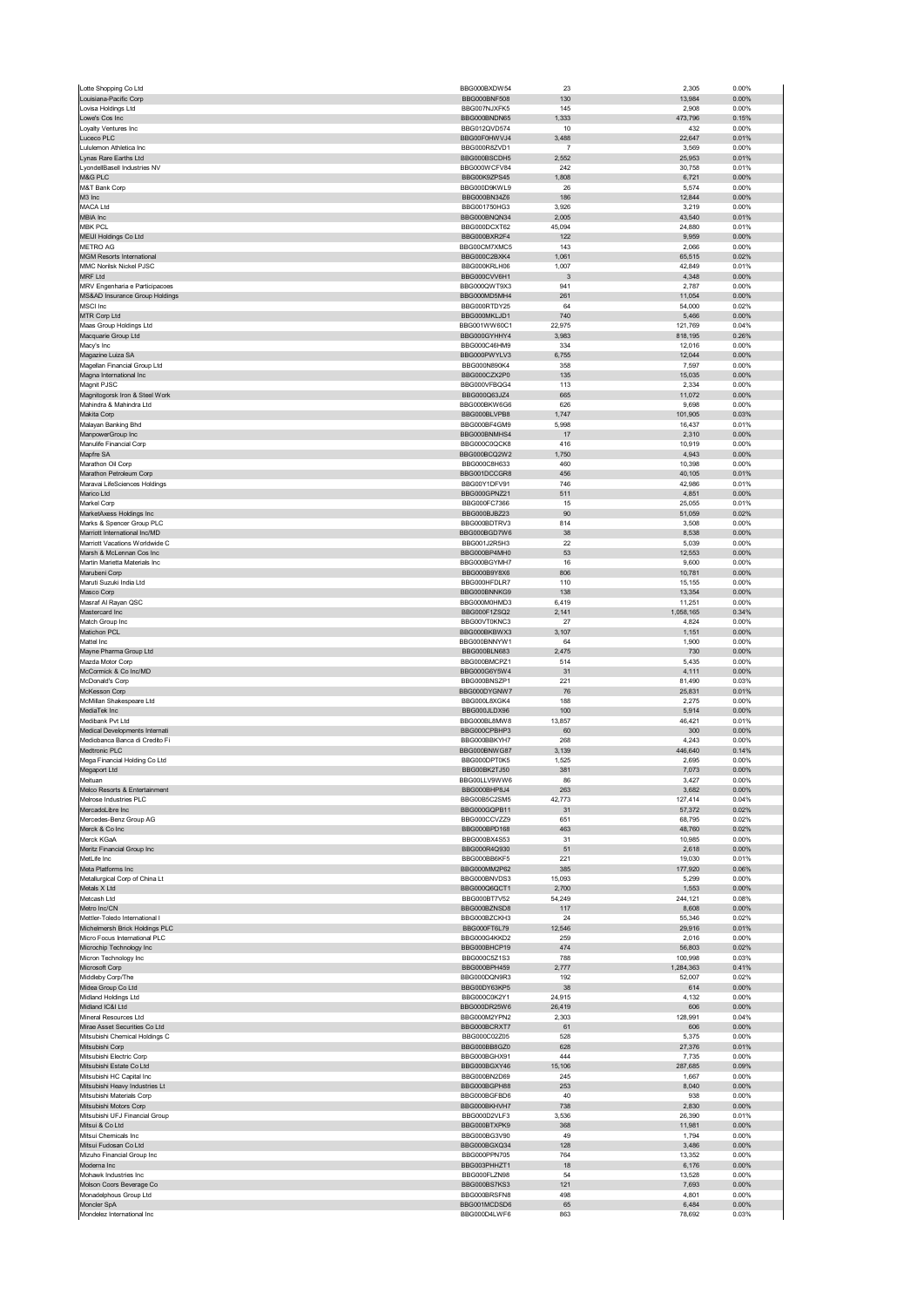| Mondi PLC                                                    | BBG000PQKVN8                 | 226            | 7,685            | 0.00%             |
|--------------------------------------------------------------|------------------------------|----------------|------------------|-------------------|
| Money3 Corp Ltd                                              | BBG000Q0YSR2                 | 1,185          | 4,208            | 0.00%             |
| MongoDB Inc                                                  | BBG0022FDRY8                 | 64             | 46,654           | 0.02%             |
| Monolithic Power Systems Inc                                 | BBG000C30L48                 | 65             | 43,915           | 0.01%             |
| Monster Beverage Corp                                        | BBG008NVB1C0                 | 86             | 11,384           | 0.00%             |
| Montauk Renewables Inc                                       | BBG00YVSVT29                 | 943            | 13,976           | 0.00%             |
| Moody's Corp                                                 | BBG000F86GP6                 | 18             | 9,402            | 0.00%             |
| Morgan Stanley                                               | BBG000BLZRJ2                 | 1,280          | 172,830          | 0.06%             |
| Mosaic Co/The                                                | BBG000BFXHL6<br>BBG000CWNKS5 | 164            | 8,837            | 0.00%             |
| Motherson Sumi Systems Ltd<br>Motor Oil Hellas Corinth Refin | BBG000DQZ3Q4                 | 1,303<br>1,261 | 5,385<br>27,124  | 0.00%<br>0.01%    |
| Motorola Solutions Inc                                       | BBG000BP8Z50                 | 11             | 4,129            | 0.00%             |
| Mount Gibson Iron Ltd                                        | BBG000CBVHD5                 | 4,122          | 1,752            | 0.00%             |
| Mowi ASA                                                     | BBG000JDLY02                 | 11             | 347              | 0.00%             |
| Mr Cooper Group Inc                                          | BBG002V098F7                 | $\mathbf 0$    | 8                | 0.00%             |
| Muenchener Rueckversicherungs-                               | BBG000BD9DM6                 | 42             | 17,225           | 0.01%             |
| Multi Commodity Exchange of In                               | BBG000Q47HF1                 | 501            | 14,681           | 0.00%             |
| MultiChoice Group                                            | BBG00N2W9Y48                 | 616            | 6,476            | 0.00%             |
| Murata Manufacturing Co Ltd                                  | BBG000BM4K18                 | 40             | 4,351            | 0.00%             |
| Murphy Oil Corp                                              | BBG000BPMH90                 | 86             | 3,077            | 0.00%             |
| MyState Ltd                                                  | BBG000NLQSV3                 | 211            | 1,069            | 0.00%             |
| <b>NAVER Corp</b>                                            | BBG000PF9ZK9                 | 275            | 120,551          | 0.04%             |
| <b>NCSoft Corp</b>                                           | BBG000BZZ983                 | $\overline{4}$ | 2,943            | $0.00\%$          |
| NEC Corp                                                     | BBG000BGJMB0                 | 63             | 3,997            | 0.00%             |
| <b>NEXTDC Ltd</b>                                            | BBG0018WGW19                 | 7,692          | 98,380           | 0.03%             |
| NIKE Inc                                                     | BBG000C5HS04                 | 2,233          | 511,872          | 0.16%             |
| NIO Inc                                                      | BBG00LPXZB46                 | 75             | 3,274            | 0.00%             |
| NIPPON EXPRESS HOLDINGS INC                                  | BBG010J1QJH7                 | 12             | 979              | 0.00%             |
| NN Group NV                                                  | BBG006LJBQS1                 | 207            | 15,441           | 0.00%             |
| NOW Inc<br>NRW Holdings Ltd                                  | BBG005BLN209<br>BBG000RTG6P8 | 281<br>939     | 3,303<br>1,657   | 0.00%<br>0.00%    |
| <b>NSK Ltd</b>                                               | BBG000BFJCN1                 | 134            | 1,181            | 0.00%             |
| <b>NTPC Ltd</b>                                              | BBG000BMWKD4                 | 6,860          | 15,789           | 0.01%             |
| NTT Data Corp                                                | BBG000F2WJ74                 | 122            | 3,580            | 0.00%             |
| <b>NVIDIA Corp</b>                                           | BBG000BBJQV0                 | 283            | 114,589          | 0.04%             |
| <b>NXP Semiconductors NV</b>                                 | BBG000BND699                 | 1,115          | 349,166          | 0.11%             |
| Nan Ya Plastics Corp                                         | BBG000BDP260                 | 2,441          | 10,363           | 0.00%             |
| Nanosonics Ltd                                               | BBG000R7L7X9                 | 1,588          | 10,023           | 0.00%             |
| Nasdaq Inc                                                   | BBG000F5VVB6                 | 180            | 52,094           | 0.02%             |
| Naspers Ltd                                                  | BBG000CTYB91                 | 240            | 51,121           | 0.02%             |
| NatWest Group PLC                                            | BBG000BDYNG3                 | 4,288          | 18,031           | 0.01%             |
| National Australia Bank Ltd                                  | BBG000CZQSS8                 | 29,198         | 842,083          | 0.27%             |
| National Bank of Canada                                      | BBG000BZQ983                 | 39             | 4,059            | 0.00%             |
| National Express Group PLC                                   | BBG000BC8163                 | 45,424         | 217,647          | 0.07%             |
| Natura & Co Holding SA                                       | BBG00PSSP219                 | 1,408          | 8,839            | 0.00%             |
| Navient Corp                                                 | BBG004MN1R41                 | 291            | 8,492            | 0.00%             |
| Navigator Global Investments L                               | BBG000N61TB3                 | 594            | 1,102            | $0.00\%$          |
| Nearmap Ltd                                                  | BBG000DR2T45                 | 950            | 1,467            | 0.00%             |
| Nedbank Group Ltd                                            | BBG000BFSBW3                 | 496            | 7,489            | 0.00%             |
| Nemetschek SE                                                | BBG000BSYWP0                 | 179            | 31,519           | 0.01%             |
| Neometals Ltd                                                | BBG000DMJRG9                 | 1,891          | 2,695            | 0.00%             |
| Neste Ovi                                                    | BBG000C4DP34                 | 1,608          | 109,087          | 0.04%             |
| Nestle India Ltd                                             | BBG000CX26S7                 | 19             | 6,905            | $0.00\%$          |
| Nestle SA                                                    | BBG000CPBD63                 | 4,542          | 873,764          | 0.28%             |
| Net 1 UEPS Technologies Inc                                  | BBG000BXYSR6                 | 339            | 2,481            | 0.00%<br>0.01%    |
| NetApp Inc<br>NetEase Inc                                    | BBG000FP1N32<br>BBG000BX72V8 | 138<br>1,508   | 17,453<br>46,852 | 0.02%             |
| Netflix Inc                                                  | BBG000CL9VN6                 |                | 28,254           | 0.01%             |
|                                                              |                              |                |                  |                   |
|                                                              |                              | 34             |                  |                   |
| Netwealth Group Ltd                                          | BBG006Q7PZM3                 | 5,450          | 96,409           | 0.03%             |
| New China Life Insurance Co Lt                               | BBG0028VY3J4                 | 2,110          | 7,763            | 0.00%             |
| New Hope Corp Ltd                                            | BBG000PY2YX4                 | 2,777          | 6,192            | 0.00%             |
| New Relic Inc                                                | BBG001NFKJ68                 | 380            | 57,479           | 0.02%             |
| New World Development Co Ltd<br>New York Times Co/The        | BBG000BDYD39<br>BBG000FFC0B3 | 5,410<br>715   | 29,442<br>47,519 | 0.01%<br>0.02%    |
| Newcrest Mining Ltd                                          | BBG000BOKN15                 | 13,733         | 336,177          | 0.11%             |
| Newell Brands Inc.                                           | BBG000BOC9V2                 | 89             | 2,685            | 0.00%             |
| Newmont Corp                                                 | BBG000BPWXK1                 | 232            | 19,782           | 0.01%             |
| News Corp                                                    | BBG0035LY913                 | 1,851          | 57,914           | 0.02%             |
| Nexon Co Ltd                                                 | BBG001CDRZ53                 | 171            | 4,549            | 0.00%             |
| Next PLC                                                     | BBG000BDWPY0                 | 115            | 17,494           | 0.01%             |
| upe ingi                                                     | BBG000BWPL11                 |                |                  | 0.01%             |
| Nice Ltd                                                     | BBG000G1WXQ3                 | 19             | 7,993            | 0.00%             |
| Nick Scali Ltd                                               | BBG000N7LN59                 | 182            | 2,796            | 0.00%             |
| Nickel Mines Ltd                                             | BBG00LCXSCH2                 | 10,724         | 15,335           | 0.00%             |
| Nidec Corp                                                   | BBG000BR3NP6                 | 9              | 1,427            | 0.00%             |
| Nielsen Holdings PLC                                         | BBG0088CYPX8                 | 80             | 2,244            | 0.00%             |
| Nihon Kohden Corp                                            | BBG000BM1BV8                 | 1,169          | 44,048           | 0.01%             |
| Nikon Corp                                                   | BBG000BGS2B4                 | 130            | 1,931            | 0.00%             |
| Nine Dragons Paper Holdings Lt                               | BBG000LG3J96                 | 1,105          | 1,632            | 0.00%             |
| Nine Entertainment Co Holdings<br>Nintendo Co Ltd            | BBG000Q6NXT8                 | 40,268         | 117,181          | 0.04%<br>0.02%    |
|                                                              | BBG000BLCPP4<br>BBG000BJV019 | 118<br>44      | 75,657           | 0.00%             |
| Nippon Shinyaku Co Ltd<br>Nippon Steel Corp                  | BBG000BG9X54                 | 244            | 4,228<br>5,476   | 0.00%             |
| Nissan Motor Co Ltd                                          | BBG000BGPQB4                 | 2,795          | 18,552           | 0.01%             |
| Nissin Foods Holdings Co Ltd                                 | BBG000BJ92M7                 | 51             | 5,093            | $0.00\%$          |
| Nitori Holdings Co Ltd                                       | BBG000BC0KD1                 | $\overline{2}$ | 455              | 0.00%             |
| Nitto Denko Corp                                             | BBG000BGP8R7                 | 21             | 2,199            | $0.00\%$          |
| Nokia Oyj                                                    | BBG000BBWZ54                 | 4,861          | 42,379           | 0.01%             |
| Nomura Holdings Inc                                          | BBG000BGX3Z0                 | 988            | 5,919            | $0.00\%$          |
| Nomura Real Estate Holdings In                               | BBG000BL5MY9                 | 35             | 1,118            | 0.00%             |
| Nomura Research Institute Ltd                                | BBG000KPFMH8                 | 22             | 1,303            | 0.00%             |
| Nongfu Spring Co Ltd                                         | BBG00WR0QPZ7                 | 80             | 722              | 0.00%             |
| Nordea Bank Abp                                              | BBG00LWMJDL7                 | 573            | 9,671            | $0.00\%$          |
| Nordic Entertainment Group AB                                | BBG00NKG5QV4                 | 111            | 7,922            | 0.00%             |
| Nordstrom Inc                                                | BBG000G8N9C6                 | 67             | 2,086            | 0.00%             |
| Norfolk Southern Corp                                        | BBG000BQ5DS5                 | 1,366          | 559,447          | 0.18%             |
| Norsk Hydro ASA<br>Northern Star Resources Ltd               | BBG000C34KL7<br>BBG000C82NF9 | 190            | 2,062            | $0.00\%$<br>0.05% |
|                                                              |                              | 17,275         | 162,557          |                   |
| Northern Trust Corp<br>Northland Power Inc                   | BBG000BQ74K1<br>BBG000C0R327 | 22<br>95       | 3,636<br>3,927   | 0.00%<br>0.00%    |
| Northrop Grumman Corp                                        | BBG000BQ2C28                 | 15             | 8,235            | 0.00%             |
| NortonLifeLock Inc                                           | BBG000BH2JM1                 | 3,927          | 140,321          | 0.05%             |
| Novanta Inc                                                  | BBG000JB24Q5                 | 188            | 45,588           | 0.01%             |
| Novartis AG                                                  | BBG000NQV2C4                 | 1,511          | 183,094          | 0.06%             |
| Novatek PJSC                                                 | BBG000QY6FL3                 | 34             | 10,927           | $0.00\%$          |
| Novo Nordisk A/S                                             | BBG000F8TZ33                 | 599            | 92,605           | 0.03%             |
| Novolipetsk Steel PJSC                                       | BBG000PR0PJ6                 | 341            | 13,839           | 0.00%             |
| Novonix Ltd                                                  | BBG00B9Q6JZ2                 | 794            | 7,295            | 0.00%             |
| Novozymes A/S                                                | BBG000BLL8K7                 | 1,357          | 153,314          | 0.05%             |
| Nucor Corp                                                   | BBG000BQ8KV2                 | 106            | 16,574           | 0.01%             |
| Nufarm Ltd/Australia                                         | BBG000C3MRL2                 | 826            | 4,004            | 0.00%             |
| Nuix Ltd                                                     | BBG00Y6QVMW3                 | 400            | 879              | 0.00%             |
| Nutrien Ltd                                                  | BBG00JM9SL98                 | 128            | 13,256           | $0.00\%$          |
| O'Reilly Automotive Inc<br>OFX Group Ltd                     | BBG000BGYWY6<br>BBG005BRS504 | 61<br>679      | 58,810<br>1,569  | 0.02%<br>0.00%    |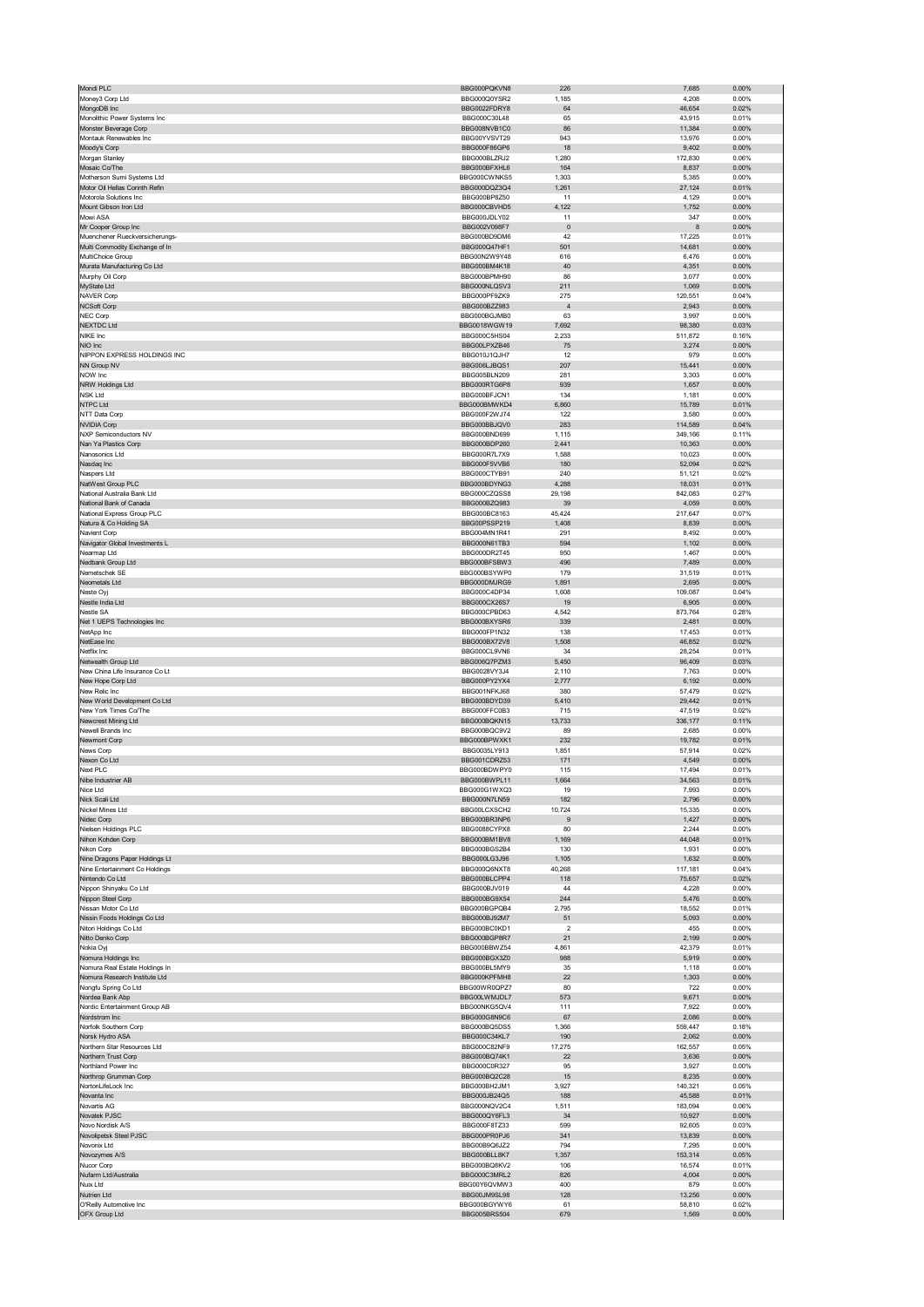|                                                                | BBG000BL7SJ1                 | 129                  | 10,083            | 0.00%             |
|----------------------------------------------------------------|------------------------------|----------------------|-------------------|-------------------|
| OPAP SA                                                        | BBG000BCCML5                 | 362                  | 7,052             | 0.00%             |
| ORIX Corp                                                      | BBG000BN25M8                 | 450                  | 12,620            | 0.00%             |
| OSK Holdings Bhd                                               | BBG000BG2WF2                 | 18,629               | 5,351             | 0.00%             |
| OTP Bank Nyrt                                                  | BBG000FSWJT3                 | 1,376                | 96,910            | 0.03%             |
| OVS SpA                                                        | BBG00840K745                 | 7,039                | 28,187            | 0.01%             |
| OZ Minerals Ltd<br>Obayashi Corp                               | BBG000GPHFD0<br>BBG000BFRCY0 | 2,433<br>544         | 68,672<br>5,783   | 0.02%<br>0.00%    |
| Obic Co Ltd                                                    | BBG000BYYCK6                 | 188                  | 48,455            | 0.02%             |
| Objective Corp Ltd                                             | BBG000C13Y69                 | 307                  | 6,118             | 0.00%             |
| Occidental Petroleum Corp                                      | BBG000BQQ2S6                 | 610                  | 24,311            | 0.01%             |
| OceanPal Inc                                                   | BBG013384JP8                 | 390                  | 1,089             | 0.00%             |
| Odontoprev SA                                                  | BBG000QBXR73                 | 1,895                | 5,897             | 0.00%             |
| Oil & Natural Gas Corp Ltd                                     | BBG000BF0B62                 | 1,227                | 3,232             | 0.00%             |
| Oji Holdings Corp                                              | BBG000BFYKK9                 | 261                  | 1.735             | 0.00%             |
| Okta Inc<br>Old Mutual Ltd                                     | BBG001YV1SM4<br>BBG00KRBWLT8 | 157<br>6,238         | 48,371<br>7,059   | 0.02%<br>0.00%    |
| Old Republic International Cor                                 | BBG000C4PLF7                 | 78                   | 2,625             | 0.00%             |
| Olympus Corp                                                   | BBG000BGS8G6                 | 480                  | 15,189            | 0.00%             |
| Omni Bridgeway Ltd                                             | BBG000DXKPM0                 | 1,520                | 5,592             | 0.00%             |
| Omnicom Group Inc                                              | BBG000BS9489                 | 35                   | 3,481             | 0.00%             |
| Omron Corp                                                     | BBG000BGJC59                 | $16\,$               | 2,229             | 0.00%             |
| OneMain Holdings Inc                                           | BBG005497GZ3                 | 117                  | 8,073             | 0.00%             |
| Onex Corp<br>Ono Pharmaceutical Co Ltd                         | BBG000BC6SL9<br>BBG000BJY392 | 34<br>46             | 3,724<br>1,583    | 0.00%<br>0.00%    |
| Open Text Corp                                                 | BBG000JXM895                 | 13                   | 867               | 0.00%             |
| Opthea Ltd                                                     | BBG000BMBF20                 | 148                  | 192               | 0.00%             |
| Oracle Corp                                                    | BBG000BQLTW7                 | 1,589                | 190,552           | 0.06%             |
| Orbia Advance Corp SAB de CV                                   | BBG000C2R1L6                 | 992                  | 3,486             | 0.00%             |
| Orica Ltd                                                      | BBG000BZFVV0                 | 3,179                | 43,522            | 0.01%             |
| Orient Securities Co Ltd/China<br>Orion Corp/Republic of Korea | BBG00D5Z9RW4<br>BBG00FDGYNT7 | 1,679<br>54          | 1,973<br>6,420    | 0.00%<br>0.00%    |
| Orkla ASA                                                      | BBG000BDCCC5                 | 124                  | 1,703             | 0.00%             |
| Orora Ltd                                                      | BBG005J6H657                 | 2,285                | 7,999             | 0.00%             |
| Otis Worldwide Corp                                            | BBG00RP60KV0                 | 3,410                | 408,426           | 0.13%             |
| Otsuka Holdings Co Ltd                                         | BBG000DZLC98                 | 318                  | 15,846            | 0.01%             |
| Oversea-Chinese Banking Corp L                                 | BBG000BFDN17                 | 893                  | 10,383            | 0.00%             |
| Ovintiv Inc                                                    | BBG00R2NHR63                 | 263                  | 12,202            | 0.00%             |
| Owens Corning<br>PACCAR Inc                                    | BBG000M44VW8<br>BBG000BOVTE5 | 410<br>84            | 51,015            | 0.02%<br>0.00%    |
| PI Industries Ltd                                              | BBG000CXGL90                 | 51                   | 10,207<br>2,872   | 0.00%             |
| PICC Property & Casualty Co Lt                                 | BBG000BYRGX1                 | 4,664                | 5,241             | 0.00%             |
| PNC Financial Services Group I                                 | BBG000BRD0D8                 | 161                  | 44,388            | 0.01%             |
| POSCO Holdings Inc                                             | BBG000BDVH79                 | 47                   | 14,957            | 0.00%             |
| PPG Industries Inc                                             | BBG000BRJ809                 | 91                   | 21,552            | 0.01%             |
| PPK Group Ltd                                                  | BBG000DR8B57                 | 193                  | 1,789             | 0.00%             |
| PTT Exploration & Production P                                 | BBG000BTWVY2                 | 421                  | 2,047             | 0.00%             |
| PTT Global Chemical PCL<br>PTT PCL                             | BBG0025BQ3G3                 | 608<br>2,599         | 1,470             | 0.00%             |
| PVH Corp                                                       | BBG000MMQYV9<br>BBG000BRRG02 | 20                   | 4,067<br>2,917    | 0.00%<br>0.00%    |
| PWR Holdings Ltd                                               | BBG00B6CGRS5                 | 334                  | 2,869             | 0.00%             |
| Pacific Basin Shipping Ltd                                     | BBG000BYXFS2                 | 113,189              | 57,111            | 0.02%             |
| Pacific Current Group Ltd                                      | BBG000NCXVV8                 | 136                  | 992               | 0.00%             |
| Packaging Corp of America                                      | BBG000BB8SW7                 | 43                   | 8,049             | 0.00%             |
| Pact Group Holdings Ltd                                        | BBG005N1FKF3                 | 406                  | 1,028             | 0.00%             |
| Pactiv Evergreen Inc<br>Page Industries Ltd                    | BBG00WXWG2M6<br>BBG000PVQ2X4 | 20<br>9              | 347<br>6,628      | 0.00%<br>0.00%    |
| Pagegroup PLC                                                  | BBG000H7G4L6                 | 1,440                | 16,989            | 0.01%             |
| Paladin Energy Ltd                                             | BBG000BC8GS6                 | 6,497                | 5,717             | 0.00%             |
| Palo Alto Networks Inc                                         | BBG0014GJCT9                 | 68                   | 52,454            | 0.02%             |
| Panasonic Corp                                                 | BBG000C267K7                 | 1,048                | 15,833            | 0.01%             |
| Pandora A/S                                                    | BBG0016S3JL1                 | 12                   | 2,126             | 0.00%             |
| Pantheon Infrastructure PLC                                    | BBG012YLR0H2                 | 29,552               | 58,081            | 0.02%             |
| Pantoro Ltd<br>Paradigm Biopharmaceuticals Lt                  | BBG000BWC1X4<br>BBG009QNWX21 | 4,817<br>244         | 1,614<br>460      | 0.00%<br>0.00%    |
| Paragon Banking Group PLC                                      | BBG000BY21W2                 | 1,900                | 20,050            | 0.01%             |
| Paramount Global                                               | BBG000C496P7                 | 172                  | 7,150             | 0.00%             |
| Parker-Hannifin Corp                                           | BBG000BR3KL6                 | 31                   | 13,372            | 0.00%             |
| Partners Group Holding AG                                      | BBG000DYF655                 | $\mathbf{1}$         | 1,867             | 0.00%             |
| PayPal Holdings Inc                                            | BBG0077VNXV6                 | 1,526                | 395,924           | 0.13%             |
| ауспех пк                                                      |                              |                      |                   |                   |
|                                                                | BBG000BQSQ38                 |                      | 2,020             | 0.00%             |
| Pearson PLC                                                    | BBG000BDY8C0                 | 155                  | 1,765             | $0.00\%$          |
| Pegatron Corp                                                  | BBG000F0PKZ2                 | 729                  | 2,505             | 0.00%             |
| Pendal Group Ltd                                               | BBG000RVQ6R0<br>BBG000BFQYW5 | 2,115                | 11,782            | 0.00%             |
| Pendragon PLC<br>Penske Automotive Group Inc                   |                              | 62,454               | 26,993            | 0.01%             |
| Pentair PLC                                                    | BBG000H6K1B0<br>BBG000C221G9 | 23<br>18             | 3,435<br>1,776    | $0.00\%$<br>0.00% |
| People's Insurance Co Group of                                 | BBG003MLS984                 | 17,345               | 7,222             | 0.00%             |
| PeopleIN Ltd                                                   | BBG00J001WS5                 | 320                  | 1,407             | 0.00%             |
| PepsiCo Inc                                                    | BBG000DH7JK6                 | 938                  | 224,099           | 0.07%             |
| Perenti Global Ltd                                             | BBG000BF8N04                 | 4,220                | 3,903             | 0.00%             |
| Permanent TSB Group Holdings P<br>Pernod Ricard SA             | BBG000BMQGD0<br>BBG000BC9MR3 | 3,051<br>990         | 7,637<br>327,615  | 0.00%<br>0.11%    |
| Perpetual Ltd                                                  | BBG000BB4K21                 | 327                  | 11,766            | 0.00%             |
| Perrigo Co PLC                                                 | BBG000CNFQW6                 | 31                   | 1,655             | 0.00%             |
| Perseus Mining Ltd                                             | BBG000Q68231                 | 7,073                | 11,459            | $0.00\%$          |
| Persimmon PLC                                                  | BBG000BDY6P0                 | 3,058                | 162,684           | 0.05%             |
| PetroChina Co Ltd                                              | BBG000BFNTD0<br>BBG000BF4R45 | 40,508               | 25,923            | 0.01%             |
| Petroleo Brasileiro SA<br>Pfizer Inc                           | BBG000BR2B91                 | 13,477<br>1,066      | 109,660<br>86,549 | 0.04%<br>0.03%    |
| Phillips 66                                                    | BBG00286S4N9                 | 203                  | 20,194            | 0.01%             |
| PhosAgro PJSC                                                  | BBG001R16GZ5                 | 170                  | 5,058             | 0.00%             |
| Phoslock Environmental Technol                                 | BBG000NR0M05                 | 2,478                | 607               | 0.00%             |
| Pidilite Industries Ltd                                        | BBG000CXSFG2                 | 125                  | 5,678             | 0.00%             |
| Piedmont Lithium Inc                                           | BBG00YY93H43                 | 2,758                | 2,027             | 0.00%             |
| Pilbara Minerals Ltd<br>Pilgrim's Pride Corp                   | BBG000RLN524<br>BBG000BFLXV3 | 7,266<br>11          | 23,251<br>429     | 0.01%<br>0.00%    |
| Ping An Bank Co Ltd                                            | BBG00DY64HB6                 | 232                  | 827               | 0.00%             |
| Ping An Insurance Group Co of                                  | BBG000GD4N44                 | 26,888               | 266,355           | 0.09%             |
| Pinnacle Investment Management                                 | BBG000F8GKY6                 | 837                  | 13,060            | 0.00%             |
| Pinterest Inc                                                  | BBG002583CV8                 | 904                  | 45,221            | 0.01%             |
| Pioneer Natural Resources Co                                   | BBG000BXRPH1                 | 886                  | 221,691           | 0.07%             |
| Piraeus Financial Holdings SA                                  | BBG000BVLR50                 | 1,203                | 2,427             | 0.00%             |
| Piramal Enterprises Ltd<br>Platinum Asset Management Ltd       | BBG000CX3HS2<br>BBG000RK24T3 | 29<br>3,044          | 1,429<br>8,218    | 0.00%<br>0.00%    |
| Plug Power Inc                                                 | BBG000C1XSP8                 | 66                   | 2,574             | 0.00%             |
| PointsBet Holdings Ltd                                         | BBG00P9CDRZ6                 | 541                  | 3,811             | 0.00%             |
| Polski Koncern Naftowy ORLEN S                                 | BBG000D0JDP8                 | 144                  | 3,652             | 0.00%             |
| Polskie Gornictwo Naftowe i Ga                                 | BBG000DB6KP2                 | 1,660                | 3,569             | 0.00%             |
| PolyNovo Ltd                                                   | BBG000C1P0L2                 | 1,348                | 2,056             | $0.00\%$          |
| Polymetal International PLC                                    | BBG0025RP8F9<br>BBG00H2CS6K7 | 760                  | 18,512            | 0.01%<br>0.00%    |
| Polyus PJSC<br>Pool Corp                                       | BBG000BCVG28                 | 47<br>$\overline{2}$ | 5,735<br>1,720    | 0.00%             |
| Porsche Automobil Holding SE<br>Porto Seguro SA                | BBG000BCZ5F4<br>BBG000D7JMP3 | 165<br>754           | 21,489<br>3,895   | 0.01%<br>0.00%    |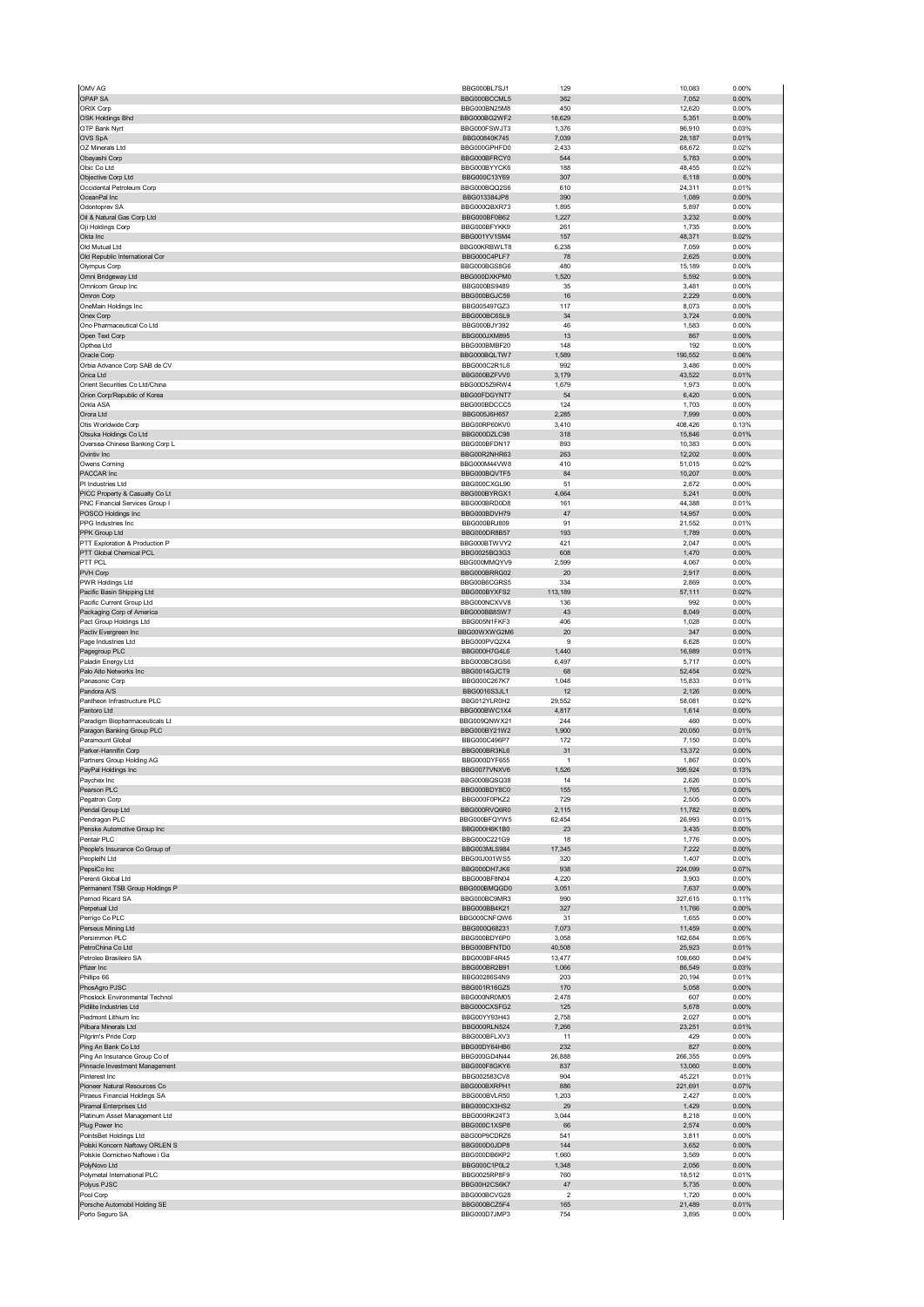| Postal Savings Bank of China C                               | BBG00DSLKXX3                 | 1,856                 | 1,791             | 0.00%             |
|--------------------------------------------------------------|------------------------------|-----------------------|-------------------|-------------------|
| Poste Italiane SpA                                           | BBG009S5S6L1                 | 89                    | 1,606             | 0.00%             |
| Pou Chen Corp                                                | BBG000BBQC07                 | 3,536                 | 5,827             | 0.00%             |
| Power Corp of Canada                                         | BBG000BCC284                 | 158                   | 7,183             | 0.00%             |
| Powszechna Kasa Oszczedności B                               | BBG000BMWXJ0                 | 550                   | 8,427             | 0.00%             |
| Powszechny Zaklad Ubezpieczen                                | BBG000BTY1D9                 | 513                   | 6,194             | 0.00%             |
| Praemium Ltd                                                 | BBG000P363H4                 | 1,685                 | 2,477             | 0.00%             |
| PrairieSky Royalty Ltd                                       | BBG006FD67J9<br>BBG000BMC1S2 | 101                   | 1,500             | 0.00%             |
| Premier Investments Ltd                                      |                              | 480                   | 14,558            | 0.00%             |
| Principal Financial Group Inc<br>Pro Medicus Ltd             | BBG000NSCNT7<br>BBG000C41MZ9 | 53<br>237             | 5,276             | 0.00%<br>0.00%    |
| ProSiebenSat.1 Media SE                                      | BBG000CLKVQ0                 | 162                   | 14,774<br>3,559   | 0.00%             |
| Procter & Gamble Co/The                                      | BBG000BR2TH3                 | 716                   | 161,140           | 0.05%             |
| Progressive Corp/The                                         | BBG000BR37X2                 | 97                    | 13,684            | 0.00%             |
| Prosus NV                                                    | BBG00NQKSQ99                 | 5                     | 541               | 0.00%             |
| Prudential Financial Inc.                                    | BBG000HCJMF9                 | 159                   | 23,727            | 0.01%             |
| <b>Prudential PLC</b>                                        | BBG000BDY322                 | 12,218                | 290,102           | 0.09%             |
| Prysmian SpA                                                 | BBG000R58W81                 | 75                    | 3,865             | 0.00%             |
| Public Bank Bhd                                              | BBG000BB2BD1                 | 21,190                | 29,103            | 0.01%             |
| Publicis Groupe SA                                           | BBG000BCB3M7                 | 354                   | 32,753            | 0.01%             |
| PulteGroup Inc                                               | BBG000BR54L0                 | 102                   | 8,035             | $0.00\%$          |
| Punjab National Bank                                         | BBG000GMJZ78                 | 1,202                 | 829               | 0.00%             |
| Pushpay Holdings Ltd                                         | BBG00DY9Z158                 | 3,630                 | 4,410             | 0.00%             |
| QBE Insurance Group Ltd                                      | BBG000BB1VD8                 | 51,452                | 583,983           | 0.19%             |
| QUALCOMM Inc                                                 | BBG000CGC1X8                 | 168                   | 42,343            | 0.01%             |
| Qantas Airways Ltd                                           | BBG000BLCWX0                 | 85,072                | 426,208           | 0.14%             |
| Qatar International Islamic Ba                               | BBG000PS8145                 | 833                   | 2,900             | 0.00%             |
| Qatar Islamic Bank SAQ                                       | BBG000PS7ZP8                 | 1,242                 | 8,601             | 0.00%             |
| Qatar National Bank QPSC                                     | BBG000BBDH91                 | 6,024                 | 45,942            | 0.01%             |
| QinetiQ Group PLC                                            | BBG000HF5083                 | 1,507                 | 7,466             | 0.00%             |
| Qorvo Inc<br>Qualitas Ltd                                    | BBG007TJF1N7<br>BBG013ZJJKN2 | 9<br>30,249           | 1,901             | 0.00%<br>0.02%    |
| Quanta Computer Inc                                          | BBG000CL1KQ5                 | 1,126                 | 75,017<br>5,301   | $0.00\%$          |
| Quanta Services Inc.                                         | BBG000BBL8V7                 | 11                    | 1,694             | 0.00%             |
| Quebecor Inc                                                 | BBG000BZTJQ8                 | 104                   | 3,238             | 0.00%             |
| Quest Diagnostics Inc                                        | BBG000BN84F3                 | 14                    | 3,423             | 0.00%             |
| Quinenco SA                                                  | BBG000HSJ2M0                 | 1,666                 | 4,439             | 0.00%             |
| Qurate Retail Inc.                                           | BBG000PCQQL6                 | 1,226                 | 12,815            | 0.00%             |
| REA Group Ltd                                                | BBG000C41NH7                 | 1,261                 | 211,431           | 0.07%             |
| <b>RELX PLC</b>                                              | BBG000D03XD4                 | 8,086                 | 361,023           | 0.12%             |
| RHB Bank Bhd                                                 | BBG002HR1PP3                 | 3,374                 | 5,983             | 0.00%             |
| RPM International Inc                                        | BBG000DCNK80                 | 35                    | 4,912             | 0.00%             |
| RPMGlobal Holdings Ltd                                       | BBG000F8KMY7                 | 770                   | 1,656             | 0.00%             |
| RTL Group SA                                                 | BBG000BLDDC4                 | 35                    | 2,575             | 0.00%             |
| Rackspace Technology Inc                                     | BBG00W0JYQQ4                 | 569                   | 10,537            | 0.00%             |
| Radico Khaitan Ltd                                           | BBG000BL2XZ7                 | 526                   | 12,036            | 0.00%             |
| Raia Drogasil SA                                             | BBG000BTXK93                 | 1,794                 | 10,767            | 0.00%             |
| Raiffeisen Bank International                                | BBG000F4LJ27                 | 159                   | 6,436             | 0.00%             |
| Rakuten Group Inc                                            | BBG000CGWW31                 | 415                   | 5,714             | $0.00\%$          |
| Rallye SA                                                    | BBG000BGF6M7                 | 842                   | 6,640             | 0.00%             |
| Ralph Lauren Corp                                            | BBG000BS0ZF1                 | 14                    | 2,301             | 0.00%             |
| Ramelius Resources Ltd<br>Randstad NV                        | BBG000PMB297<br>BBG000BFFZH1 | 5,037<br>97           | 7,908<br>9,083    | 0.00%<br>0.00%    |
| Rational AG                                                  | BBG000C22V73                 | 25                    | 35,507            | 0.01%             |
| Raymond James Financial Inc                                  | BBG000BS73J1                 | 28                    | 3,848             | $0.00\%$          |
| Raytheon Technologies Corp                                   | BBG000BW8S60                 | 1,697                 | 200,826           | 0.06%             |
| Realia Business SA                                           | BBG000GTD3N2                 | 6,209                 | 7,730             | 0.00%             |
|                                                              |                              |                       |                   |                   |
|                                                              |                              |                       |                   |                   |
| Reckitt Benckiser Group PLC<br>Recordati Industria Chimica e | BBG000C38NP3<br>BBG000BC7PF1 | 121<br>362            | 14,237            | 0.00%<br>0.01%    |
|                                                              | BBG000F2BCY2                 | 71                    | 32,017            | 0.00%             |
| Recruit Holdings Co Ltd<br>Red 5 Ltd                         | BBG000H39TV7                 | 5,599                 | 5,889<br>1,624    | 0.00%             |
| Red Star Macalline Group Corp                                | BBG009DL1Z82                 | 1,202                 | 791               | 0.00%             |
| Redbubble Ltd                                                | BBG00CRHLVN9                 | 1.511                 | 4,940             | 0.00%             |
| Reece Ltd                                                    | BBG000BB8QJ6                 | 737                   | 19,922            | 0.01%             |
| Regeneron Pharmaceuticals Inc                                | BBG000C734W3                 | 13                    | 11,056            | 0.00%             |
| Regions Financial Corp                                       | BBG000Q3JN03                 | 1,669                 | 50,058            | 0.02%             |
| Regis Resources Ltd                                          | BBG000BLX2J9                 | 4,469                 | 8,715             | 0.00%             |
| Reinet Investments SCA                                       | BBG00J36Z0B0                 | 149                   | 3,670             | 0.00%             |
| Reinsurance Group of America I                               | BBG000BDLCQ0                 | 5                     | 769               | 0.00%             |
| Reliance Industries Ltd                                      | BBG000BKVP93                 | 1,946                 | 85,250            | 0.03%             |
| Reliance Steel & Aluminum                                    | BBG000CJ2181                 |                       | 1.795             | 0.00%             |
| Reliance Worldwide Corp Ltd                                  | BBG00CNNCST1                 | 2,055                 | 12,886            | 0.00%             |
| Remgro Ltd                                                   | BBG000C55RJ9                 | 1,103                 | 12,468            | 0.00%             |
| Renault SA<br>Renesas Electronics Corp                       | BBG000BKD864<br>BBG000MHQMB8 | 229<br>206            | 10,961<br>3,493   | 0.00%<br>0.00%    |
| Renewables Infrastructure Grou                               | BBG004TMT6C3                 | 260,919               | 653,286           | 0.21%             |
| Rentokil Initial PLC                                         | BBG000BDZZM8                 | 17,284                | 188,038           | 0.06%             |
| Repligen Corp                                                | BBG000BS48J3                 | 117                   | 42,506            | 0.01%             |
| Repsol SA                                                    | BBG000C2V6W8                 | 434                   | 7,083             | 0.00%             |
| Republic Services Inc                                        | BBG000BPXVJ6                 | 279                   | 53,422            | 0.02%             |
| ResMed Inc                                                   | BBG000L4M7F1                 | 20,288                | 773,482           | 0.25%             |
| Resolute Mining Ltd                                          | BBG000BT9RX8                 | 3,522                 | 1,374             | 0.00%             |
| Resona Holdings Inc                                          | BBG000C6HT37                 | 822                   | 4,391             | 0.00%             |
| Restaurant Brands International                              | BBG0076WG2V1                 | 97                    | 8,121             | 0.00%             |
| Rexel SA                                                     | BBG000M3SNV3                 | 1,215                 | 33,898            | 0.01%             |
| Richard Pieris & Co PLC                                      | BBG000FP8L39                 | 18,092                | 3,019             | 0.00%             |
| Ricoh Co Ltd                                                 | BBG000BKFTL9                 | 221                   | 2,827<br>4.144    | $0.00\%$          |
| Ridley Corp Ltd                                              | BBG000BMFXK7                 | 2,772                 |                   | 0.00%             |
| Rio Tinto Ltd<br>Rio Tinto PLC                               | BBG000BYLWT7<br>BBG000DZG3K1 | 2,409<br>817          | 241,197<br>74,427 | 0.08%<br>0.02%    |
| Rite Aid Corp                                                | BBG000BRWGG9                 | 69                    | 1,384             | 0.00%             |
| Robert Half International Inc                                | BBG000BS5DR2                 | 316                   | 48,409            | 0.02%             |
| Roche Holding AG                                             | BBG000BNV243                 | 150                   | 86,108            | 0.03%             |
| Rockwell Automation Inc                                      | BBG000BBCDZ2                 | 106                   | 50,731            | 0.02%             |
| Rohm Co Ltd                                                  | BBG000BGNZR9                 | 383                   | 47,945            | 0.02%             |
| Roku Inc                                                     | BBG001ZZPQJ6                 | 9                     | 2,774             | 0.00%             |
| Roper Technologies Inc                                       | BBG000F1ZSN5                 | 89                    | 60,063            | 0.02%             |
| Rosneft Oil Co PJSC                                          | BBG000Q75BV1                 | 2,089                 | 23,110            | 0.01%             |
| Ross Stores Inc                                              | BBG000BSBZH7                 | 383                   | 60,166            | 0.02%             |
| Rothschild & Co                                              | BBG000BVTPN6                 | 98                    | 6,181             | 0.00%             |
| Royal Bank of Canada                                         | BBG000BCJG31                 | 184                   | 26,958            | 0.01%             |
| Royal Caribbean Cruises Ltd                                  | BBG000BB5792                 | 29                    | 3,039             | 0.00%             |
| Royal Mail PLC                                               | BBG005CM0YV7                 | 866                   | 8,161             | $0.00\%$          |
| Royalty Pharma PLC                                           | BBG00V1L5YZ5                 | 31                    | 1,696             | 0.00%             |
| Rumo SA                                                      | BBG00G6D37M6                 | 2,031                 | 8,906             | 0.00%             |
| Ryanair Holdings PLC                                         | BBG000J9CBT0                 | 1,579                 | 222,286           | 0.07%             |
| Ryder System Inc<br>S&P Global Inc                           | BBG000BRVP70<br>BBG000BP1Q11 | 102<br>98             | 11,573<br>63,640  | 0.00%<br>0.02%    |
| SAP SE                                                       | BBG000BG7DY8                 | 791                   | 154,478           | 0.05%             |
| <b>SCOR SE</b>                                               | BBG000DZ5LK3                 | 57                    | 2,461             | 0.00%             |
| SEB SA                                                       | BBG000BCCKX6                 | 5                     | 1,069             | $0.00\%$          |
| <b>SEEK Ltd</b>                                              | BBG000FWNJP8                 | 8,955                 | 293,556           | 0.09%             |
| <b>SES SA</b>                                                | BBG000GXK7D7                 | 155                   | 1,693             | 0.00%             |
| <b>SGS SA</b><br>SITC International Holdings Co              | BBG000BHR3B1<br>BBG00159JSH2 | $\overline{0}$<br>530 | 2,236<br>2,639    | 0.00%<br>$0.00\%$ |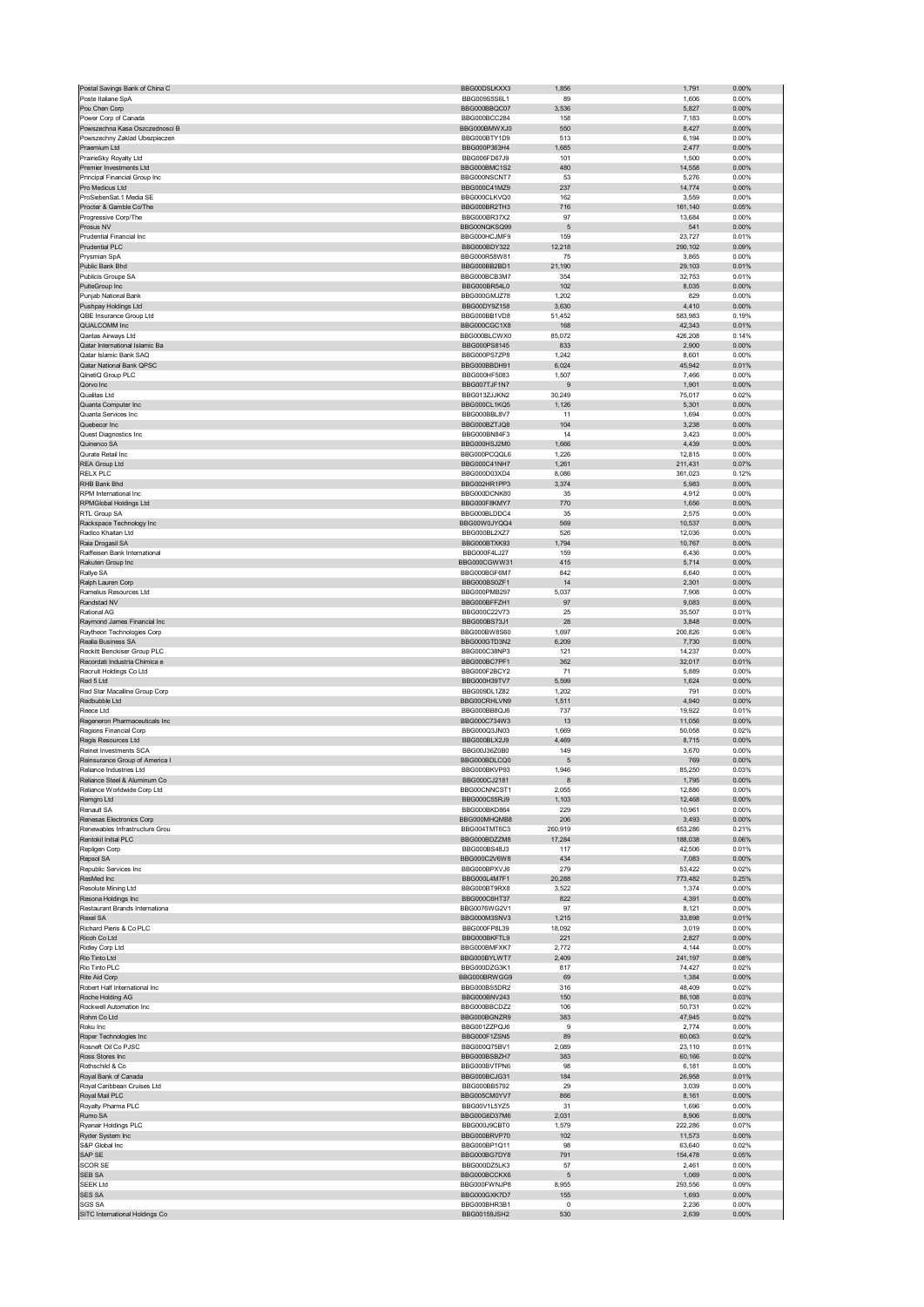| SK Biopharmaceuticals Co Ltd                                 | BBG002Q871F3                 | 74             | 8,268             | 0.00%          |
|--------------------------------------------------------------|------------------------------|----------------|-------------------|----------------|
| SK Bioscience Co Ltd                                         | BBG00N9MHSP4                 | 40             | 10,384            | 0.00%          |
| SK Hynix Inc                                                 | BBG000GQVT51                 | 808            | 122,529           | 0.04%          |
| SK Inc                                                       | BBG000C2JFR8                 | 37             | 10,621            | 0.00%          |
| SK Square Co Ltd<br>SKF AB                                   | BBG011CLDZ86<br>BBG000BCD7X4 | 24<br>57       | 1,862<br>1,848    | 0.00%<br>0.00% |
| SKYCITY Entertainment Group Lt                               | BBG000HX74B0                 | 943            | 2,707             | 0.00%          |
| SM Investments Corp                                          | BBG000DKX0B1                 | 64             | 1,633             | 0.00%          |
| SMC Corp                                                     | BBG000BLKXN0                 | 51             | 47,098            | 0.02%          |
| SODEXO SA PF                                                 | BBG012G23H56                 | 16             | 1,912             | 0.00%          |
| SPAR Group Ltd/The                                           | BBG000Q8ZZM3                 | 472            | 6,798             | 0.00%          |
| SSR Mining Inc                                               | BBG00VR71W95                 | 3,631          | 87,882            | 0.03%          |
| STMicroelectronics NV                                        | BBG000BHHK06                 | 594            | 40,331            | 0.01%          |
| <b>SVB Financial Group</b>                                   | BBG000BT0CM2                 | 49             | 45,348            | 0.01%          |
| Safran SA<br>Saga PLC                                        | BBG000BP01S8<br>BBG006K57CX2 | 12<br>2,524    | 2,050<br>13,401   | 0.00%<br>0.00% |
| Sage Group PLC/The                                           | BBG000BN0PP3                 | 778            | 12,359            | 0.00%          |
| Saipem SpA                                                   | BBG000BC9VV8                 | 370            | 1,067             | 0.00%          |
| Sampo Oyj                                                    | BBG000BRP3P6                 | 305            | 21,047            | 0.01%          |
| Samsung Biologics Co Ltd                                     | BBG0060N9DS7                 | 30             | 30,961            | 0.01%          |
| Samsung C&T Corp                                             | BBG000D5PS68                 | 65             | 8,954             | 0.00%          |
| Samsung Electro-Mechanics Co L                               | BBG000BCXYZ1                 | $\sqrt{5}$     | 1,202             | 0.00%          |
| Samsung Electronics Co Ltd                                   | BBG000BCY2S8                 | 4,828          | 423,994           | 0.14%<br>0.00% |
| Samsung Engineering Co Ltd<br>Samsung Fire & Marine Insuranc | BBG000HTQXQ8<br>BBG000BG7W76 | 78<br>25       | 2,067<br>5,888    | 0.00%          |
| Samsung Life Insurance Co Ltd                                | BBG000FGB8Z9                 | 50             | 3,712             | 0.00%          |
| Samsung SDI Co Ltd                                           | BBG000BCY0Q4                 | 247            | 187,468           | 0.06%          |
| San Miguel Corp                                              | BBG000BFHD51                 | 703            | 2,177             | 0.00%          |
| Sandfire Resources Ltd                                       | BBG000JTYKD9                 | 11,753         | 77,338            | 0.02%          |
| Sands China Ltd                                              | BBG000PSNMN1                 | 2,174          | 6,967             | 0.00%          |
| Sandvik AB                                                   | BBG000BR0GN6                 | 98             | 3,769             | 0.00%          |
| Sanlam Ltd                                                   | BBG000CDQK77                 | 1,391          | 7,115             | 0.00%          |
| Sanofi<br>Santander Bank Polska SA                           | BBG000BWBBP2<br>BBG000DP4F92 | 1,846<br>31    | 255,773<br>3,727  | 0.08%<br>0.00% |
| Santen Pharmaceutical Co Ltd                                 | BBG000BJYV90                 | 272            | 4,568             | 0.00%          |
| Santos Ltd                                                   | BBG000BQKQ90                 | 99,000         | 624,690           | 0.20%          |
| Saputo Inc                                                   | BBG000BHGZT3                 | 53             | 1,639             | 0.00%          |
| Sartorius AG                                                 | BBG000BGC542                 | 35             | 32,852            | 0.01%          |
| Sartorius Stedim Biotech                                     | BBG000FH5WS9                 | 10             | 7,420             | 0.00%          |
| Sasol Ltd                                                    | BBG000BTZ0H6                 | 354            | 7,900             | 0.00%          |
| Sberbank of Russia PJSC                                      | BBG001VBZR00                 | 4,280          | 94,477            | 0.03%          |
| Schaeffler AG<br>Schibsted ASA                               | BBG00B2FVG27<br>BBG000BBMVZ1 | 872<br>224     | 9,939<br>11,030   | 0.00%<br>0.00% |
| Schindler Holding AG                                         | BBG000BC8JQ2                 | 6              | 2,203             | 0.00%          |
| Schlumberger NV                                              | BBG000BT41Q8                 | 541            | 22,295            | 0.01%          |
| Schneider Electric SE                                        | BBG000BBWCH2                 | 1,302          | 351,345           | 0.11%          |
| Schroders PLC                                                | BBG000BF0TF3                 | 59             | 3,885             | 0.00%          |
| Scotts Miracle-Gro Co/The                                    | BBG000BT5PG5                 | 55             | 12,077            | 0.00%          |
| Sdcl Energy Efficiency Income                                | BBG00MNLXLX0                 | 204,518        | 447,679           | 0.14%          |
| Sea Ltd<br>Seagate Technology Holdings PL                    | BBG00HTBWMG5<br>BBG0113JGQF0 | 124<br>322     | 38,216<br>50,016  | 0.01%<br>0.02% |
| Sealed Air Corp                                              | BBG000C22QV7                 | 69             | 6,357             | 0.00%          |
| Seazen Group Ltd                                             | BBG003MJZ5R8                 | 972            | 904               | 0.00%          |
| Secom Co Ltd                                                 | BBG000BNHG57                 | 22             | 2,051             | 0.00%          |
| Seegene Inc                                                  | BBG0014G4BH0                 | 75             | 5,315             | 0.00%          |
| Seiko Epson Corp                                             | BBG000PRVGB0                 | 109            | 2,684             | 0.00%          |
| Sekisui Chemical Co Ltd                                      | BBG000BG5531                 | 93             | 2,131             | 0.00%          |
| Sekisui House Ltd<br>Select Harvests Ltd                     | BBG000BFTPN1<br>BBG000HK7XF0 | 132<br>613     | 3,886<br>3,806    | 0.00%<br>0.00% |
| Senex Energy Ltd                                             | BBG000BRSD44                 | 992            | 4,583             | 0.00%          |
| Service Corp International/US                                | BBG000BTHH16                 | 508            | 49,620            | 0.02%          |
| Service Stream Ltd                                           | BBG000PLXDY3                 | 3,048          | 2,453             | 0.00%          |
| ServiceNow Inc                                               | BBG000M1R011                 | 546            | 487,794           | 0.16%          |
| Seven & i Holdings Co Ltd                                    | BBG000BNCSN6                 | 566            | 34,163            | 0.01%          |
| Seven Group Holdings Ltd<br>Severstal PAO                    | BBG000BJ66K3<br>BBG000Q3XWC4 | 409<br>614     | 8,824<br>18,184   | 0.00%<br>0.01% |
| Sezzle Inc                                                   | BBG00PLQBFR8                 | 42             | 126               | 0.00%          |
| Shaanxi Coal Industry Co Ltd                                 | BBG007FFWC39                 | 4,035          | 10,648            | 0.00%          |
| Shanghai Pharmaceuticals Holdi                               | BBG0015W4KX6                 | 826            | 2,155             | 0.00%          |
| Shanghai Pudong Development Ba                               | BBG00709H9J6                 | 1,454          | 2,683             | 0.00%          |
| Sharp Corp/Japan                                             | BBG000BGL515<br>BBG000BSR5N9 | 129<br>336     | 2.033<br>14,047   | 0.00%<br>0.00% |
| Shaw Communications Inc<br>Shenzhen Overseas Chinese Town    | BBG00F1364D9                 | 4,862          | 7,403             | 0.00%          |
| Sherwin-Williams Co/The                                      | BBG000BSXQV7                 | 704            | 341,235           | 0.11%          |
| Shimadzu Corp                                                | BBG000BGRSS0                 | 829            | 48,050            | 0.02%          |
| Shimao Group Holdings Ltd                                    | BBG000C0T6W5                 | 1,492          | 1,342             | 0.00%          |
| Shimizu Corp                                                 | BBG000BFRMJ5                 | 367            | 3,124             | 0.00%          |
| Shin Kong Financial Holding Co                               | BBG000BZBZS9                 | 3,161          | 1,737             | 0.00%          |
| Shin Poong Pharmaceutical Co L<br>Shin-Etsu Chemical Co Ltd  | BBG000BG62G3<br>BBG000BG24K8 | 60<br>48       | 2,211<br>11,357   | 0.00%<br>0.00% |
| Shinhan Financial Group Co Ltd                               | BBG000K7N844                 | 398            | 16,959            | 0.01%          |
| Shionogi & Co Ltd                                            | BBG000BJQ7X5                 | 34             | 3,337             | 0.00%          |
| Shiseido Co Ltd                                              | BBG000BG7Y27                 | 219            | 16,760            | 0.01%          |
| Shopify Inc                                                  | BBG004DW5NB8                 | 28             | 52,718            | 0.02%          |
| Shoprite Holdings Ltd                                        | BBG000BFNXZ7                 | 754            | 13,578            | 0.00%          |
| Showa Denko KK<br>Shree Cement Ltd                           | BBG000BG05J9<br>BBG000CZMT73 | 22<br>9        | 637<br>4,668      | 0.00%<br>0.00% |
| Shurgard Self Storage SA                                     | BBG00M4QJQ38                 | 2,208          | 198,539           | 0.06%          |
| Siam Cement PCL/The                                          | BBG000BSLLR6                 | 166            | 2,634             | 0.00%          |
| Siam Commercial Bank PCL/The                                 | BBG000BSLKZ9                 | 656            | 3,432             | 0.00%          |
| Siam Makro PCL                                               | BBG000M262B7                 | 23             | 40                | 0.00%          |
| Sibanye Stillwater Ltd                                       | BBG00R3JTQ15                 | 13,367         | 56,561            | 0.02%          |
| Siemens AG<br>Siemens Energy AG                              | BBG000BCCRV3<br>BBG00XLWSW57 | 441<br>1,316   | 105.337<br>46,293 | 0.03%<br>0.01% |
| Siemens Gamesa Renewable Energ                               | BBG000BH2X22                 | 116            | 3,813             | 0.00%          |
| Siemens Ltd                                                  | BBG000CZTJS5                 | 63             | 2,758             | 0.00%          |
| Sigma Healthcare Ltd                                         | BBG000PBSFN8                 | 3,296          | 1,582             | 0.00%          |
| Signature Bank/New York NY                                   | BBG000M6TR37                 | 119            | 53,086            | 0.02%          |
| Signet Jewelers Ltd                                          | BBG000C4ZZ10                 | 79             | 9,449             | 0.00%          |
| Signify NV<br>Sika AG                                        | BBG00CTZ9MW1                 | 67<br>82       | 4,253<br>47,240   | 0.00%<br>0.02% |
| Silver Lake Resources Ltd                                    | BBG000BC97P8                 |                | 9,160             | 0.00%          |
|                                                              | BBG000DGM5W8                 |                |                   |                |
| Silver Mines Ltd                                             | BBG000QBM7B4                 | 5,161<br>4,111 | 904               | 0.00%          |
| Sime Darby Bhd                                               | BBG000F9J6T8                 | 10,066         | 7,710             | 0.00%          |
| Sime Darby Plantation Bhd                                    | BBG00J88MJM2                 | 4,325          | 5,368             | 0.00%          |
| Sime Darby Property Bhd                                      | BBG00J88MDX3                 | 6,385          | 1,254             | 0.00%          |
| Sims Ltd                                                     | BBG000BSRGJ0                 | 836            | 13,420            | 0.00%          |
| Sinch AB<br>Sino Land Co Ltd                                 | BBG00B0DSW69<br>BBG000BDSR53 | 309<br>1,109   | 5,403<br>1,899    | 0.00%<br>0.00% |
| Sino-Ocean Group Holding Ltd                                 | BBG000PMF346                 | 6,232          | 2,001             | 0.00%          |
| Sinopharm Group Co Ltd                                       | BBG000VWV3Z5                 | 937            | 2,803             | 0.00%          |
| Sirius XM Holdings Inc                                       | BBG000BT0093                 | 455            | 3,976             | 0.00%          |
| SiteMinder Ltd                                               | BBG01223RK65                 | 6,962          | 47,064            | 0.02%          |
| Skandinaviska Enskilda Banken<br>Skanska AB                  | BBG000BGX763<br>BBG000BCD9M2 | 593<br>42      | 11,332<br>1,495   | 0.00%<br>0.00% |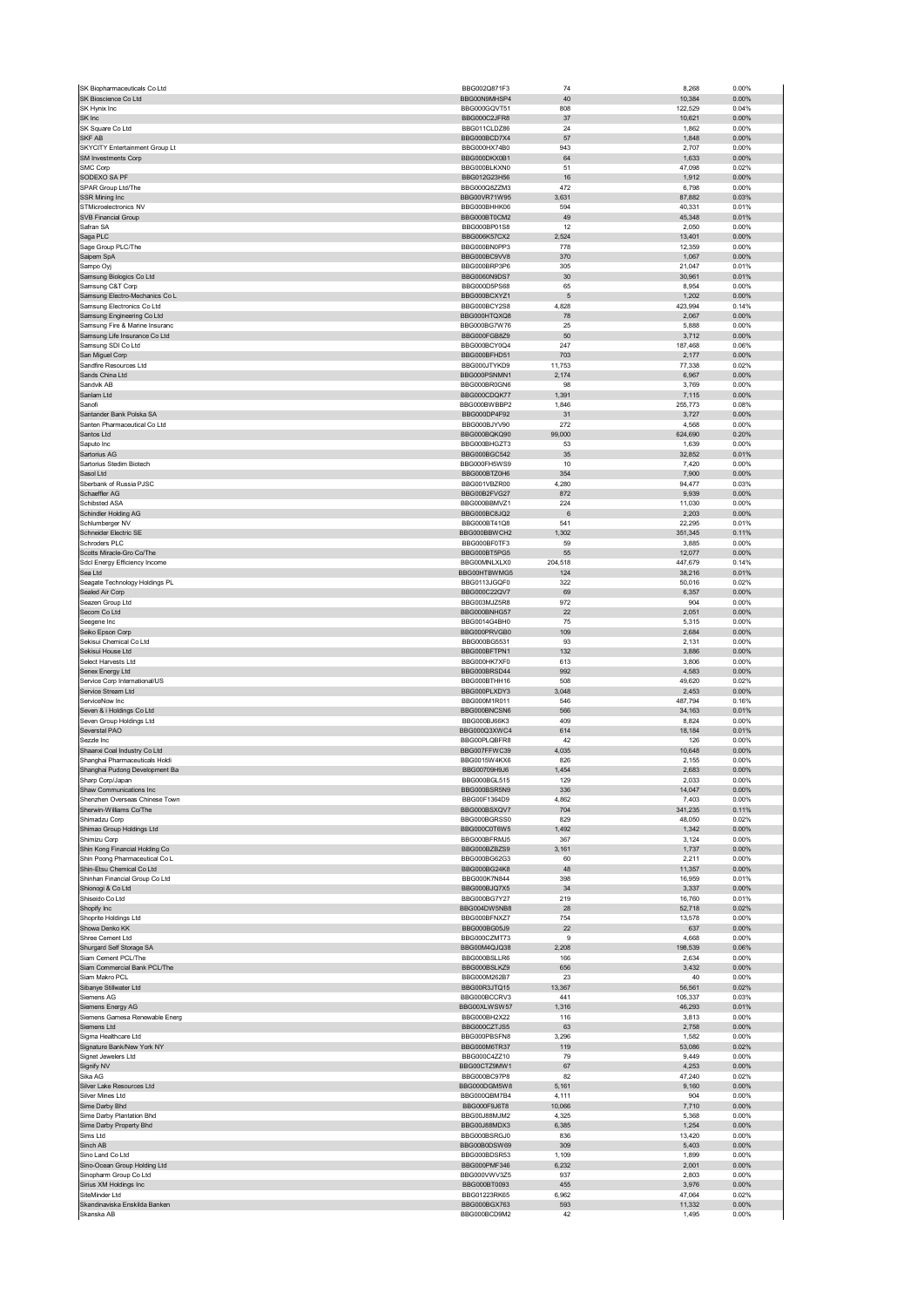| Skyworks Solutions Inc                                           | BBG000KLB4Q1                  | 12               | 2,518             | 0.00%             |
|------------------------------------------------------------------|-------------------------------|------------------|-------------------|-------------------|
| SmartGroup Corp Ltd<br>Smith & Nephew PLC                        | BBG002VKXZN7<br>BBG000BF2206  | 775<br>505       | 6,008<br>12,172   | 0.00%<br>0.00%    |
| Smiths Group PLC                                                 | BBG000BF1SQ2                  | 2,606            | 76,688            | 0.02%             |
| Smurfit Kappa Group PLC                                          | BBG000NCTTW7                  | 90               | 6,840             | 0.00%             |
| Snap Inc                                                         | BBG00441QMJ7                  | 69               | 4,431             | 0.00%             |
| Snap-on Inc<br>Snowflake Inc                                     | BBG000BT7JW9<br>BBG007DHGNJ4  | $\sqrt{4}$<br>97 | 1,309             | 0.00%<br>0.01%    |
| Societe BIC SA                                                   | BBG000BBX6X6                  | 61               | 45,298<br>4,501   | 0.00%             |
| Societe Generale SA                                              | BBG000BCDQ35                  | 373              | 17,637            | 0.01%             |
| Sodexo SA                                                        | BBG000BC1GH5                  | 21               | 2,520             | 0.00%             |
| Solvay SA                                                        | BBG000BQ5Z15                  | 49               | 7,835             | 0.00%             |
| Sompo Holdings Inc<br>Sonic Healthcare Ltd                       | BBG000QDQHZ8<br>BBG000BLHPW1  | 99<br>1,923      | 5,771<br>89,688   | 0.00%<br>0.03%    |
| Sonova Holding AG                                                | BBG000RSPBY9                  |                  | 537               | $0.00\%$          |
| Sony Group Corp                                                  | BBG000C26F38                  | 2,488            | 430,090           | 0.14%             |
| South32 Ltd                                                      | BBG0070L8ZT0                  | 20,745           | 83,186            | 0.03%             |
| Southern Copper Corp<br>Southern Cross Media Group Ltd           | BBG000BSHH72<br>BBG000KNLH78  | 193<br>61,835    | 16,406<br>119,959 | 0.01%<br>0.04%    |
| Spectrum Brands Holdings Inc                                     | BBG000DS5588                  | $\boldsymbol{9}$ | 1,227             | 0.00%             |
| Spirit Airlines Inc                                              | BBG000BF6RQ9                  | 100              | 2,991             | 0.00%             |
| Spotify Technology SA                                            | BBG003T4VFC2                  | 14               | 4,631             | 0.00%             |
| Square Enix Holdings Co Ltd                                      | BBG000BJXQM7                  | 409              | 28,819            | 0.01%             |
| St Barbara Ltd<br>Standard Bank Group Ltd                        | BBG000BS4GC2<br>BBG000BQR991  | 4,315<br>1,091   | 6,321<br>13,168   | 0.00%<br>0.00%    |
| Standard Chartered PLC                                           | BBG000BF2QW8                  | 746              | 6,234             | 0.00%             |
| Stanley Black & Decker Inc                                       | BBG000BTQR96                  | 13               | 3,360             | 0.00%             |
| Star Entertainment Grp Ltd/The                                   | BBG0017SCN04                  | 36,824           | 135,511           | 0.04%             |
| Starbucks Corp                                                   | BBG000CTQBF3                  | 121              | 19,501            | 0.01%             |
| Starpharma Holdings Ltd<br>Starwood Property Trust Inc           | BBG000BW3JT0<br>BBG000M1J270  | 559<br>31        | 749<br>1,034      | 0.00%<br>0.00%    |
| State Bank of India                                              | BBG000GQ5749                  | 755              | 6,436             | 0.00%             |
| State Street Corp                                                | BBG000BKFBD7                  | 95               | 12,141            | 0.00%             |
| Steadfast Group Ltd                                              | BBG001BHCVX9                  | 35,763           | 187,755           | 0.06%             |
| Steel Dynamics Inc                                               | BBG000HGYNZ9                  | 224              | 19,111            | 0.01%             |
| Steinhoff International Holdin<br>Stellantis NV                  | BBG009T5PLG6<br>BBG00793G288  | 52,580<br>13,146 | 22,765<br>342,980 | 0.01%<br>0.11%    |
| Stora Enso Oyj                                                   | BBG000G1VR87                  | 1,766            | 44,571            | 0.01%             |
| Straumann Holding AG                                             | BBG000C1Y6Q4                  | 10               | 29,849            | 0.01%             |
| Strike Energy Ltd                                                | BBG000F89318                  | 16,900           | 3,465             | 0.00%             |
| Stryker Corp                                                     | BBG000DN7P92                  | 159              | 58,615            | 0.02%             |
| Subaru Corp                                                      | BBG000BGR1H1                  | 253              | 6,228             | 0.00%             |
| Sul America SA<br>Sumitomo Chemical Co Ltd                       | BBG000TDRS53<br>BBG000BG0GJ5  | 325<br>626       | 2,207<br>4,054    | 0.00%<br>0.00%    |
| Sumitomo Corp                                                    | BBG000BB6ZY1                  | 278              | 5,644             | 0.00%             |
| Sumitomo Dainippon Pharma Co L                                   | BBG000BG65R4                  | 62               | 979               | 0.00%             |
| Sumitomo Electric Industries L                                   | BBG000BLBD45                  | 242              | 4,338             | 0.00%             |
| Sumitomo Metal Mining Co Ltd                                     | BBG000BB13F8                  | 26               | 1,365             | 0.00%             |
| Sumitomo Mitsui Financial Grou<br>Sumitomo Mitsui Trust Holdings | BBG000PJ4DL4<br>BBG000LN14V1  | 369<br>3,187     | 17,359            | 0.01%<br>0.05%    |
| Sumitomo Realty & Development                                    | BBG000BGY432                  | 54               | 146,267<br>2,187  | 0.00%             |
| Sumitomo Rubber Industries Ltd                                   | BBG000BL18R2                  | 374              | 5,237             | 0.00%             |
| Sun Art Retail Group Ltd                                         | BBG001RTXP48                  | 1,193            | 659               | 0.00%             |
| Sun Hung Kai Properties Ltd                                      | BBG000BF0155                  | 10,529           | 175,723           | 0.06%             |
| Sun Life Financial Inc                                           | BBG000LS68P3                  | 89               | 6,852             | 0.00%             |
| Sun Pharmaceutical Industries<br>Sunac China Holdings Ltd        | BBG000BV5G16<br>BBG000PZ8SG7  | 226<br>1,591     | 3,539<br>3,307    | 0.00%<br>0.00%    |
|                                                                  |                               |                  |                   |                   |
| Suncorp Group Ltd                                                | BBG000CR4Y89                  | 28,313           | 313,426           | 0.10%             |
| Sunny Optical Technology Group                                   | BBG000C16952                  | 117              | 5,095             | 0.00%             |
| Suntory Beverage & Food Ltd                                      | BBG004ML6D96                  | 152              | 7,576             | 0.00%             |
| Super Retail Group Ltd                                           | BBG000BF8GK7                  | 21,701           | 270,397           | 0.09%             |
| Surgutneftegas PJSC                                              | BBG000NNC0N4                  | 831              | 6,112             | 0.00%             |
| Suzano SA                                                        | BBG00J5Q0BS0                  | 435              | 6,462             | 0.00%             |
| Suzuki Motor Corp<br>Svenska Cellulosa AB SCA                    | BBG000BGQTF3<br>BBG000BCCG29  | 2,027<br>591     | 107,223<br>14,439 | 0.03%<br>$0.00\%$ |
| Svenska Handelsbanken AB                                         | BBG000BGX8Y0                  | 607              | 9,018             | 0.00%             |
| Swatch Group AG/The                                              | BBG000BVQ866                  | 22               | 9,344             | 0.00%             |
| Swedbank AB                                                      | BBG000BQXJJ1                  | 187              | 5,166             | 0.00%             |
| Swire Pacific Ltd                                                | BBG000BF0315                  | 6,603            | 12,665            | 0.00%             |
| Swire Properties Ltd<br>iss Life Holdina A                       | BBG000PQBD21<br>BRC000BP IT75 | 1,127            | 3,885<br>4.662    | 0.00%<br>n nn%    |
| Swiss Re AG                                                      | BBG001P1Z4F4                  | 115              | 15,678            | 0.01%             |
| Switch Inc                                                       | BBG00HPDM5Z2                  | 2,098            | 82,649            | 0.03%             |
| Symbio Holdings Ltd                                              | BBG000P4T4M9                  | 247              | 1,671             | 0.00%             |
| Symrise AG                                                       | BBG000N4B6Z1                  | 153              | 31,136            | 0.01%             |
| Synchrony Financial<br>Synopsys Inc                              | BBG00658F3P3<br>BBG000BSFRF3  | 1,028<br>305     | 65,608<br>154,758 | 0.02%<br>0.05%    |
| Sysco Corp                                                       | BBG000BTVJ25                  | 599              | 64,698            | 0.02%             |
| Sysmex Corp                                                      | BBG000C2SF52                  | 64               | 11,903            | 0.00%             |
| T Rowe Price Group Inc                                           | BBG000BVMPN3                  | 19               | 5,110             | 0.00%             |
| T&D Holdings Inc<br><b>TCS Group Holding PLC</b>                 | BBG000BVF804<br>BBG005DXJS36  | 163<br>1,212     | 2,868<br>140,513  | $0.00\%$<br>0.05% |
| <b>TDK Corp</b>                                                  | BBG000C26MP9                  | 46               | 2,489             | 0.00%             |
| TE Connectivity Ltd                                              | BBG000RGM5P1                  | 1,819            | 403,663           | 0.13%             |
| TJX Cos Inc/The                                                  | BBG000BV8DN6                  | 176              | 18,384            | 0.01%             |
| <b>TOMRA Systems ASA</b>                                         | BBG000BCQZM0<br>BBG000BCN8S7  | 956              | 94,113            | 0.03%             |
| <b>TOPPAN INC</b><br>Tabcorp Holdings Ltd                        | BBG000CMHCR3                  | 95<br>5,794      | 2,447<br>29,086   | 0.00%<br>0.01%    |
| Taisei Corp                                                      | BBG000BFR3K5                  | 192              | 8,015             | 0.00%             |
| Taiwan Cement Corp                                               | BBG000BCWQQ9                  | 3,620            | 8,638             | 0.00%             |
| Taiwan Semiconductor Manufactu                                   | BBG000BD87K0                  | 5,580            | 468,189           | 0.15%             |
| Take-Two Interactive Software                                    | BBG000BS1YV5                  | 200              | 48,794            | 0.02%             |
| Takeda Pharmaceutical Co Ltd<br><b>Talanx AG</b>                 | BBG000BJPPH4<br>BBG000CRQVF3  | 791<br>86        | 29,642<br>5,708   | 0.01%<br>0.00%    |
| Tamburi Investment Partners Sp                                   | BBG000KDCQ25                  | 3,159            | 49,062            | 0.02%             |
| Tapestry Inc                                                     | BBG000BY29C7                  | 39               | 2,205             | 0.00%             |
| Target Corp                                                      | BBG000H8TVT2                  | 86               | 27,343            | 0.01%             |
| Tassal Group Ltd                                                 | BBG000BXPTR4                  | 531              | 1,853             | 0.00%<br>0.04%    |
| Tata Consultancy Services Ltd<br>Tata Consumer Products Ltd      | BBG000Q0WCK6<br>BBG000D1BVC8  | 1,961<br>400     | 135,657<br>5,501  | 0.00%             |
| Tata Motors Ltd                                                  | BBG000D0Z6J2                  | 1,490            | 13,296            | 0.00%             |
| Tata Steel Ltd                                                   | BBG000D0ZDF1                  | 432              | 8,880             | 0.00%             |
| Tatneft PJSC                                                     | BBG000B9X7K3                  | 330              | 18,849            | 0.01%             |
| Taylor Wimpey PLC                                                | BBG000BF4KL1                  | 44,890           | 146,767           | 0.05%             |
| Tecan Group AG<br>TechnipFMC PLC                                 | BBG000BNP507<br>BBG00DL8NMV2  | 37<br>217        | 31,406<br>1,763   | 0.01%<br>0.00%    |
| Technology One Ltd                                               | BBG000BMDJH4                  | 5,133            | 65,756            | 0.02%             |
| Techtronic Industries Co Ltd                                     | BBG000BFGXV9                  | 3,705            | 101,449           | 0.03%             |
| <b>Teck Resources Ltd</b>                                        | BBG000BCS9D6                  | 728              | 28,881            | 0.01%             |
| Teijin Ltd                                                       | BBG000BFXX22                  | 53               | 896               | 0.00%             |
| Tekfen Holding AS                                                | BBG000TFZRY9                  | 2,536<br>18      | 5,317             | 0.00%<br>0.00%    |
| Teladoc Health Inc<br>Teleflex Inc                               | BBG0019T5SG0<br>BBG000BV59Y6  | 570              | 2,233<br>257,702  | 0.08%             |
| Telefonaktiebolaget LM Ericsso<br>Teleperformance                | BBG000BX2SW5<br>BBG000BC86D4  | 2,286<br>242     | 34,659<br>148,388 | 0.01%<br>0.05%    |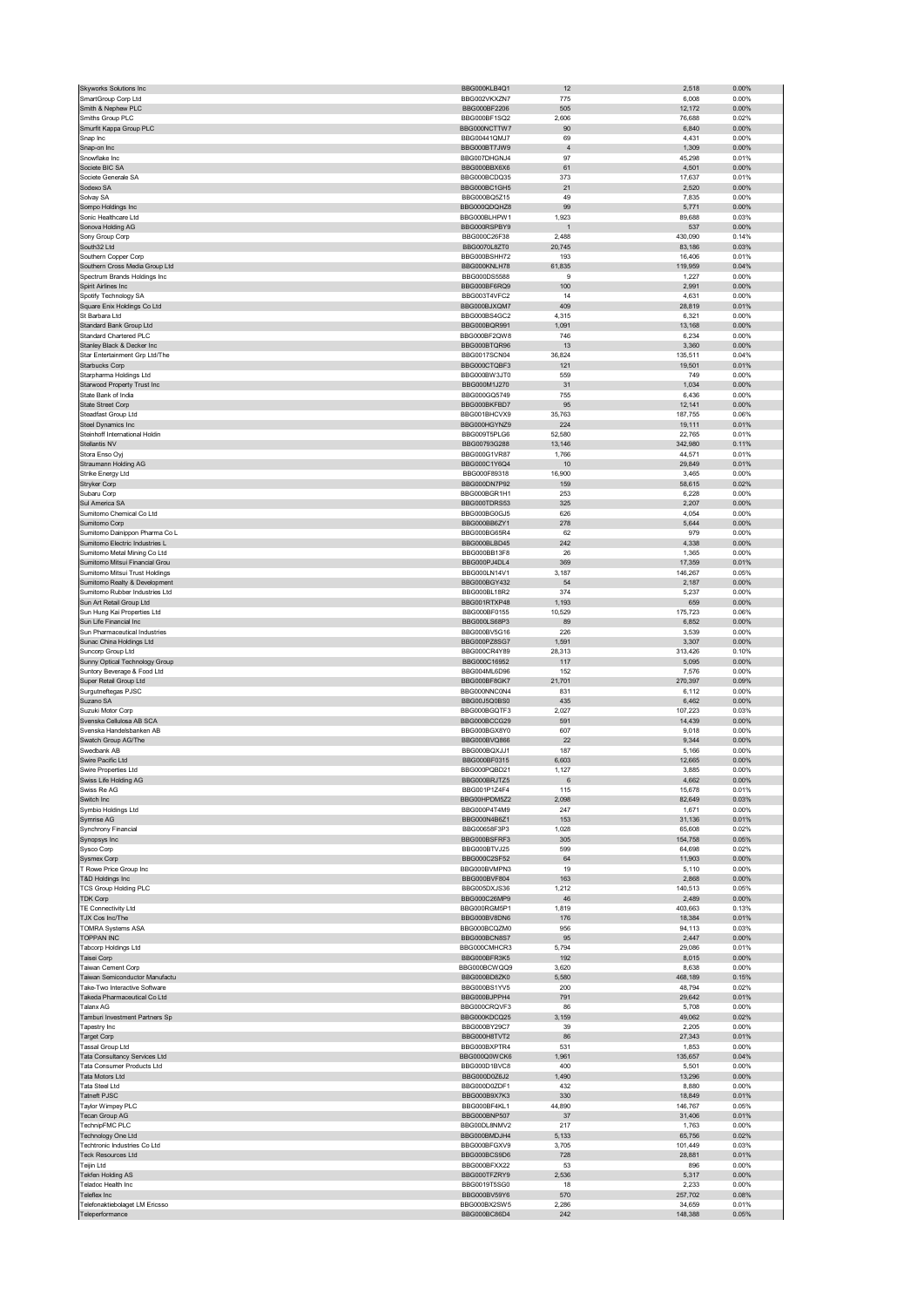| <b>Television Broadcasts Ltd</b>                            | BBG000BF07T6                 | 4,573                   | 3,800             | 0.00%             |
|-------------------------------------------------------------|------------------------------|-------------------------|-------------------|-------------------|
| Telix Pharmaceuticals Ltd<br>Temple & Webster Group Ltd     | BBG00HZHXWM5<br>BBG006T0RJQ5 | 502<br>620              | 3,893<br>6,672    | 0.00%<br>0.00%    |
| <b>Tenaris SA</b>                                           | BBG000KF3XG0                 | 2,187                   | 31,502            | 0.01%             |
| <b>Tencent Holdings Ltd</b>                                 | BBG000BJ35N5                 | 2,823                   | 227,474           | 0.07%             |
| Tencent Music Entertainment Gr                              | BBG00LDC5RK5                 | 5,318                   | 50,105            | 0.02%             |
| Teradyne Inc<br>Ternium SA                                  | BBG000BV4DR6<br>BBG000LTPD97 | 216<br>40               | 48,566<br>2,381   | 0.02%<br>0.00%    |
| Terumo Corp                                                 | BBG000BK08X8                 | 277                     | 16,104            | 0.01%             |
| <b>Tesco PLC</b>                                            | BBG000BF46Y8                 | 8,405                   | 45,390            | 0.01%             |
| Tesla Inc                                                   | BBG000N9MNX3                 | 40                      | 57,816            | 0.02%             |
| Teva Pharmaceutical Industries<br>Texas Instruments Inc.    | BBG000HVWNL3<br>BBG000BVV7G1 | 948<br>1.186            | 11,289<br>307,331 | 0.00%<br>0.10%    |
| Thai Beverage PCL                                           | BBG000BQ6ZN0                 | 1,056                   | 711               | 0.00%             |
| Thanachart Capital PCL                                      | BBG000BDJ6G7                 | 3,436                   | 5,341             | 0.00%             |
| Thermo Fisher Scientific Inc                                | BBG000BVDLH9                 | 408                     | 374,413           | 0.12%             |
| <b>Thomson Reuters Corp</b><br>Thor Industries Inc          | BBG000BFK1R9<br>BBG000BV6R84 | 53<br>354               | 8,761             | 0.00%<br>0.02%    |
| Tiger Brands Ltd                                            | BBG000C3KV44                 | 389                     | 50,504<br>6,060   | 0.00%             |
| Tingyi Cayman Islands Holding                               | BBG000G5QMZ5                 | 10,339                  | 29,221            | 0.01%             |
| Titan Co Ltd                                                | BBG000D17Q16                 | 218                     | 10,163            | 0.00%             |
| Tokio Marine Holdings Inc                                   | BBG000BBN738<br>BBG000C4RCK9 | 2,682<br>$\overline{4}$ | 204,785           | 0.07%<br>0.00%    |
| Tokyo Century Corp<br>Tokyo Electron Ltd                    | BBG000BB59S7                 | 15                      | 295<br>12,001     | 0.00%             |
| Tokyu Corp                                                  | BBG000BCQ4G6                 | 15                      | 282               | 0.00%             |
| <b>TopBuild Corp</b>                                        | <b>BBG0077VS2C0</b>          | 158                     | 59,889            | 0.02%             |
| Toray Industries Inc                                        | BBG000BD5C60                 | 371                     | 3,023             | 0.00%             |
| Toronto-Dominion Bank/The<br>Tosei Corp                     | BBG000BCRMB0<br>BBG000JPVC11 | 255<br>694              | 26,906<br>8,371   | 0.01%<br>0.00%    |
| Toshiba Corp                                                | BBG000BD1N97                 | 119                     | 6,702             | 0.00%             |
| <b>Tosoh Corp</b>                                           | BBG000BCKVD5                 | 264                     | 5,382             | 0.00%             |
| <b>TotalEnergies SE</b>                                     | BBG000C1M4K8                 | 3,562                   | 248,663           | 0.08%             |
| Tourmaline Oil Corp<br>Toyo Suisan Kaisha Ltd               | BBG0017DRN10<br>BBG000BCV7S0 | 167<br>49               | 7,405<br>2,831    | 0.00%<br>0.00%    |
| Toyo Tire Corp                                              | BBG000BCLMY1                 | 206                     | 4,404             | 0.00%             |
| Toyota Industries Corp                                      | BBG000BD9J25                 | 154                     | 16,912            | 0.01%             |
| Toyota Motor Corp                                           | BBG000BCM915                 | 4,678                   | 117,633           | 0.04%             |
| Toyota Tsusho Corp                                          | BBG000BDGFD3<br>BBG000BLXZN1 | 80<br>194               | 5,036<br>63,689   | 0.00%<br>0.02%    |
| Tractor Supply Co<br>Trade Desk Inc/The                     | BBG00629NGT2                 | 340                     | 42,890            | 0.01%             |
| Trajan Group Holdings Ltd                                   | BBG010Z1D1P3                 | 387                     | 1,510             | 0.00%             |
| Trane Technologies PLC                                      | BBG000BM6788                 | 638                     | 177,208           | 0.06%             |
| TransDigm Group Inc                                         | BBG000L8CBX4                 | $\overline{7}$          | 5,802             | 0.00%             |
| Transocean Ltd<br>Travel + Leisure Co                       | BBG000BH5LT6<br>BBG000PV2L86 | 760<br>23               | 2,886<br>1,786    | 0.00%<br>0.00%    |
| Travelers Cos Inc/The                                       | BBG000BJ81C1                 | 48                      | 10,275            | 0.00%             |
| Travis Perkins PLC                                          | BBG000BFDB86                 | 5,529                   | 160,112           | 0.05%             |
| Treasury Wine Estates Ltd                                   | BBG000QZ1QQ6                 | 1,863                   | 23,069            | 0.01%             |
| Treatt PLC                                                  | BBG000BB41Y8                 | 721                     | 17,251            | 0.01%             |
| Trip.com Group Ltd<br><b>Truist Financial Corp</b>          | BBG000CWKYS8<br>BBG000BYYLS8 | 1,337<br>248            | 45,285<br>19,931  | 0.01%<br>0.01%    |
| Tryg A/S                                                    | BBG000QMPGL6                 | 209                     | 7,106             | 0.00%             |
| Tsingtao Brewery Co Ltd                                     | BBG000BHWDF9                 | 1,017                   | 13,092            | 0.00%             |
| Tsuruha Holdings Inc                                        | BBG000JXTF38                 | 29                      | 3,788             | 0.00%             |
| Turk Hava Yollari AO                                        | BBG000BVFLX9                 | 784                     | 1,625             | 0.00%             |
| Turkiye Garanti Bankasi AS<br>Turkiye Is Bankasi AS         | BBG000BHDJ67<br>BBG000BVF6R9 | 3,744<br>2,743          | 4,370<br>2,043    | 0.00%<br>0.00%    |
| <b>Twist Bioscience Corp</b>                                | BBG006KDCHJ4                 | 378                     | 40,219            | 0.01%             |
| Twitter Inc.                                                | BBG000H6HNW3                 | 35                      | 2,102             | 0.00%             |
| Tyro Payments Ltd                                           | BBG0062RX132                 | 21,838                  | 62,458            | 0.02%             |
| Tyson Foods Inc                                             | BBG000DKCC19                 | 105                     | 12,560            | 0.00%             |
| <b>UBS Group AG</b><br><b>UCB SA</b>                        | BBG007936GV2<br>BBG000BD8CR4 | 587<br>247              | 14,552<br>38,817  | 0.00%<br>0.01%    |
| <b>UOL Group Ltd</b>                                        | BBG000BFDYK2                 | 354                     | 2,558             | 0.00%             |
| UPL Ltd                                                     | BBG000JN6ZM0                 | 465                     | 6,424             | 0.00%             |
| UPM-Kymmene Oyj                                             | BBG000GM9CH9                 | 1,114                   | 58,293            | 0.02%             |
| US Bancorp                                                  | BBG000FFDM15                 | 357                     | 27,571            | 0.01%             |
| US Foods Holding Corp                                       | BBG00C6H6D40<br>BBG002B04MT8 | 22<br>269               | 1,059<br>15,504   | 0.00%<br>0.00%    |
| Uber Technologies Inc<br>Ulta Beauty Inc                    | BBG00FWQ4VD6                 | $\overline{2}$          | 1,253             | 0.00%             |
| HitraTech Cement Ltd                                        | BBG000P72JC7                 | 61                      | 8.539             | 0.00%             |
| Umicore SA                                                  | BBG000BN6FD2                 | 147                     | 8,202             | 0.00%             |
| Uni-President Enterprises Corp                              | BBG000BF1ZZ6                 | 732                     | 2,495             | 0.00%             |
| UniCredit SpA<br>Unicharm Corp                              | BBG000BN0LC6<br>BBG000BDJH37 | 818<br>236              | 17,321<br>14,118  | 0.01%<br>0.00%    |
| Unilever Indonesia Tbk PT                                   | BBG000BFGJG7                 | 3,774                   | 1,497             |                   |
| Unilever PLC                                                |                              |                         |                   | 0.00%             |
| Union Pacific Corp                                          | BBG000C0M8X7                 | 2,885                   | 212,348           | 0.07%             |
|                                                             | BBG000BW3299                 | 1,005                   | 348,256           | 0.11%             |
| Uniper SE                                                   | BBG007NDF7H0                 | 38                      | 2,501             | 0.00%             |
| Unipol Gruppo SpA                                           | BBG000BGHKH0                 | 1,288                   | 9,625             | 0.00%             |
| UnipolSai Assicurazioni SpA<br>United Airlines Holdings Inc | BBG000BCR6X1<br>BBG000M65M61 | 710<br>90               | 2,755<br>5,436    | 0.00%<br>$0.00\%$ |
| United Co RUSAL International                               | BBG000W4XX79                 | 1,989                   | 2,649             | 0.00%             |
| United Malt Grp Ltd                                         | BBG00RMVY241                 | 692                     | 3,019             | $0.00\%$          |
| United Microelectronics Corp<br>United Overseas Bank Ltd    | BBG000BCWT65                 | 846                     | 2,735             | 0.00%             |
| United Parcel Service Inc                                   | BBG000BFDWJ8<br>BBG000L9CV04 | 194<br>107              | 5,337<br>31,603   | 0.00%<br>0.01%    |
| United Rentals Inc                                          | BBG000BXMFC3                 | 104                     | 47,374            | 0.02%             |
| United Spirits Ltd                                          | BBG000KGJM66                 | 273                     | 4,545             | 0.00%             |
| United Therapeutics Corp                                    | BBG000BV4XJ1                 | $\overline{2}$          | 657               | 0.00%             |
| UnitedHealth Group Inc<br>Unity Software Inc                | BBG000CH5208<br>BBG0056JW5G6 | 665<br>197              | 459,380<br>38,677 | 0.15%<br>0.01%    |
| Universal Music Group NV                                    | BBG012J967J2                 | 2,941                   | 114,004           | 0.04%             |
| Unum Group                                                  | BBG000BW2QX0                 | 93                      | 3,156             | 0.00%             |
| VF Corp                                                     | BBG000BWCKB6                 | 23                      | 2,306             | 0.00%             |
| VK Co Ltd                                                   | BBG00178PGX3                 | 194                     | 3,100             | 0.00%             |
| VMware Inc<br>Vale SA                                       | BBG000BC9938<br>BBG000BHNR86 | 42<br>3,302             | 6,664<br>63,563   | 0.00%<br>0.02%    |
| Valeo                                                       | BBG000BCGYJ8                 | 78                      | 3,251             | 0.00%             |
| Valero Energy Corp                                          | BBG000BBGGQ1                 | 210                     | 21,720            | 0.01%             |
| Valmet Oyj                                                  | BBG005PTLS84                 | 108                     | 6,349             | 0.00%             |
| VanEck Gold Miners ETF/USA                                  | BBG000PLNQN7                 | 806                     | 35,526            | 0.01%             |
| Vedanta Ltd<br>Veeco Instruments Inc                        | BBG000CZG8N8<br>BBG000BDCB28 | 780<br>59               | 4,924<br>2,294    | 0.00%<br>0.00%    |
| Veeva Systems Inc                                           | BBG001CGB489                 | 13                      | 4,659             | 0.00%             |
| Venator Materials PLC                                       | BBG00GNHP3Y0                 | 414                     | 1,446             | 0.00%             |
| Ventia Services Group Pty Ltd                               | BBG00R6VRJV0                 | 61,942                  | 123,884           | 0.04%             |
| VeriSign Inc                                                | BBG000BGKHZ3                 | 13                      | 4,629             | 0.00%             |
| Verisk Analytics Inc<br>Vertex Pharmaceuticals Inc          | BBG000BCZL41<br>BBG000C1S2X2 | 15<br>31                | 4,866<br>9,344    | 0.00%<br>0.00%    |
| Vestas Wind Systems A/S                                     | BBG000BJBK53                 | 839                     | 35,283            | 0.01%             |
| Via S/A                                                     | BBG000BWXYF9                 | 4,115                   | 5,334             | 0.00%             |
| Viatris Inc                                                 | BBG00Y4RQNH4                 | 55                      | 1,026             | 0.00%             |
| Vibra Energia SA<br>Victoria's Secret & Co                  | BBG00JC2B374<br>BBG01103B471 | 3,065<br>25             | 16,197<br>1,913   | 0.01%<br>0.00%    |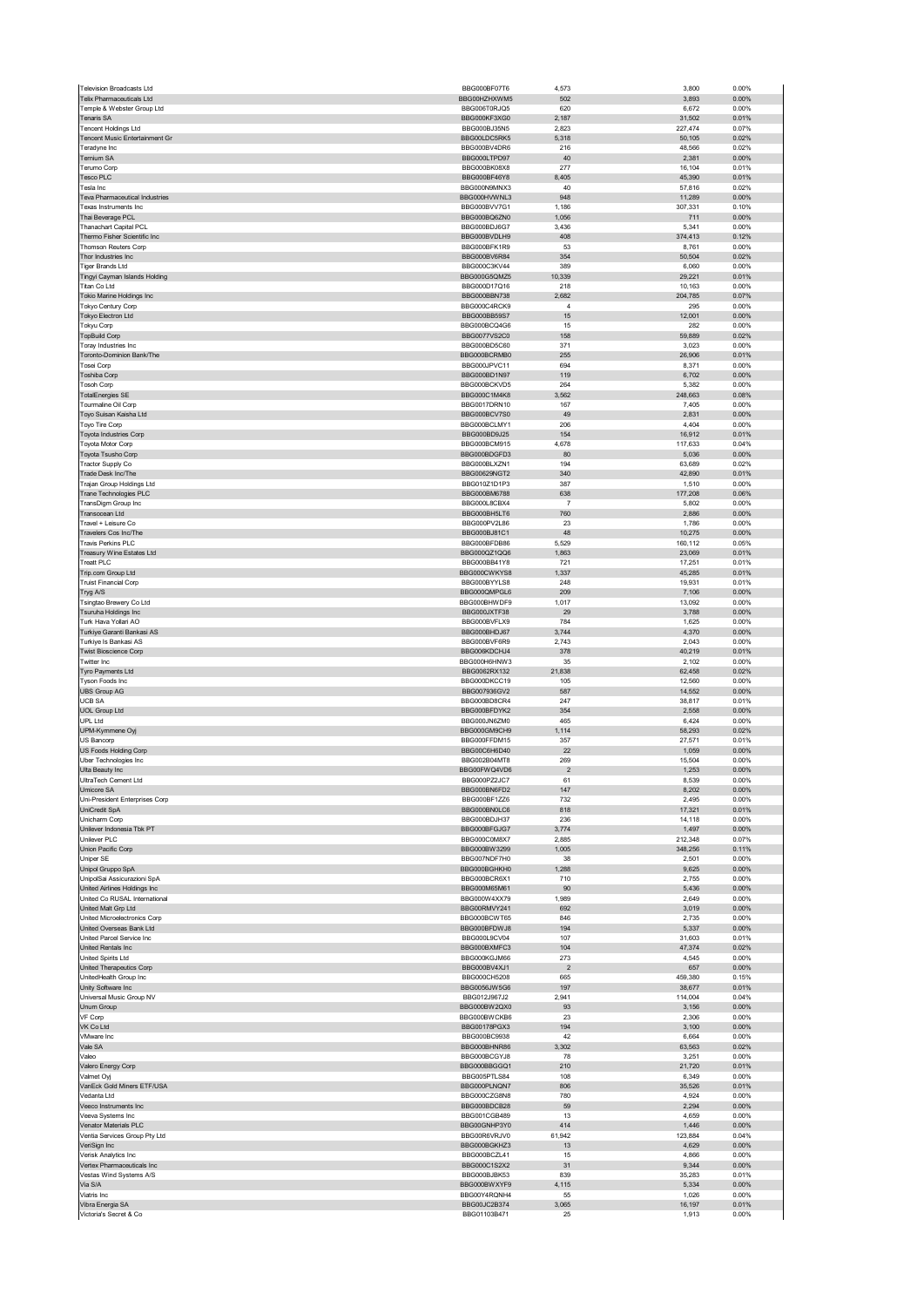| Vienna Insurance Group AG Wien                           | BBG000BJKZH7                 | 61             | 2,378                 | 0.00%          |
|----------------------------------------------------------|------------------------------|----------------|-----------------------|----------------|
| Vinci SA                                                 | BBG000BDXBJ7                 | 56             | 8,196                 | 0.00%          |
| Vipshop Holdings Ltd                                     | BBG002NLDLV8                 | 1,061          | 12,263                | 0.00%          |
| Virgin Money UK PLC<br>Visa Inc                          | BBG00BNHGK82<br>BBG000PSKYX7 | 3,280<br>990   | 10,823                | 0.00%          |
| Vistra Corp                                              | BBG00DXDL6Q1                 | 409            | 294,985<br>12,795     | 0.09%<br>0.00% |
| Viva Energy Group Ltd                                    | BBG00L7QFD67                 | 66,083         | 155,296               | 0.05%          |
| Vivendi SE                                               | BBG000BC0R46                 | 300            | 5,579                 | 0.00%          |
| Volkswagen AG                                            | BBG000BCH458                 | 1,335          | 388,697               | 0.13%          |
| Volvo AB                                                 | BBG000BCH2F1                 | 380            | 12,116                | 0.00%          |
| Vonovia SE                                               | BBG000BT0ZM1                 | 2,999          | 227,477               | 0.07%          |
| Voya Financial Inc                                       | BBG000BCWKD6                 | 38             | 3,426                 | 0.00%          |
| Vulcan Energy Resources Ltd<br>Vulcan Materials Co       | BBG00KXSP9N5<br>BBG000BWGYF8 | 342<br>617     | 3,562                 | 0.00%<br>0.06% |
| W R Berkley Corp                                         | BBG000BD1HP2                 | 19             | 176,207<br>2,179      | 0.00%          |
| <b>WEGSA</b>                                             | BBG000BV7KG9                 | 2,803          | 22,827                | 0.01%          |
| WH Group Ltd                                             | BBG00699M8O7                 | 5,757          | 4,966                 | 0.00%          |
| WPP PLC                                                  | BBG000BF6B57                 | 260            | 5,426                 | 0.00%          |
| WW Grainger Inc                                          | BBG000BKR1D6                 | 13             | 9,514                 | 0.00%          |
| Wacker Neuson SE                                         | BBG000C6GMF0                 | 284            | 11,212                | 0.00%          |
| Wal-Mart de Mexico SAB de CV                             | BBG000BRQ507                 | 34,328         | 175,550               | 0.06%          |
| Walgreens Boots Alliance Inc<br>Walmart Inc              | BBG000BWLMJ4                 | 344<br>541     | 24,713                | 0.01%<br>0.03% |
| Walt Disney Co/The                                       | BBG000BWXBC2<br>BBG000BH4R78 | 317            | 107,662<br>67,445     | 0.02%          |
| Wan Hai Lines Ltd                                        | BBG000GQF9B6                 | 265            | 2,617                 | 0.00%          |
| Wanhua Chemical Group Co Ltd                             | BBG00709HM07                 | 164            | 3,572                 | 0.00%          |
| Want Want China Holdings Ltd                             | BBG000R588R3                 | 1,260          | 1,591                 | 0.00%          |
| Warrior Met Coal Inc                                     | BBG00GD1JMV4                 | 149            | 5,262                 | 0.00%          |
| Wartsila OYJ Abp                                         | BBG000BS65Q9                 | 252            | 4,869                 | 0.00%          |
| Waste Connections Inc                                    | BBG000DZ8BC1                 | 275            | 51,592                | 0.02%          |
| Waste Management Inc                                     | BBG000BWVSR1                 | 257            | 59,002                | 0.02%          |
| Waters Corp                                              | BBG000FQRVM3                 | 20             | 10,193                | 0.00%          |
| Webjet Ltd                                               | BBG000C93BF2                 | 924            | 4,778                 | 0.00%          |
| Weichai Power Co Ltd                                     | BBG000L8BY83                 | 2,606          | 7,015                 | 0.00%          |
| Wells Fargo & Co<br>Wesfarmers Ltd                       | BBG000BWQFY7<br>BBG000BFJYW3 | 3,435<br>3,664 | 226,666<br>217,261    | 0.07%<br>0.07% |
| West African Resources Ltd                               | BBG000R17C94                 | 2,388          | 3,153                 | 0.00%          |
| West Fraser Timber Co Ltd                                | BBG000BD1GP4                 | 447            | 58,705                | 0.02%          |
| West Japan Railway Co                                    | BBG000H5XXL7                 | 3,622          | 208,111               | 0.07%          |
| West Pharmaceutical Services I                           | BBG000BX24N8                 | 11             | 7,128                 | 0.00%          |
| Western Areas Ltd                                        | BBG000BWRT03                 | 1,455          | 4,991                 | 0.00%          |
| Western Digital Corp                                     | BBG000BWNFZ9                 | 152            | 13,648                | 0.00%          |
| Western Union Co/The                                     | BBG000BB5373                 | 384            | 9,432                 | 0.00%          |
| Westgold Resources Ltd                                   | BBG000BG27F7                 | 2,524          | 5,148                 | 0.00%          |
| Westlake Corp                                            | BBG000PXZFW2                 | 13             | 1,771                 | 0.00%          |
| Westpac Banking Corp                                     | BBG000D0JD23                 | 40,932         | 873,904               | 0.28%          |
| Westrock Co                                              | BBG008NXC572                 | 969            | 59,133                | 0.02%          |
| Wharf Holdings Ltd/The<br>Wharf Real Estate Investment C | BBG000BD5H69<br>BBG00J76TKS1 | 907<br>1,993   | 3,831<br>13,927       | 0.00%<br>0.00% |
| Wheaton Precious Metals Corp                             | BBG000BJCC41                 | 215            | 12,717                | 0.00%          |
| <b>Whirlpool Corp</b>                                    | BBG000BWSV34                 | 22             | 7,239                 | 0.00%          |
| Wickes Group PLC                                         | BBG00ZVX07Y2                 | 4,799          | 21,190                | 0.01%          |
| Williams-Sonoma Inc                                      | BBG000FSMWC3                 | 18             | 4,113                 | 0.00%          |
| Willis Towers Watson PLC                                 | BBG000DB3KT1                 | 934            | 305,172               | 0.10%          |
| Wilmar International Ltd                                 | BBG000BM10Z8                 | 846            | 3,575                 | 0.00%          |
| WiseTech Global Ltd                                      | BBG00CJZ0G09                 | 6,128          | 358,966               | 0.12%          |
| Wix.com Ltd                                              | BBG005CM7J89                 | 13             | 2,777                 | 0.00%          |
| Wolters Kluwer NV                                        | BBG000BCHRW7                 | 314            | 50,871                | 0.02%          |
| Woodside Petroleum Ltd                                   | BBG000B9XBS6                 | 17,601         | 385,996               | 0.12%          |
| Woolworths Group Ltd<br>Woori Financial Group Inc        | BBG000BF9Z06<br>BBG00LLPTRV9 | 8,981<br>242   | 341,364<br>3,550      | 0.11%<br>0.00% |
| Worldline SA/France                                      | BBG006N9S3T3                 | 69             | 5,292                 | 0.00%          |
| Worley Ltd                                               | BBG000F1Q350                 | 14,059         | 149,450               | 0.05%          |
| Wuestenrot & Wuerttembergische                           | BBG000C23MM5                 | 137            | 3,773                 | 0.00%          |
| Wuliangye Yibin Co Ltd                                   | BBG00DY65RX9                 | 124            | 5,960                 | 0.00%          |
| Wuxi Biologics Cayman Inc                                | BBG00GTY47H0                 | 431            | 7,036                 | 0.00%          |
| X5 Retail Group NV                                       | BBG000DSM6V1                 | 584            | 21,247                | 0.01%          |
| XP Inc                                                   | BBG012PQXTR0                 | 33             | 1,301                 | 0.00%          |
| XPO Logistics Inc                                        | BBG000L5CJF3                 | 9              | 941                   | 0.00%          |
| Xero Ltd<br>$\mathsf{x}$                                 | BBG003LRCPZ3<br>BBG00NNG2ZJ8 | 4,310          | 609,584<br>3.587      | 0.20%<br>0.00% |
| erox Holdinas Corp                                       |                              | 115            |                       |                |
| Xiaomi Corp<br>Xinyi Glass Holdings Ltd                  | BBG00KVTBY91<br>BBG000LG6G08 | 2,842<br>972   | 9,476<br>3,345        | 0.00%<br>0.00% |
| Yakult Honsha Co Ltd                                     | BBG000BCSQK0                 | 73             | 5,226                 | 0.00%          |
| Yamada Holdings Co Ltd                                   | BBG000BL6414                 | 1,207          | 5,667                 | 0.00%          |
| Yamaha Motor Co Ltd                                      | BBG000BDDSG5                 | 93             | 3,080                 | 0.00%          |
| Yamazaki Baking Co Ltd                                   | BBG000BCSDX5                 | 51             | 928                   | 0.00%          |
| Yandex NV                                                | BBG001NVJ6W4                 | 789            | 65,675                | 0.02%          |
| Yang Ming Marine Transport Cor                           | BBG000BJR7Y3                 | 751            | 4,520                 | 0.00%          |
| Yankuang Energy Group Co Ltd                             | BBG000BKZ1H3                 | 1,812          | 4,955                 | 0.00%          |
| Yapi ve Kredi Bankasi AS                                 | BBG000BVFT99                 | 4,722          | 1,653                 | 0.00%          |
| Yara International ASA<br>Yihai International Holding Lt | BBG000KDG7R6<br>BBG00D7FS688 | 105<br>243     | 7,258<br>1,546        | 0.00%<br>0.00% |
| Yue Yuen Industrial Holdings L                           | BBG000BG82F2                 | 660            | 1,517                 | 0.00%          |
| Yuhan Corp                                               | BBG000BDQQP5                 | 154            | 11,072                | 0.00%          |
| Yum China Holdings Inc                                   | BBG00B8N0HG1                 | 1,260          | 86,401                | 0.03%          |
| Yum! Brands Inc                                          | BBG000BH3GZ2                 | 303            | 57,817                | 0.02%          |
| ZTE Corp                                                 | BBG000FK8474                 | 800            | 3,013                 | 0.00%          |
| ZTO Express Cayman Inc                                   | BBG00DY7QWH1                 | 133            | 5,146                 | 0.00%          |
| Zalando SE                                               | BBG001XVXHF2                 | 16             | 1,758                 | 0.00%          |
| Zebra Technologies Corp<br>Zenkoku Hosho Co Ltd          | BBG000CC7LQ7<br>BBG000C0PPJ2 | 61<br>149      | 49,600<br>8,930       | 0.02%<br>0.00% |
| Zijin Mining Group Co Ltd                                | BBG000DCTP29                 | 2,387          | 3,907                 | 0.00%          |
| Zillow Group Inc                                         | BBG009NRSWJ4                 | 38             | 3,299                 | 0.00%          |
| Zimmer Biomet Holdings Inc                               | BBG000BKPL53                 | 6              | 996                   | 0.00%          |
| Zions Bancorp NA                                         | BBG000BX9WL1                 | 574            | 49,847                | 0.02%          |
| Zip Co Ltd                                               | BBG000PX4996                 | 1,169          | 5,062                 | 0.00%          |
| Zoetis Inc                                               | BBG0039320N9                 | 495            | 166,079               | 0.05%          |
| ZoomInfo Technologies Inc                                | BBG00S1HJ3M8                 | 475            | 41,949                | 0.01%          |
| Zurich Insurance Group AG                                | BBG000DM6PM0                 | 887            | 536,195               | 0.17%          |
| a2 Milk Co Ltd/The                                       | BBG0089XM0W0                 | 14,315         | 78,160                | 0.03%          |
| abrdn plc<br>adidas AG                                   | BBG000N2C023<br>BBG000FR1Q22 | 732<br>110     | 3,285<br>43,451       | 0.00%<br>0.01% |
| carsales.com Ltd                                         | BBG000CJYVC5                 | 9,756          | 244,785               | 0.08%          |
| eBay Inc                                                 | BBG000C43RR5                 | 384            | 35,156                | 0.01%          |
| iA Financial Corp Inc                                    |                              | 27             | 2,090                 | 0.00%          |
| iHeartMedia Inc                                          | BBG00K6988R4                 |                |                       |                |
|                                                          | BBG00P2FSNZ9                 | $\mathbf{1}$   | 29                    | 0.00%          |
| ioneer Ltd                                               | BBG000TS1VS6                 | 5,756          | 4,605                 | 0.00%          |
| nib holdings Ltd/Australia                               | BBG000TS8052                 | 24,034         | 168,480               | 0.05%          |
| oOh!media Ltd                                            | BBG007N467L5                 | 1,503          | 2,540                 | 0.00%          |
| salesforce.com Inc                                       | BBG000BN2DC2                 | 556            | 194,297               | 0.06%          |
| thyssenkrupp AG                                          | BBG000BHPST9<br>BBG000FJH743 | 54<br>734      | 813                   | 0.00%<br>0.01% |
| voestalpine AG<br>Total                                  |                              |                | 36,724<br>105,993,580 | 34.12%         |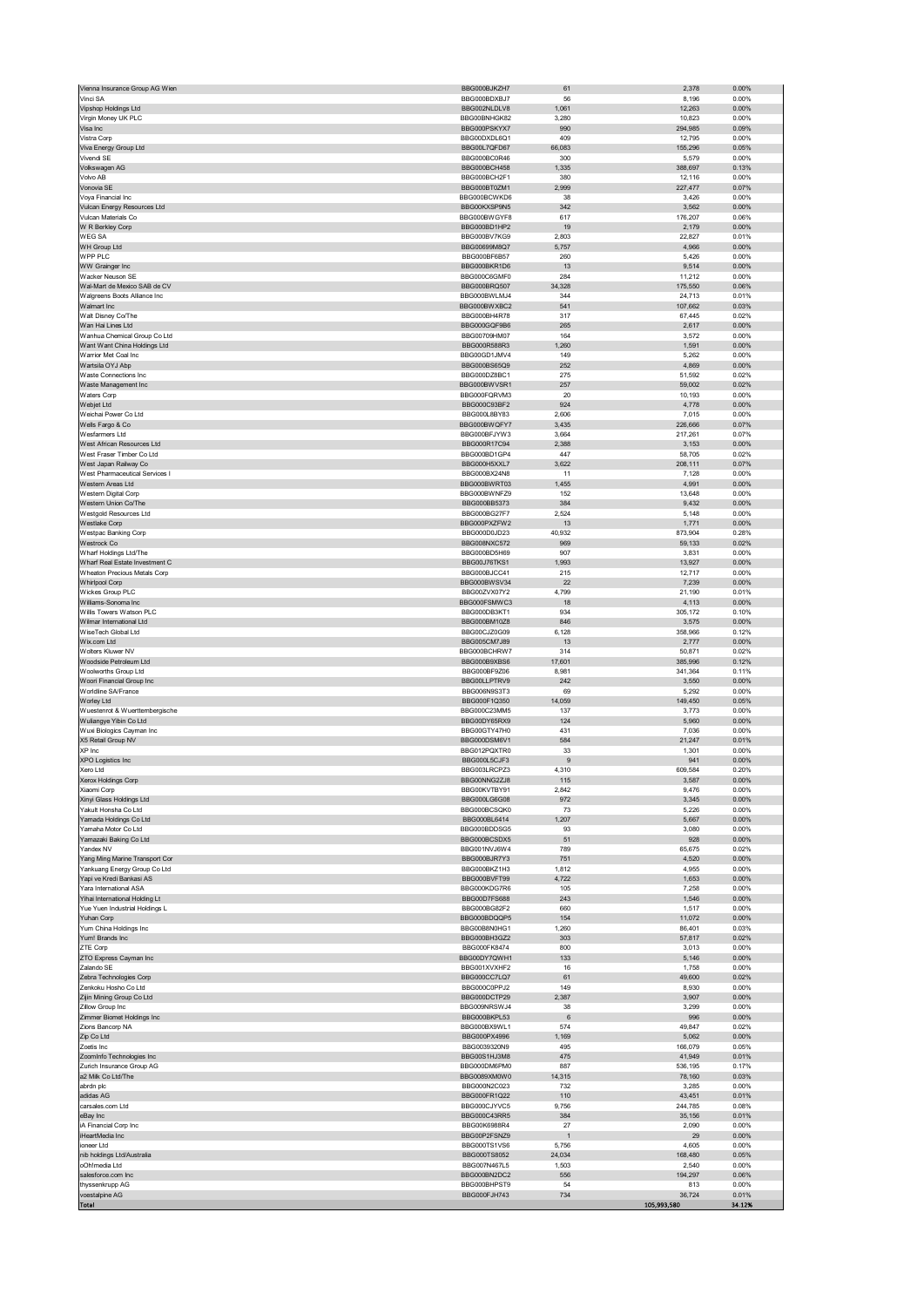| <b>UNLISTED EQUITY</b>                                                |             |               |
|-----------------------------------------------------------------------|-------------|---------------|
| Investment in non-associated entities;                                |             |               |
| Held directly or by associated entities or by PSTs                    |             |               |
| <b>Externally managed</b>                                             |             |               |
| Name of Fund Manager                                                  | Value (AUD) | Weighting (%) |
| Athene Holding Ltd                                                    | 3,293       | 0.00%         |
| Afterpay Touch Group Ltd                                              | 623,072     | 0.20%         |
| Cordiant Digital Infrastructure Ltd                                   | 34,107      | 0.01%         |
| Sberbank of Russia PJSC                                               | 5.842       | 0.00%         |
| Class Ltd                                                             | 409         | 0.00%         |
| ICA Gruppen AB                                                        | 8,202       | 0.00%         |
| Santander Consumer USA Holdings Inc                                   | 4,853       | 0.00%         |
| <b>BHP Billiton PLC</b>                                               | 78,842      | 0.03%         |
| <b>HollyFrontier Corp</b>                                             | 1.594       | 0.00%         |
| Schroder International Selection Fund - Asian Equity Yield            | 492,527     | 0.16%         |
| Nedbank Group Ltd                                                     | 511         | 0.00%         |
| Xilinx Inc                                                            | 51,970      | 0.02%         |
| Doosan Heavy Industries & Construction Co Ltd                         | 18          | 0.00%         |
| <b>MMC Norilsk Nickel PJSC</b>                                        | 17.224      | 0.01%         |
| Royal Dutch Shell PLC                                                 | 124,652     | 0.04%         |
| Lendi Pty Ltd                                                         | 79,350      | 0.03%         |
| <b>IHS Markit Ltd</b>                                                 | 7,676       | 0.00%         |
| Schroder ISF QEP Global ESG                                           | 376,108     | 0.12%         |
| Schroder International Selection Fund - Emerging Markets Equity Alpha | 635,241     | 0.20%         |
| Schroder ISF Global Equity                                            | 1,735,885   | 0.56%         |
| McAfee Corp                                                           | 1,725       | 0.00%         |
| CIT Group Inc                                                         | 2,029       | 0.00%         |
| Surfstitch Group Ltd                                                  | $^{\circ}$  | 0.00%         |
| <b>Total</b>                                                          | 4,285,130   | 1.38%         |

| <b>LISTED PROPERTY</b>                                     |                              |                         |                   |                |
|------------------------------------------------------------|------------------------------|-------------------------|-------------------|----------------|
| Name/kind of investment item                               | <b>Security Identifier</b>   | <b>Units held</b>       | Value (AUD)       | Weighting (%)  |
| Abacus Property Group                                      | BBG000BSY5T5                 | 1,047                   | 3,969             | 0.00%          |
| Alexandria Real Estate Equitie                             | BBG000BC33T9                 | 889                     | 272,705           | 0.09%          |
| American Campus Communities In                             | BBG000M9KP89                 | 1,674                   | 131,907           | 0.04%          |
| American Tower Corp                                        | BBG000B9XYV2                 | 815                     | 327,848           | 0.11%          |
| Arena REIT                                                 | BBG004K7CX70                 | 2,018                   | 9,950             | 0.00%          |
| Assura PLC                                                 | BBG000CPPKR9                 | 80,870                  | 105,158           | 0.03%          |
| AvalonBay Communities Inc                                  | BBG000BLPBL5                 | 40                      | 13,765            | 0.00%          |
| <b>BBGI Global Infrastructure SA</b>                       | BBG002B287V0                 | 31,151                  | 101,906           | 0.03%          |
| <b>BWP Trust</b>                                           | BBG000C5PJD1                 | 2,893                   | 12,005            | 0.00%          |
| <b>Big Yellow Group PLC</b>                                | BBG000BJYJG9                 | 5,434                   | 172,795           | 0.06%          |
| Bluefield Solar Income Fund Lt                             | BBG004RV8H70                 | 27,310                  | 63,240            | 0.02%          |
| <b>Boston Properties Inc</b>                               | BBG000BS5CM9                 | 58                      | 9,235             | 0.00%          |
| British Land Co PLC/The                                    | BBG000BD7DW7                 | 51                      | 508               | 0.00%          |
| Camden Property Trust                                      | BBG000BB0V03                 | 701                     | 172,226           | 0.06%          |
| <b>Canadian Apartment Properties</b>                       | BBG000BGHJ83                 | 2,919                   | 190,565           | 0.06%          |
| CapitaLand Integrated Commerci                             | BBG000HR2RM5                 | 3,184                   | 6,626             | 0.00%          |
| Centuria Capital Group                                     | BBG00DZQQRX1                 | 3,434                   | 12,020            | 0.00%          |
| Centuria Industrial REIT                                   | BBG003Q1QNZ5                 | 1,459                   | 6,112             | 0.00%          |
| Centuria Office REIT                                       | BBG007HVZ954                 | 1.126                   | 2,636             | 0.00%          |
| Charter Hall Group                                         | BBG000FJ5657                 | 1,197                   | 24,627            | 0.01%          |
| Charter Hall Long Wale REIT                                | BBG00DY7NVH6                 | 1,611                   | 8,138             | 0.00%          |
| Charter Hall Retail REIT                                   | BBG000KWGX79                 | 1,369                   | 5,830             | 0.00%          |
| Charter Hall Social Infrastruc                             | BBG000PRQLD3                 | 2,080                   | 8,592             | 0.00%          |
| Cofinimmo SA                                               | BBG000DXV7K0                 | 580                     | 127,468           | 0.04%          |
| Covivio                                                    | BBG000BJ2HD1                 | 12                      | 1,393             | 0.00%          |
| <b>Cromwell Property Group</b>                             | BBG000BYDS97                 | 3,520                   | 3,062             | 0.00%          |
| Crown Castle International Cor                             | BBG000FV1Z23                 | 924                     | 265,360           | 0.09%          |
| CubeSmart                                                  | BBG000HF28Q9                 | 3,586                   | 280,700           | 0.09%          |
| CyrusOne Inc                                               | BBG0038V5TX1                 | 206                     | 25,425            | 0.01%          |
| Daiwa House REIT Investment Co                             | BBG000DD3HR6                 |                         | 4,139             | 0.00%          |
| Derwent London PLC                                         | BBG000BDFV58                 | 2,582                   | 164,243           | 0.05%          |
| Dexus                                                      | <b>BBG011KHG482</b>          | 2,801                   | 31,148            | 0.01%          |
| Dexus Convenience Retail REIT                              | BBG00H1LLJ27                 | 398                     | 1,429             | 0.00%          |
| Dexus Industria REIT                                       | BBG005KPLPB9                 | 566                     | 1,986             | 0.00%          |
| Digital Realty Trust Inc                                   | BBG000Q5ZRM7                 | 64                      | 15,590            | 0.01%          |
| Duke Realty Corp                                           | BBG000BHD8S7                 | 106                     | 9,576             | 0.00%          |
| Elanor Commercial Property Fun                             | BBG00QT8WBP6                 | 840                     | 924               | 0.00%          |
| Equinix Inc                                                | BBG000MBDGM6                 | 604                     | 702,818           | 0.23%          |
| Equity LifeStyle Properties In                             | BBG000BB7SX7                 | 1,727                   | 208,267           | 0.07%          |
| <b>Equity Residential</b>                                  | BBG000BG8M31                 | 2,587                   | 322,019           | 0.10%          |
| Essex Property Trust Inc                                   | BBG000CGJMB9                 | 939                     | 454,990           | 0.15%          |
| Extra Space Storage Inc                                    | BBG000PV27K3                 | 31                      | 9,648             | 0.00%          |
| Federal Realty Investment Trus                             | BBG000BJVN28                 | 1,230                   | 230,704           | 0.07%          |
| Fibra Uno Administracion SA de                             | BBG001F4V2C0                 | 548                     | 797               | 0.00%          |
| GCP Infrastructure Investments                             | BBG000BL2KX7                 | 107,168                 | 216,418           | 0.07%          |
| <b>GDI Property Group</b>                                  | BBG001J2N6K1                 | 2,289                   | 2,530             | 0.00%          |
| GPT Group/The                                              | BBG000BBTG05                 | 4,964                   | 26,905            | 0.01%          |
| Gecina SA                                                  | BBG000BC2R35                 | 9                       | 1,640             | 0.00%          |
| Goodman Group                                              | BBG000QT5K61                 | 4,395                   | 116,463           | 0.04%          |
| Greencoat UK Wind PLC/Funds                                | BBG0043PV6Q6                 | 245,376                 | 642,711           | 0.21%          |
| <b>Growthpoint Properties Austral</b>                      | BBG000NM50P2                 | 776                     | 3,383             | 0.00%          |
| Healthcare Trust of America In                             | BBG000PRJCX9                 | 1,961                   | 90,061            | 0.03%          |
| Healthpeak Properties Inc                                  | BBG000BKYDP9                 | 5,345                   | 265,313           | 0.09%          |
| Home Consortium Ltd                                        | BBG013KLVRC6                 | 1,369                   | 10,883            | 0.00%          |
| HomeCo Daily Needs REIT                                    | BBG00XVDH1K1                 | 1,286                   | 2,051             | 0.00%          |
| Host Hotels & Resorts Inc                                  | BBG000BL8804                 | 8,488                   | 203,026           | 0.07%          |
| <b>Hotel Property Investments</b>                          | BBG000PWTZX6                 | 502                     | 1,878             | 0.00%          |
| Ingenia Communities Group                                  | BBG000BJ32Z9                 | 2,015                   | 12,531            | 0.00%          |
| Inmobiliaria Colonial Socimi S                             | BBG000BR8552                 | 506                     | 6,535             | 0.00%          |
| Invitation Homes Inc                                       | BBG00FQH6BS9                 | 9,149                   | 570,546           | 0.18%          |
| Iron Mountain Inc                                          | BBG000KCZPC3                 | 133                     | 9,588             | 0.00%          |
| Irongate Group                                             | BBG00P2JPR94                 | 1,208                   | 2,089             | 0.00%          |
| Japan Metropolitan Fund Invest                             | BBG000BLFT55                 | $\overline{\mathbf{c}}$ | 2,302             | 0.00%          |
| Kilroy Realty Corp                                         | BBG000BLMXN8                 | 2,644                   | 241,669           | 0.08%          |
| Kimco Realty Corp                                          | BBG000CN3S73                 | 13.382                  | 453,715           | 0.15%          |
| Klepierre SA                                               | BBG000BDX939                 | 4.347                   | 141,777           | 0.05%          |
| Land Securities Group PLC                                  | BBG000BDPHS3                 | 406                     | 5,879             | 0.00%          |
| Link REIT                                                  | BBG000P9D267                 | 21,867                  | 264,835           | 0.09%          |
|                                                            |                              | 81                      | 1.928             | 0.00%          |
| Macerich Co/The                                            | RRG000RE8C28                 |                         |                   |                |
| Medical Properties Trust Inc                               | BBG000BGRB25<br>BBG000BLMY92 | 113<br>35               | 3,663             | 0.00%<br>0.00% |
| Mid-America Apartment Communit<br>Mirvac Group             | BBG000BK3JL4                 | 57,850                  | 11,158<br>168,344 | 0.05%          |
| National Storage REIT                                      | BBG005M8TBY3                 | 28,402                  | 75,550            | 0.02%          |
|                                                            |                              |                         |                   |                |
| Nippon Building Fund Inc                                   | BBG000HG80M2                 | $\mathbf 0$             | 3,183             | 0.00%          |
| Nippon Prologis REIT Inc<br>Nomura Real Estate Master Fund | BBG003TFHQK0                 | 39<br>$\overline{1}$    | 190,726           | 0.06%<br>0.00% |
|                                                            | BBG009XZY7T2<br>BBG000B9Z0J8 | 3,906                   | 2,392             | 0.29%          |
| Prologis Inc                                               |                              |                         | 904,549           |                |
| Public Storage                                             | BBG000BPPN67                 | 342                     | 176,246           | 0.06%          |
| RAM Essential Services Propert                             | BBG012NNBB29                 | 1,359                   | 1,372             | 0.00%          |
| Rayonier Inc                                               | BBG000BG7L34                 | 1,818                   | 100,926           | 0.03%          |
| Realty Income Corp                                         | BBG000DHPN63                 | 143                     | 14,128            | 0.00%          |
| Regency Centers Corp                                       | BBG000BL46Q4                 | 64                      | 6,642             | 0.00%          |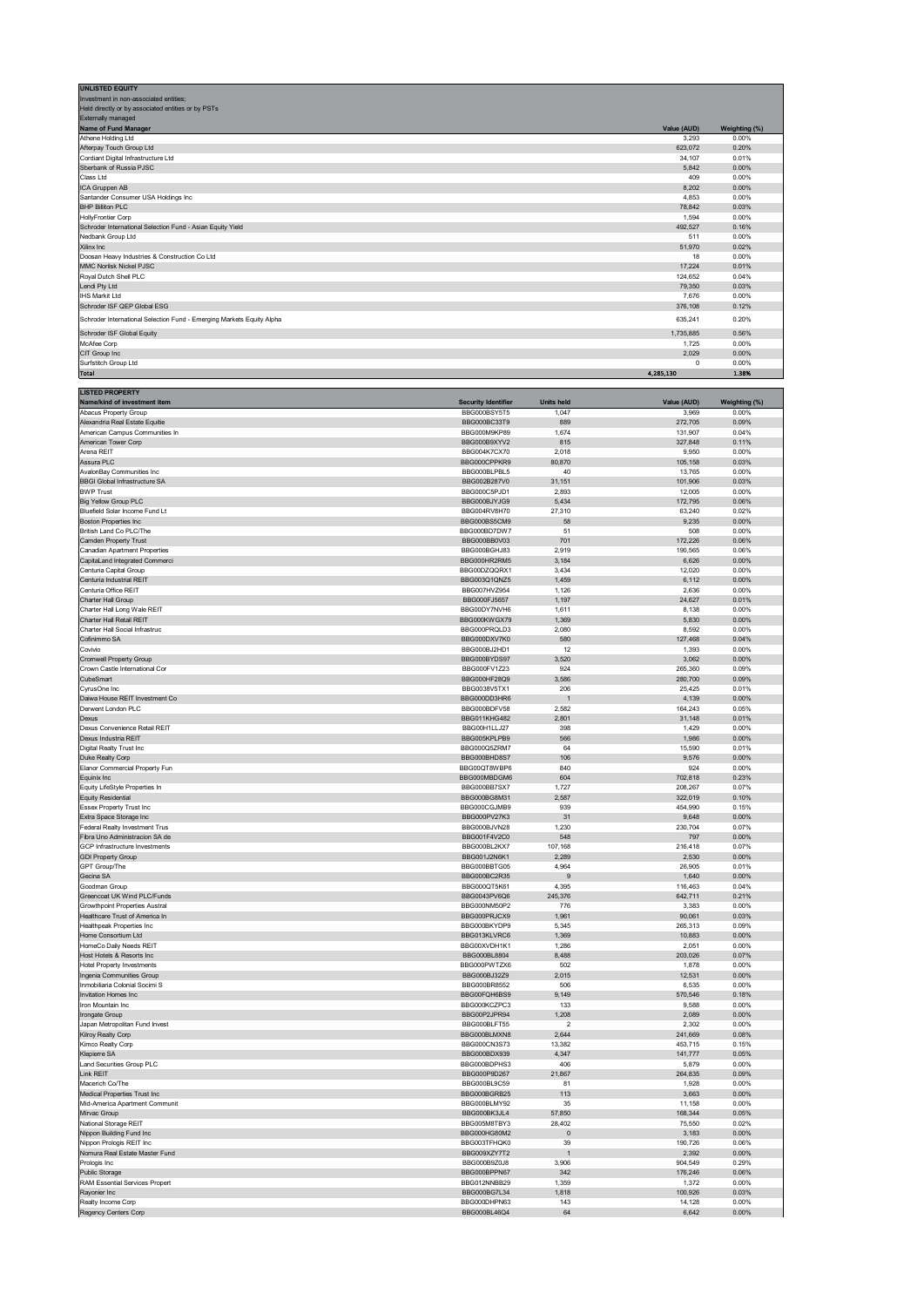| Rexford Industrial Realty Inc                                 | BBG004MB82R0                 | 2,931             | 327,028            | 0.11%          |
|---------------------------------------------------------------|------------------------------|-------------------|--------------------|----------------|
| Rural Funds Group                                             | BBG005ZQ5M44                 | 970               | 3,074              | 0.00%          |
| SBA Communications Corp                                       | BBG000D2M0Z7                 | 29                | 15,750             | 0.01%          |
| SL Green Realty Corp                                          | BBG000BVP5P2                 | 271               | 26,734             | 0.01%          |
| Scentre Group<br>Segro PLC                                    | BBG0064P2D05<br>BBG000BF1HY7 | 81,364<br>7,490   | 257,111<br>200,451 | 0.08%<br>0.06% |
| Shaftesbury PLC                                               | BBG000BF1332                 | 23,651            | 270,972            | 0.09%          |
| Shopping Centres Australasia P                                | BBG003GQCDD2                 | 2,903             | 8,623              | 0.00%          |
| Simon Property Group Inc                                      | BBG000BJ2D31                 | 115               | 25,368             | 0.01%          |
| Stockland<br>Sun Communities Inc                              | BBG000BC24D5<br>BBG000BLJWF3 | 15,822<br>31      | 67,087<br>8,935    | 0.02%<br>0.00% |
| Terreno Realty Corp                                           | BBG000PV3J62                 | 452               | 53,034             | 0.02%          |
| UDR Inc                                                       | BBG000C41023                 | 73                | 6,017              | 0.00%          |
| UNITE Group PLC/The                                           | BBG000BWQ5J6                 | 3,717             | 76,907             | 0.02%          |
| Unibail-Rodamco-Westfield                                     | BBG00L16FN29<br>BBG006BFYQN0 | 60,770            | 295,319            | 0.10%<br>0.05% |
| Urban Edge Properties<br>Urban Logistics REIT PLC             | BBG00CJT80V6                 | 5,863<br>31,890   | 153,216<br>111,096 | 0.04%          |
| <b>VICI Properties Inc</b>                                    | BBG00HVVB499                 | 283               | 11,734             | 0.00%          |
| Ventas Inc                                                    | BBG000FRVHB9                 | 140               | 9,857              | 0.00%          |
| <b>Vicinity Centres</b>                                       | BBG000HH1RP5                 | 35,042            | 59,222             | 0.02%          |
| Vornado Realty Trust                                          | BBG000BWHD54                 | 98                | 5,662              | 0.00%          |
| WP Carey Inc<br>Warehouses De Pauw CVA                        | BBG000BCQM58<br>BBG000BXFW61 | 51<br>2,328       | 5,736<br>153,562   | 0.00%<br>0.05% |
| Waypoint REIT Ltd                                             | BBG00D9Z8FS2                 | 3,976             | 11,251             | 0.00%          |
| Welltower Inc                                                 | BBG000BKY1G5                 | 3,924             | 462,874            | 0.15%          |
| Weyerhaeuser Co                                               | BBG000BX3BL3                 | 287               | 16,271             | 0.01%          |
| Total                                                         |                              |                   | 12,122,477         | 3.90%          |
| <b>UNLISTED PROPERTY</b>                                      |                              |                   |                    |                |
| Investment in non-associated entities;                        |                              |                   |                    |                |
| Held directly or by associated entities or by PSTs            |                              |                   |                    |                |
| Externally managed                                            |                              |                   |                    |                |
| Name of Fund Manager                                          |                              |                   | Value (AUD)        | Weighting (%)  |
| Barwon                                                        |                              |                   | 4.030.296          | 1.30%          |
| AMP<br>Aventus Retail Property Fund Ltd                       |                              |                   | 7,698,835<br>4,021 | 2.48%<br>0.00% |
| APN Development Fund 2                                        |                              |                   | 142,814            | 0.05%          |
| Vicinity                                                      |                              |                   | 7,416,735          | 2.39%          |
| <b>Total</b>                                                  |                              |                   | 19,292,702         | 6.21%          |
| <b>LISTED INFRASTRUCTURE</b>                                  |                              |                   |                    |                |
| Name/kind of investment item                                  | <b>Security Identifier</b>   | <b>Units held</b> | Value (AUD)        | Weighting (%)  |
| A2A SpA                                                       | BBG000BFQXY5                 | 75,506            | 203,134            | 0.07%          |
| <b>AGL Energy Ltd</b><br><b>APA Group</b>                     | BBG000KB8C89<br>BBG000BC42W6 | 1,637<br>20,914   | 10,050<br>210,396  | 0.00%<br>0.07% |
| AT&T Inc                                                      | BBG000BSJK37                 | 2,228             | 75,393             | 0.02%          |
| Acciona SA                                                    | BBG000BMJCK9                 | 8                 | 2,010              | 0.00%          |
| Adani Ports & Special Economic                                | BBG000L4ZG49                 | 667               | 9,009              | 0.00%          |
| Adani Total Gas Ltd                                           | BBG005MVWTN1                 | 419               | 13,359             | 0.00%          |
| Adani Transmission Ltd<br>Advanced Info Service PCL           | BBG008396QB3<br>BBG000BL8TQ0 | 357<br>2,387      | 11,512<br>22,608   | 0.00%<br>0.01% |
| Aena SME SA                                                   | BBG003T4Y470                 | 538               | 116,815            | 0.04%          |
| Algonquin Power & Utilities Co                                | BBG000BLZFL5                 | 262               | 5,217              | 0.00%          |
| Alliant Energy Corp                                           | BBG000DW4Q75                 | 100               | 8,469              | 0.00%          |
| Ameren Corp                                                   | BBG000B9X8C0                 | 72                | 8,779              | 0.00%          |
|                                                               |                              |                   |                    |                |
| America Movil SAB de CV                                       | BBG000CYPVX9                 | 38,330            | 61,268             | 0.02%          |
| American Electric Power Co Inc                                | BBG000BB9KF2                 | 581               | 71,083             | 0.02%          |
| American Water Works Co Inc<br>Atlantia SpA                   | BBG000TRJ294<br>BBG000PW1303 | 259<br>357        | 67,265<br>9,742    | 0.02%<br>0.00% |
| Atlas Arteria Ltd                                             | BBG000BCT4P3                 | 22,208            | 153,677            | 0.05%          |
| Atmos Energy Corp                                             | BBG000BRNGM2                 | 422               | 60,817             | 0.02%          |
| Auckland International Airport                                | BBG000K0S531                 | 616               | 4,433              | 0.00%          |
| Aussie Broadband Ltd                                          | BBG001Y03WG8                 | 753               | 3,574              | 0.00%          |
| Avangrid Inc<br>Axiata Group Bhd                              | BBG00B8NWRF5<br>BBG000NXP8K4 | 3,320<br>435      | 227,768<br>598     | 0.07%<br>0.00% |
| <b>BCE Inc</b>                                                | BBG000DQ7170                 | 184               | 13,166             | 0.00%          |
| <b>BT Group PLC</b>                                           | BBG000C05R82                 | 8,485             | 26,801             | 0.01%          |
| <b>Bharti Airtel Ltd</b>                                      | BBG000DX1FT6                 | 3,621             | 45,817             | 0.01%          |
| <b>CCR SA</b>                                                 | BBG000LVGQW7                 | 2,269             | 6,495              | 0.00%          |
| CK Infrastructure Holdings Ltd<br>CLP Holdings Ltd            | BBG000H3CDH4<br>BBG000BDV566 | 1,271<br>2,453    | 11,130<br>34,078   | 0.00%<br>0.01% |
| CMS Energy Corp                                               | BBG000BFVXX0                 | 111               | 9,929              | 0.00%          |
| COSCO SHIPPING Energy Transpor                                | BBG000BLPS92                 | 2,873             | 1,505              | 0.00%          |
| CPFL Energia SA<br>Canadian Utilities Ltd                     | BBG000Q99216<br>BBG000BYDP11 | 705<br>58         | 4,670              | 0.00%<br>0.00% |
| Cellnex Telecom SA                                            | BBG008G74Z89                 | 2,681             | 2,321<br>214,653   | 0.07%          |
| CenterPoint Energy Inc                                        | BBG000FDBX90                 | 218               | 8,358              | 0.00%          |
| Centrais Eletricas Brasileiras                                | BBG000BDG493                 | 215               | 1,770              | 0.00%          |
| Centrica PLC                                                  | BBG000BPFPZ1<br>BBG000C3HSR0 | 12,745<br>1,951   | 16,977             | 0.01%<br>0.09% |
| Cheniere Energy Inc<br>China Gas Holdings Ltd                 | BBG000C2ZS65                 | 1,746             | 272,118<br>4,989   | 0.00%          |
| China Merchants Port Holdings                                 | BBG000BGBQC8                 | 777               | 1,948              | 0.00%          |
| China Mobile Ltd                                              | BBG000BZWNT2                 | 1,312             | 10,835             | 0.00%          |
| China Resources Gas Group Ltd                                 | BBG000DP29N2                 | 707               | 5,495              | 0.00%          |
| China Suntien Green Energy Cor                                | BBG001657YZ9<br>BBG000BL05Q0 | 3,072             | 3,295              | 0.00%          |
| China Telecom Corp Ltd<br>China Tower Corp Ltd                | BBG00LD1QR26                 | 5,348<br>18,386   | 2,453<br>2,790     | 0.00%<br>0.00% |
| China Unicom Hong Kong Ltd                                    | BBG000DZ05Z7                 | 11,789            | 8,111              | 0.00%          |
| Chorus Ltd                                                    | BBG00282P8M3                 | 2,110             | 14,140             | 0.00%          |
| Chubu Electric Power Co Inc<br>Chugoku Electric Power Co Inc/ | BBG000BNBHR7<br>BBG000BNC5C8 | 1,671<br>75       | 24,184<br>835      | 0.01%<br>0.00% |
| Chunghwa Telecom Co Ltd                                       | BBG000D2FM87                 | 7,317             | 42,380             | 0.01%          |
| Consolidated Edison Inc                                       | BBG000BHLYS1                 | 2,044             | 239,915            | 0.08%          |
| Contact Energy Ltd                                            | BBG00B2W76N6                 | 1,665             | 12,806             | 0.00%          |
| <b>DHT Holdings Inc</b>                                       | BBG000G3RXX7<br>BBG0112Z58J3 | 2,898             | 20,688             | 0.01%          |
| DT Midstream Inc<br>DTE Energy Co                             | BBG000BB29X4                 | 16<br>71          | 1,034<br>11,696    | 0.00%<br>0.00% |
| Dalrymple Bay Infrastructure L                                | BBG00Y52L2Q9                 | 630               | 1,279              | 0.00%          |
| Deutsche Telekom AG                                           | BBG000HJTKL0                 | 1,242             | 31,656             | 0.01%          |
| Dialog Axiata PLC                                             | BBG000QMQF55                 | 94,510            | 6,987              | 0.00%          |
| Dominion Energy Inc                                           | BBG000BGVW60                 | 256               | 27,653             | 0.01%          |
| Duke Energy Corp<br>E.ON SE                                   | BBG000BHGDH5<br>BBG000BR7M47 | 1,800<br>13,693   | 259,707<br>261,118 | 0.08%<br>0.08% |
| EDP - Energias de Portugal SA                                 | BBG000BPCKW8                 | 4,006             | 30,280             | 0.01%          |
| <b>ENN Energy Holdings Ltd</b>                                | BBG000N6X3L4                 | 338               | 8,756              | 0.00%          |
| Edison International                                          | BBG000D7RKJ5                 | 142               | 13,322             | 0.00%          |
| Electricite de France SA                                      | BBG000BJNCV9                 | 297               | 4,798              | 0.00%          |
| Emera Inc<br>Emirates Telecommunications Gr                   | BBG000BJJ834<br>BBG000C0ZM17 | 137<br>150        | 9,426<br>1,784     | 0.00%<br>0.00% |
| Enagas SA                                                     | BBG000BD5B99                 | 6,983             | 222,814            | 0.07%          |
| Enbridge Inc                                                  | BBG000C7P7N2                 | 569               | 30,618             | 0.01%          |
| Endesa SA<br><b>Enel Americas SA</b>                          | BBG000C1Q594<br>BBG000BKWZS9 | 7,442<br>16,261   | 235,126<br>2,441   | 0.08%<br>0.00% |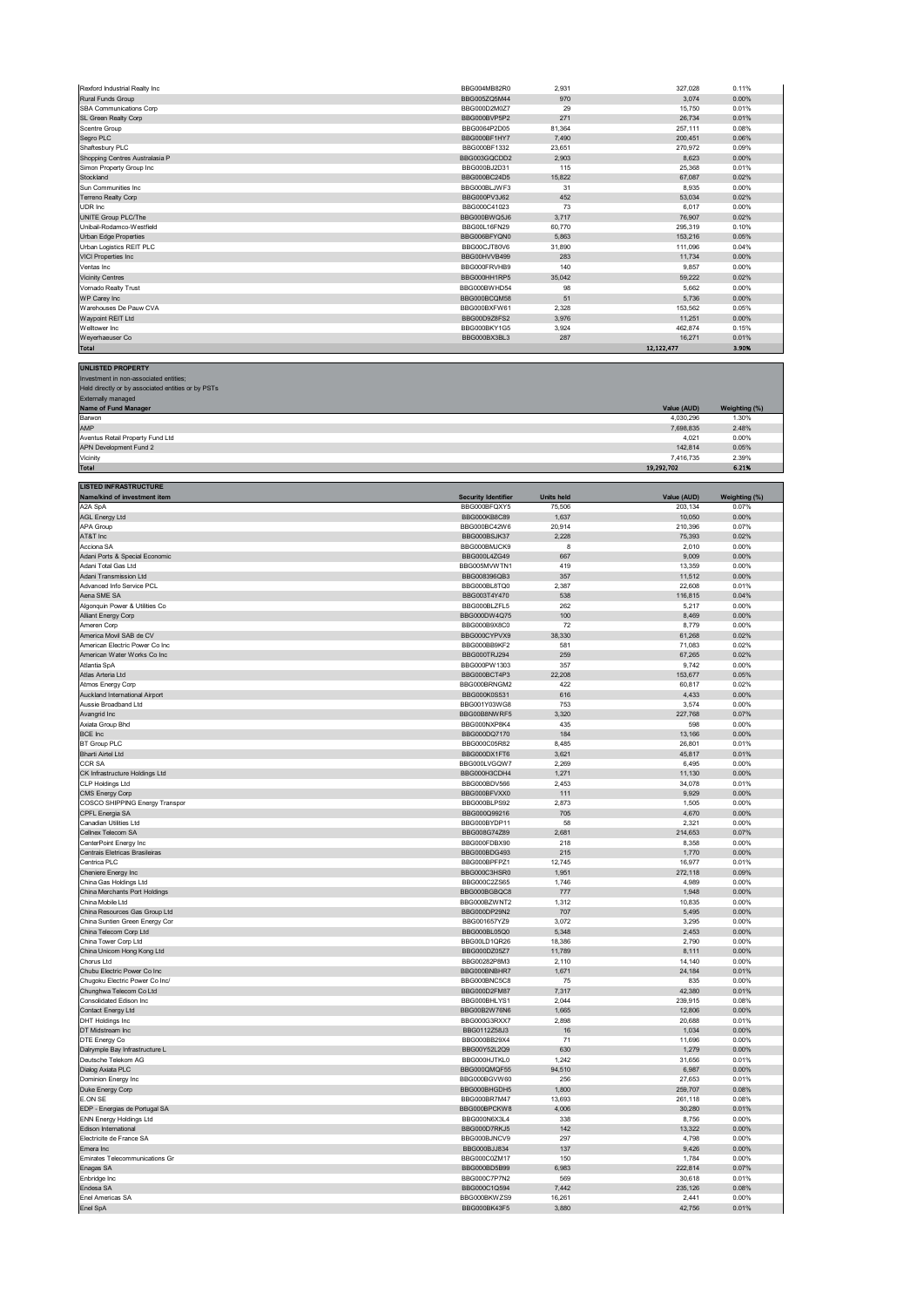| Engie SA                                                   | BBG000BJNPL1                 | 1,203            | 24,483             | 0.01%             |
|------------------------------------------------------------|------------------------------|------------------|--------------------|-------------------|
| <b>Entergy Corp</b>                                        | BBG000C1FQS9                 | 80               | 12,412             | 0.00%             |
| Equitrans Midstream Corp<br><b>Essential Utilities Inc</b> | BBG00K53L394<br>BBG000BRMJN6 | 166<br>102       | 2,357<br>7,507     | 0.00%<br>0.00%    |
| Estia Health Ltd                                           | BBG005PCNG03                 | 732              | 1,683              | 0.00%             |
| Evergy Inc                                                 | BBG00H433CR2                 | 93               | 8,759              | 0.00%             |
| <b>Eversource Energy</b>                                   | BBG000BQ87N0                 | 2,176            | 272,314            | 0.09%             |
| Exelon Corp<br><b>FLEX LNG Ltd</b>                         | BBG000J6XT05<br>BBG000R4RKQ9 | 1,016<br>264     | 80,719<br>8,109    | 0.03%<br>0.00%    |
| Far EasTone Telecommunications                             | BBG000CK1XH9                 | 3,403            | 10,929             | 0.00%             |
| <b>FirstEnergy Corp</b>                                    | BBG000BB6M98                 | 241              | 13,761             | 0.00%             |
| Fortis Inc/Canada                                          | BBG000BYTHG6                 | 215              | 14,280             | 0.00%             |
| Fortum Oyj<br>G8 Education Ltd                             | BBG000CKYDQ7<br>BBG000TRZ900 | 56<br>64,807     | 2,375<br>71,936    | 0.00%<br>0.02%    |
| GAIL India Ltd                                             | BBG000B9Y2W0                 | 2,184            | 5,220              | 0.00%             |
| Getlink SE                                                 | BBG000TVW0V9                 | 536              | 12,196             | 0.00%             |
| Global Ports Investments PLC                               | BBG001QSKQG0                 | 3,608            | 18,557             | 0.01%             |
| Globe Telecom Inc<br>Golar LNG Ltd                         | BBG000BFXK57<br>BBG000K14TT5 | 246<br>362       | 22,071<br>6,174    | 0.01%<br>0.00%    |
| Grupo Aeroportuario del Pacifi                             | BBG000BLDJX8                 | 580              | 11,003             | 0.00%             |
| Grupo Aeroportuario del Surest                             | BBG000C98YD9                 | 549              | 15,594             | 0.01%             |
| Guangdong Investment Ltd                                   | BBG000BDW8M1                 | 3,138            | 5,486              | 0.00%             |
| HCA Healthcare Inc                                         | BBG000QW7VC1<br>BBG005Q0XWK0 | 63<br>497        | 22,427<br>671      | 0.01%<br>0.00%    |
| HK Electric Investments & HK E<br>HKT Trust & HKT Ltd      | BBG00226B1T3                 | 1,105            | 2,043              | 0.00%             |
| Hafnia Ltd                                                 | BBG00N2XW7Z5                 | 5,465            | 14,816             | 0.00%             |
| Hawaiian Electric Industries I                             | BBG000BL0P40                 | 3,855            | 220,015            | 0.07%             |
| <b>Helios Towers PLC</b>                                   | BBG00K7MFFV5                 | 1,736            | 5,564              | 0.00%             |
| Hera SpA<br>Hong Kong & China Gas Co Ltd                   | BBG000J8JWT9<br>BBG000BDWT45 | 38,649<br>13,994 | 221,315<br>29,972  | 0.07%<br>0.01%    |
| Hydro One Ltd                                              | BBG00B0VKL16                 | 320              | 11,482             | 0.00%             |
| IDP Education Ltd                                          | BBG00BF0ZND5                 | 3,626            | 125,644            | 0.04%             |
| Iberdrola SA                                               | BBG000BC49N1                 | 2,087            | 33,981             | 0.01%             |
| Indosat Tbk PT<br>Indraprastha Gas Ltd                     | BBG000DL53H8<br>BBG000BZWF19 | 5,087<br>495     | 3,044<br>4,305     | 0.00%<br>0.00%    |
| Indus Towers Ltd                                           | BBG000TDKBZ4                 | 943              | 4,334              | 0.00%             |
| Infrastrutture Wireless Italia                             | BBG0099WFQ42                 | 14,492           | 242,094            | 0.08%             |
| International Seaways Inc                                  | BBG003MN93C9                 | 456              | 9,211              | 0.00%             |
| <b>KDDI Corp</b>                                           | BBG000BJ7JH8<br>BBG000BMQ2T4 | 788<br>300       | 31,640             | 0.01%<br>0.00%    |
| <b>KT Corp</b><br>Kansai Electric Power Co Inc/T           | BBG000BNBVX9                 | 1,633            | 10,614<br>20,947   | 0.01%             |
| Keypath Education Internationa                             | BBG010Z1TJY7                 | 21,887           | 51,434             | 0.02%             |
| Kinder Morgan Inc                                          | BBG0019JZ882                 | 1,107            | 24,149             | 0.01%             |
| Koninklijke KPN NV                                         | BBG000BBDX14                 | 1,630            | 6,959              | 0.00%             |
| Korea Gas Corp<br>Kunlun Energy Co Ltd                     | BBG000C4WJ73<br>BBG000BDW4H6 | 110<br>4,911     | 4,995<br>6,333     | 0.00%<br>0.00%    |
| Kyushu Electric Power Co Inc                               | BBG000BND3H7                 | 177              | 1,810              | 0.00%             |
| LG Uplus Corp                                              | BBG000F8XL84                 | 183              | 2,874              | 0.00%             |
| Laureate Education Inc                                     | BBG00B4Z2YX0                 | 978              | 16,466             | 0.01%             |
| Liberty Global PLC<br>Liberty Latin America Ltd            | BBG000BXWBN9<br>BBG00JHP6GP5 | 5,000<br>409     | 191,010<br>6,461   | 0.06%<br>0.00%    |
| Lumen Technologies Inc                                     | BBG000BGLRN3                 | 943              | 16,271             | 0.01%             |
| MD Medical Group Investments P                             | BBG003GTN5S5                 | 674              | 9,824              | 0.00%             |
| MTN Group Ltd                                              | BBG000C4S5Y8                 | 3,341            | 49,146             | 0.02%             |
| Millicom International Cellula<br>Mobile TeleSystems PJSC  | BBG000BZV950<br>BBG000CSZKR2 | 116<br>1,644     | 4,533<br>17,979    | 0.00%<br>0.01%    |
| Monash IVF Group Ltd                                       | BBG006KY3513                 | 1,063            | 1,121              | 0.00%             |
| NRG Energy Inc                                             | BBG000D8RG11                 | 333              | 19,716             | 0.01%             |
| National Grid PLC                                          | BBG000FV67Q4                 | 14,904           | 294,252            | 0.09%             |
| Naturgy Energy Group SA                                    | BBG000BWYKD0                 | 5,129            | 229,686            | 0.07%             |
|                                                            |                              |                  |                    |                   |
| NetLink NBN Trust                                          | BBG00H1NYR49                 | 205,104          | 209,253            | 0.07%             |
| NextEra Energy Inc                                         | BBG000BJSBJ0                 | 493              | 63,256             | 0.02%             |
| NiSource Inc                                               | BBG000BPZBB6<br>BBG000BHBZL6 | 154<br>888       | 5,849<br>33,396    | 0.00%<br>0.01%    |
| Nippon Telegraph & Telephone C<br>NorthWestern Corp        | BBG000Q1NM.I4                | 2,768            | 217,585            | 0.07%             |
| ONE Gas Inc                                                | BBG004WQKD07                 | 477              | 50,934             | 0.02%             |
| ONEOK Inc                                                  | BBG000BQHGR6                 | 205              | 16,549             | 0.01%             |
| Orange SA                                                  | BBG000DOSHL6                 | 1,310            | 19,291             | 0.01%<br>0.17%    |
| Origin Energy Ltd<br>Orsted AS                             | BBG000C3W502<br>BBG00B2HPN16 | 98,329<br>965    | 515,244<br>169,449 | 0.05%             |
| ∪saka Gas Co Lto                                           | BBG000BHZY84                 | 10,521           | 236,676            | U.U8%             |
| PCCW Ltd                                                   | BBG000MDQKJ3                 | 1,348            | 939                | 0.00%             |
| PG&E Corp                                                  | BBG000BQWPC5                 | 340              | 5,682              | 0.00%             |
| PGE Polska Grupa Energetyczna                              | BBG000BP0PD1                 | 1,462            | 4,023              | 0.00%             |
| PLDT Inc<br>PPL Corp                                       | BBG000BFF220<br>BBG000BRJL00 | 38<br>5,771      | 1,842<br>238,589   | 0.00%<br>0.08%    |
| Pembina Pipeline Corp                                      | BBG000BS6M19                 | 209              | 8,733              | 0.00%             |
| Pennon Group PLC                                           | BBG000BZT2X7                 | 9,962            | 216,578            | 0.07%             |
| Petronet LNG Ltd                                           | BBG000F53YT2<br>BBG000BRDSX5 | 767<br>2,481     | 3,071              | 0.00%<br>0.08%    |
| Pinnacle West Capital Corp<br>Power Assets Holdings Ltd    | BBG000BDWNL9                 | 2,375            | 240,852<br>20,360  | 0.01%             |
| Power Grid Corp of India Ltd                               | BBG000CZ35Q5                 | 4,618            | 17,465             | 0.01%             |
| Proximus SADP                                              | BBG000H72BJ8                 | 34               | 899                | 0.00%             |
| Public Service Enterprise Grou                             | BBG000BQZMH4<br>BBG000QG5CW8 | 1,230            | 112,904            | 0.04%             |
| Qube Holdings Ltd<br>RWE AG                                | BBG000BBQ012                 | 4,967<br>3,988   | 15,745<br>222,835  | 0.01%<br>0.07%    |
| Ramsay Health Care Ltd                                     | BBG000BB3TB3                 | 4,413            | 315,497            | 0.10%             |
| Red Electrica Corp SA                                      | BBG000C2V319                 | 7,700            | 229,148            | 0.07%             |
| Rogers Communications Inc                                  | BBG000BCG226                 | 716              | 46,935             | 0.02%             |
| Rostelecom PJSC<br>SK Telecom Co Ltd                       | BBG000NNBY79<br>BBG000BG79W9 | 57<br>57         | 533                | 0.00%<br>0.00%    |
| SSE PLC                                                    | BBG000C03056                 | 7,519            | 3,243<br>230,976   | 0.07%             |
| Scorpio Tankers Inc                                        | BBG000Q1TVZ0                 | 561              | 9,878              | 0.00%             |
| Sempra Energy                                              | BBG000C2ZCH8                 | 98               | 17,867             | 0.01%             |
| Singapore Telecommunications L<br>Sistema PJSFC            | BBG000BKXVZ9<br>BBG000G7B4C2 | 935<br>1,213     | 2,213<br>10,348    | 0.00%<br>$0.00\%$ |
| SmarTone Telecommunications Ho                             | BBG000BLHZR5                 | 9,800            | 7,175              | 0.00%             |
| Snam SpA                                                   | BBG000FBNMF8                 | 27,882           | 231,139            | 0.07%             |
| SoftBank Corp                                              | BBG00MJLWHH3                 | 963              | 16,738             | 0.01%             |
| SoftBank Group Corp<br>Southern Co/The                     | BBG000CLY2D3<br>BBG000BT9DW0 | 435<br>379       | 28,258             | 0.01%<br>0.01%    |
| Spark New Zealand Ltd                                      | BBG000CCF4G7                 | 620              | 35,771<br>2,661    | 0.00%             |
| Swisscom AG                                                | BBG000CWDCF8                 | 3                | 2,609              | 0.00%             |
| T-Mobile US Inc                                            | BBG000NDV1D4                 | 36               | 5,767              | $0.00\%$          |
| TC Energy Corp                                             | BBG000D07ZQ1                 | 232              | 14,852             | 0.00%             |
| <b>TELUS Corp</b><br><b>TIM SA/Brazil</b>                  | BBG000BZYZB2<br>BBG000BMG9B9 | 366<br>444       | 11,868<br>1,442    | 0.00%<br>0.00%    |
| TIME dotCom Bhd                                            | BBG000CXR4D1                 | 2,910            | 4,420              | 0.00%             |
| TPG Telecom Ltd                                            | BBG001BRJMN1                 | 24,362           | 143,490            | 0.05%             |
| Taiwan Mobile Co Ltd                                       | BBG000BM2K92                 | 3,662            | 18,207             | 0.01%             |
| Targa Resources Corp                                       | BBG0015XMW40                 | 46               | 3,334              | 0.00%             |
| Tata Power Co Ltd/The<br>Tele2 AB                          | BBG000D0ZK56<br>BBG000ND1YG2 | 1,114<br>652     | 4,554<br>12,789    | $0.00\%$<br>0.00% |
| Telecom Italia SpA/Milano<br>Telefonica Brasil SA          | BBG000BC91H0<br>BBG000C9BDQ7 | 14,141<br>487    | 9,604<br>5,800     | $0.00\%$<br>0.00% |